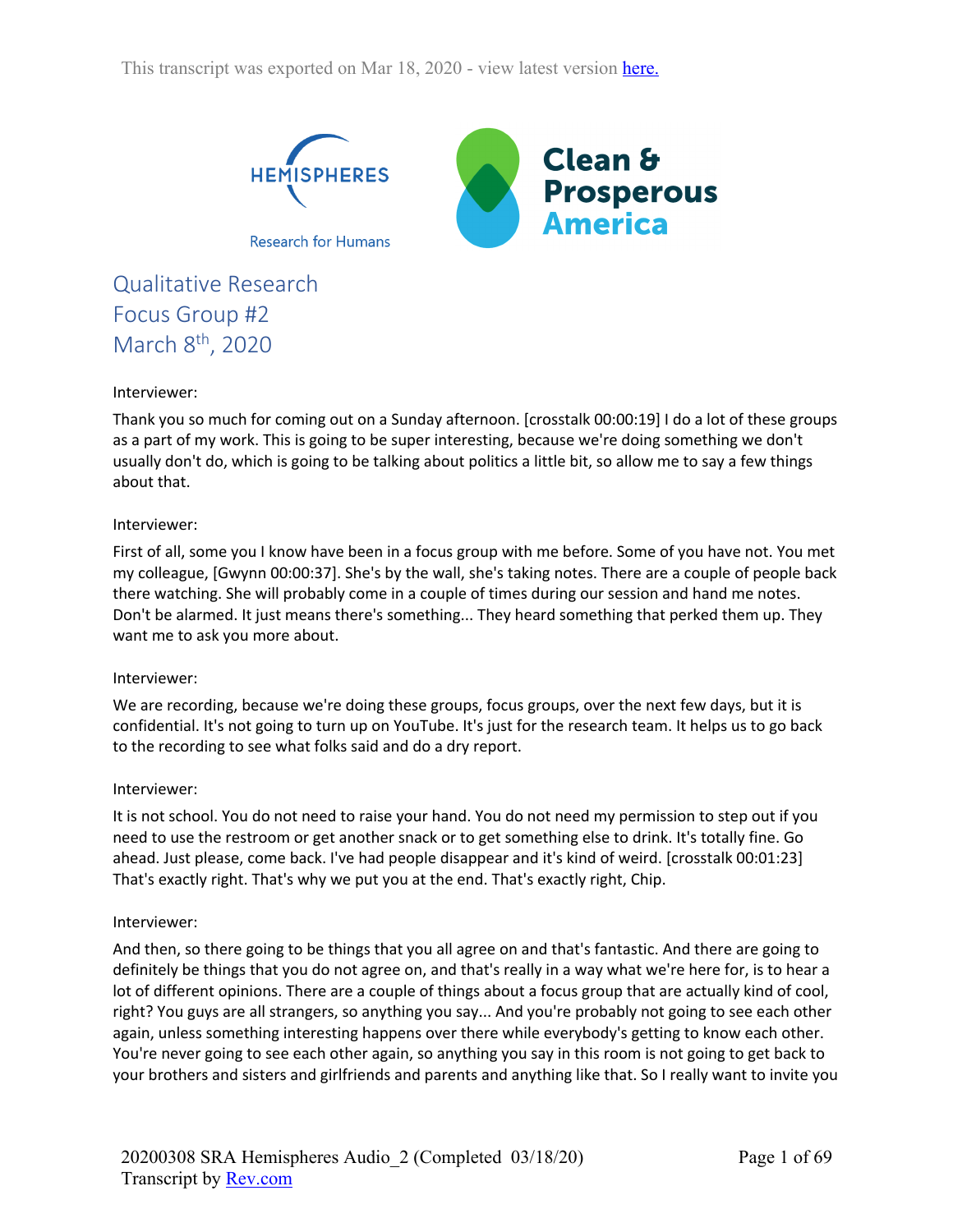to just be honest, right? And say things that you might not feel like you can say sometimes in other aspects of your life.

### Interviewer:

The other thing is, because you are all strangers and you have absolutely no stake in each others' lives or what happens, you don't have to defend yourself and you don't have to convince anybody of your position. That is really not what we're here for, okay? So we're just here to get a lot of ideas. Feel free to ask each other questions. We're going to talk as a group, but don't feel like, "Oh, I've got to stand my ground." That's really, hopefully, not what's going to happen and not what we're here for.

### Interviewer:

So I think I'm done. I think that's my spiel.[inaudible 00:02:45] Come back, okay. I want to go around the table really just very briefly and, is it BR?

BR:

Excuse me, BR.

Interviewer:

BR, I'm sorry. Can you point your nametag towards me and [inaudible 00:02:57]. Okay. I want you to just tell me... I'll start with you, BR, tell me how long you've lived in Spokane, what you do for a living and then tell me if you could have a super power, what would it be?

BR:

I've lived in Spokane off and on since July of '93. I am disabled, but I do work. And if I had a super power, it would probably would be to make jerks stop being jerks.

RL:

Mind control.

Interviewer:

You get to pick, right? There's not like there's just sort of an objective measure of jerkiness? It's just anybody you think is a jerk?

BR:

Yeah, just stop being jerks.

Interviewer:

That's an [crosstalk 00:03:47] Excellent. JP?

RL:

I've never heard that one before.

JP: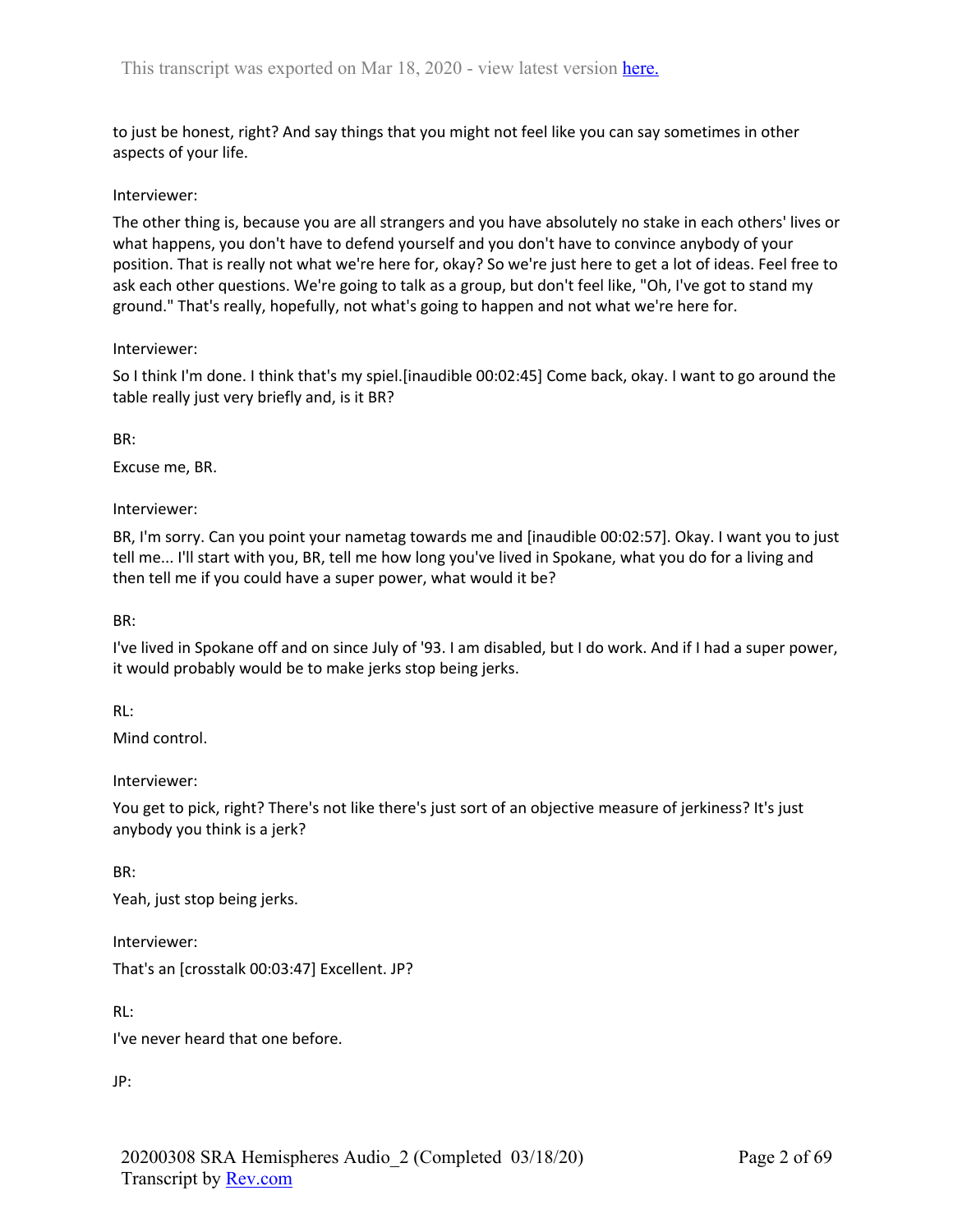I'm JP. I've lived in Spokane since January of 2013. I guess if I was to chose a super power it would be probably reading thoughts.

Interviewer:

You would enjoy reading people's minds?

JP:

Yeah.

Interviewer:

Would you use this power for good or evil, or both?

JP:

I don't know that it would have a tangible use for me, other than just knowing when someone's entirely full of shit.

Interviewer:

So this is about do they like you or not like you, or full of shit?

JP:

Right.

Interviewer:

Awesome.

TN:

I'm TN. I've lived in Spokane all my life. And if I could have a super power, I really have no idea.

Interviewer:

Okay, think about it for a minute. I'm going to come back and ask you again.

TN:

Okay.

Interviewer:

MB?

MB:

I have lived here my whole life, except for one year. And my super power would also be reading thoughts. I think it would be helpful in things like job interviews, and I would use it for good mostly, I think.

JP: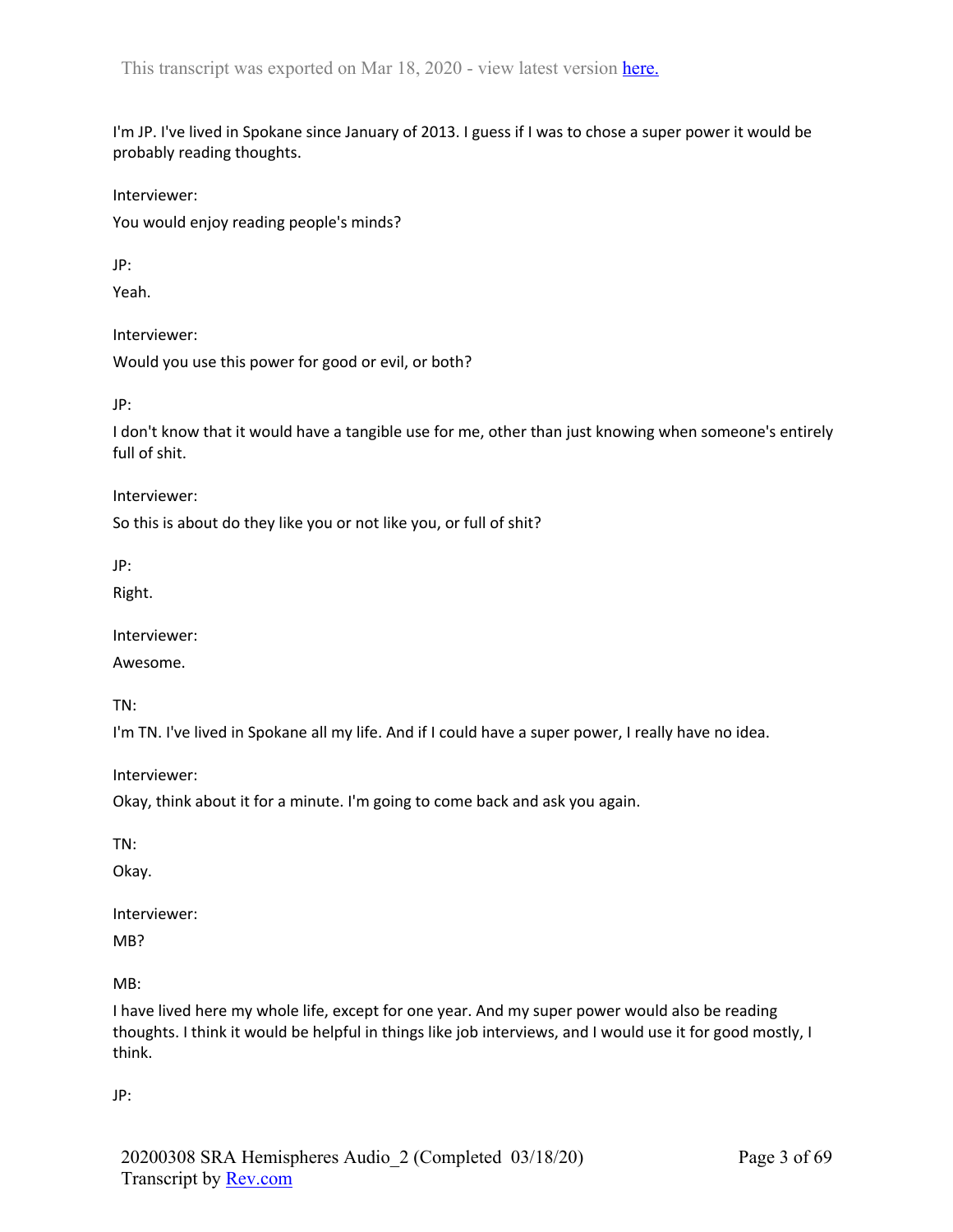Mostly?

MB:

Yeah.

Interviewer:

[crosstalk 00:05:11] survival of the other guy?

MB:

Uh-huh.

Interviewer:

Okay, cool. RL?

RL:

So my name is RL. I'm a retired veteran. If I had a super power, it would be actually, probably extreme density.

Interviewer:

Okay. That's also a new one.

JP:

Sink really fast?

RL:

Right, right.

Interviewer: What?

RL:

I would either be able to sink very fast or change gravity.

Interviewer:

Interesting. Change gravity to do... Sorry about that. It's Sunday and I don't have my science going on today.

Speaker 7: As for physical purposes?

Interviewer:

Yeah, I've-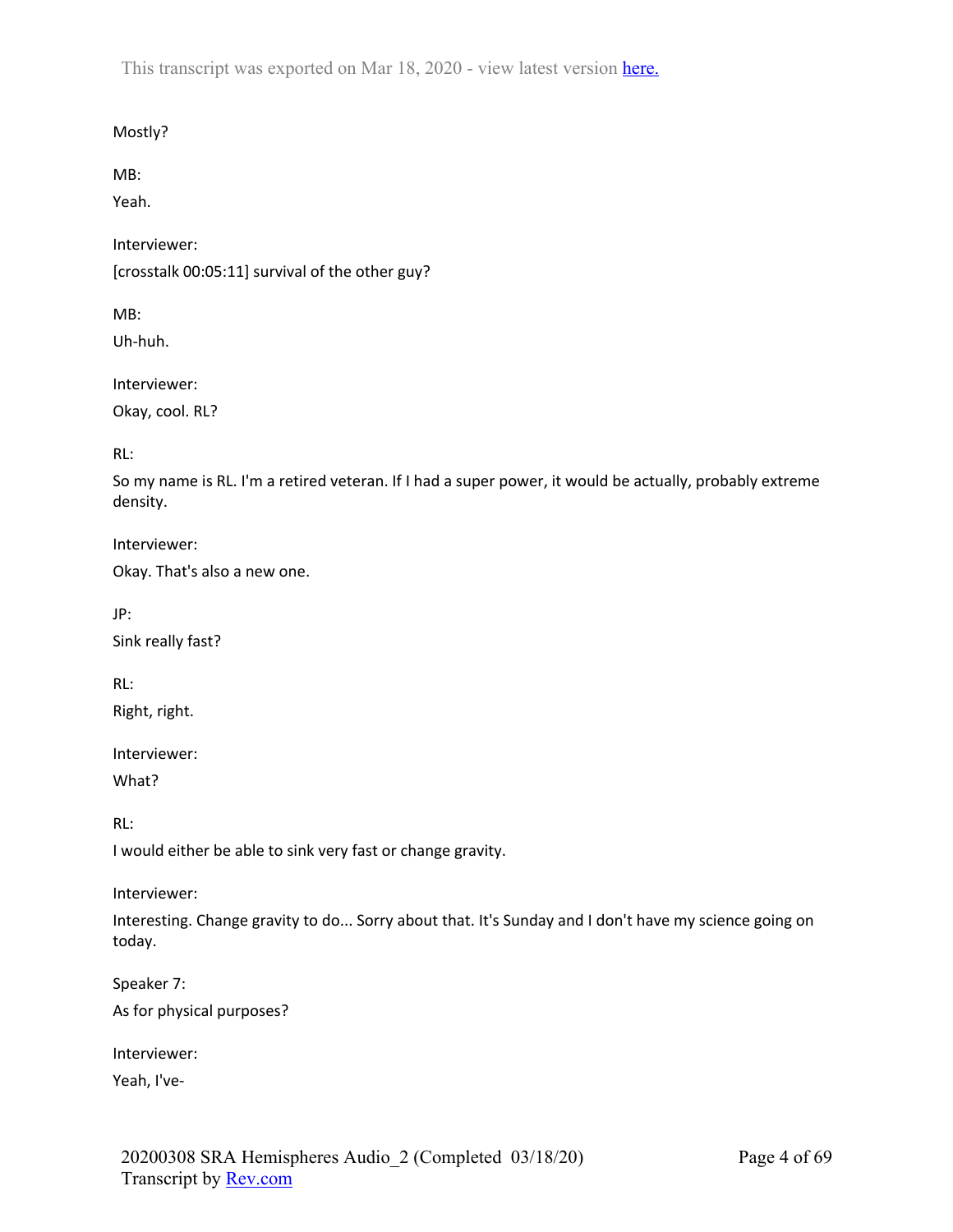RL: [crosstalk 00:06:25] Oh, yeah.

Interviewer: To travel so you can fly or-

RL:

Yeah, yeah, just about anything, yeah.

Interviewer: ... do anything. Okay, so high density. KH?

KH:

My name is KH. I've lived in Spokane since '05. And super power, I don't know, maybe some extreme intelligence like Tony Stark or something.

JD:

I'm [JD00:07:04]. I've been here since the storm, '96.

Interviewer:

[crosstalk 00:07:05] You just remembered that.

JD:

That's why I was brought here.

Interviewer:

Okay.

JD:

I don't really want a super power, but I guess I would [inaudible 00:07:32] I've already got some of that in me, but I don't want a super power.

Interviewer:

Okay. Sometimes being normal is a super power. TN, did you come up with one? No?

TN:

Not really. I don't really-

Interviewer:

I personally want to be able to teleport, because I fly a lot and it kind of sucks. So I would like to be able to just go like this and no travel expense. I would like to just be able to go with that.

KH: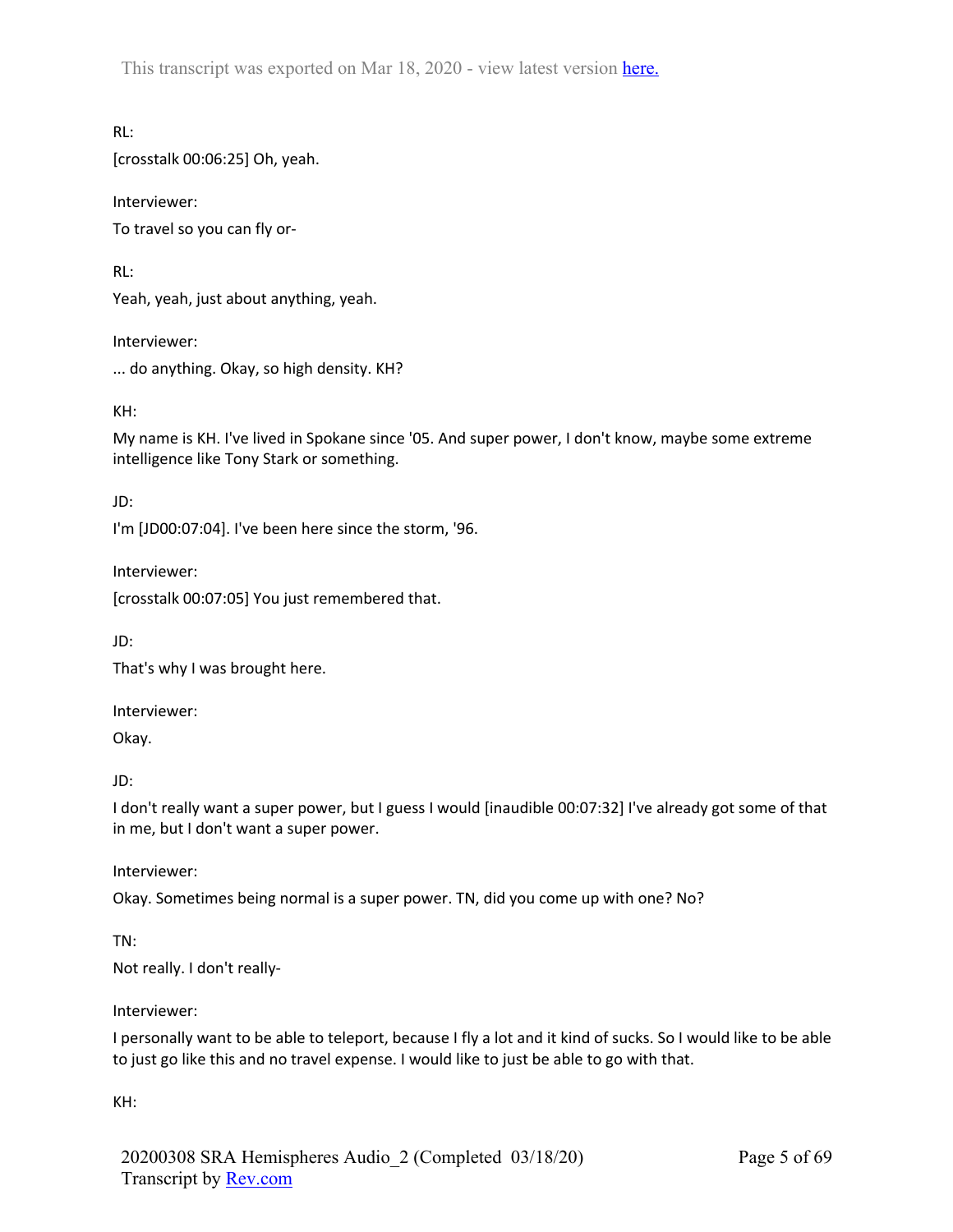## You'd save money.

TN:

Yeah.

Interviewer:

Time, money, exposure to viruses, airport food, all kinds of stuff.

BR:

What was your super power? Eventually... That covers that.

RL:

That's true, that's true.

Interviewer:

Okay, I'm going to show you guys some videos that are spots that you might see on somewhere like Instagram, something like that, Facebook, those kinds of things. They are very rough, so I want you to think more about the ideas and the messages they're trying to convey and less about, "Oh, I didn't like the color of this tree," or "This word isn't right." I mean, we can get into some of that detail, but it's more about the overarching things.

Interviewer:

So I'm going to hand out a little cheat sheet, and at the top of this sheet are the questions I want you to answer after you watch each video. And they're short, so I think I'm just going to run them twice. Sorry, let me come back around.

BR: Maybe I'll get to [inaudible 00:09:04] RL: Oh, did you? BR: Yeah, I'm filling it. RL: Oh. BR: Yeah.

Interviewer: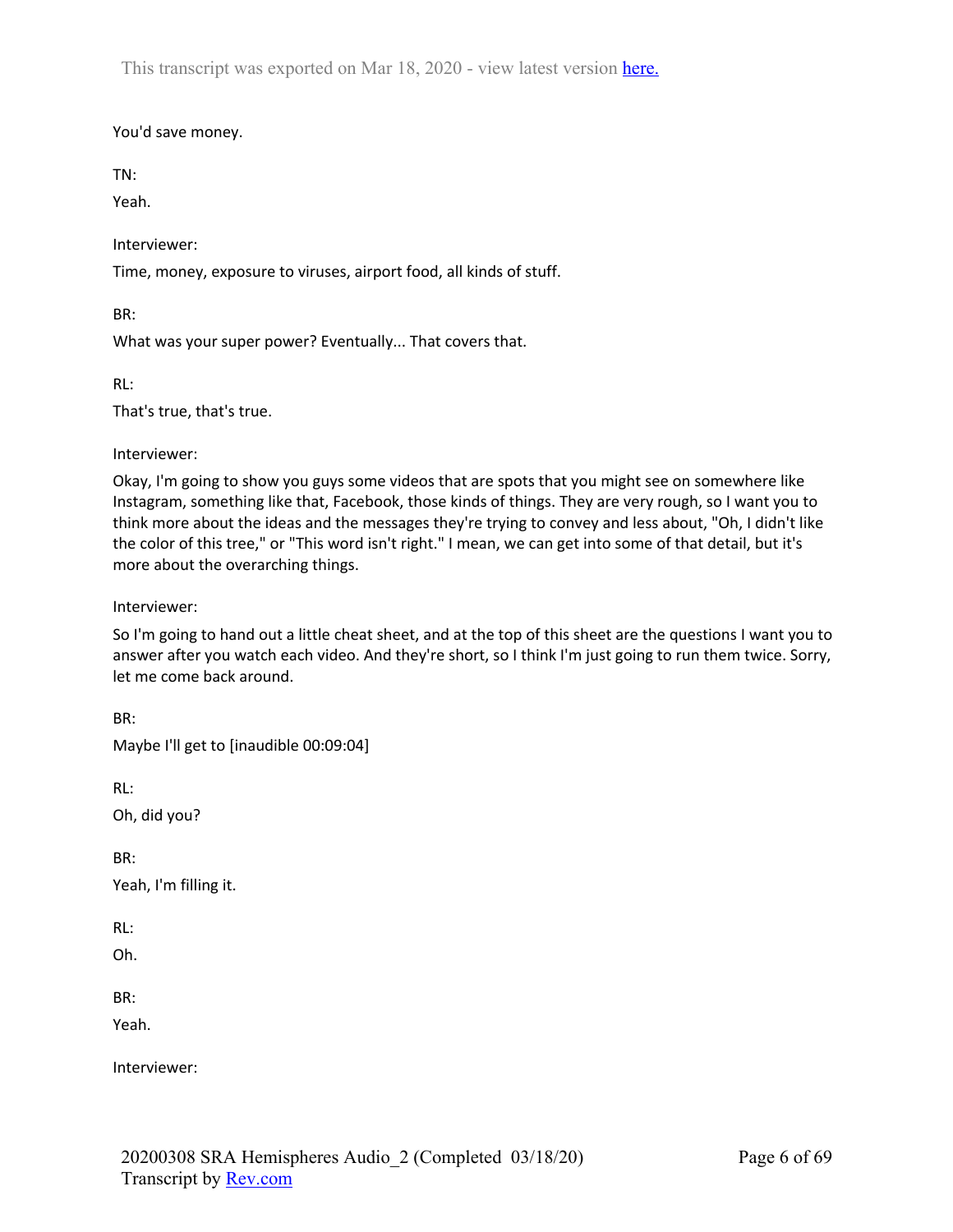You guys know some of the same people. [crosstalk 00:09:11] So the firsts one is going to be Video P. So let me just tell you a little bit about how this is going to go. I have three videos to show you. So I'm going to show you the first one, I'm going to give you a couple of minutes to write, we're going to do it quietly. Then we're going to do it again with the second one and again for the third one, and then we're going to talk about all three.

### Interviewer:

So the first part is a little bit... I just noticed with the last group, several who are students, the first part is a little bit like sitting for an exam. I'm sorry about that.

JD:

You said P as in poppa?

Interviewer:

P as in poppa is the first one. Okay, so let me turn this on.

RL:

Caught that on camera. I wish I had that super power right now.

#### Interviewer:

So the one thing too I would ask is just that you, as much as possible, kind of keep your poker faces on, as we're watching these. You'll have a chance to give me your opinion, but no snorting, groaning, as little as possible, please. Okay, here we go.

Interviewer0:

There are 231,000 jobs directly distributed [inaudible 00:10:27]. Each one of these turbines cost about \$3,000,000. The problem, most of them have been built overseas.

Interviewer:

Okay, let me play it again, and then you can start answering those questions. Everybody ready?

Interviewer0:

There are 231,000 jobs directly distributed to [inaudible 00:11:00]. Each one of these turbines cost about \$3,000,000. The problem, most of them have been built overseas.

Interviewer:

Okay, so go ahead and answer those questions at the top of the page in that first box for P. [Silence 00:11:25]

TN:

Can I get a pen?

#### Interviewer:

Yes. The other thing I would say is if you slip the notepad underneath, it might work better.

20200308 SRA Hemispheres Audio\_2 (Completed 03/18/20) Transcript by Rev.com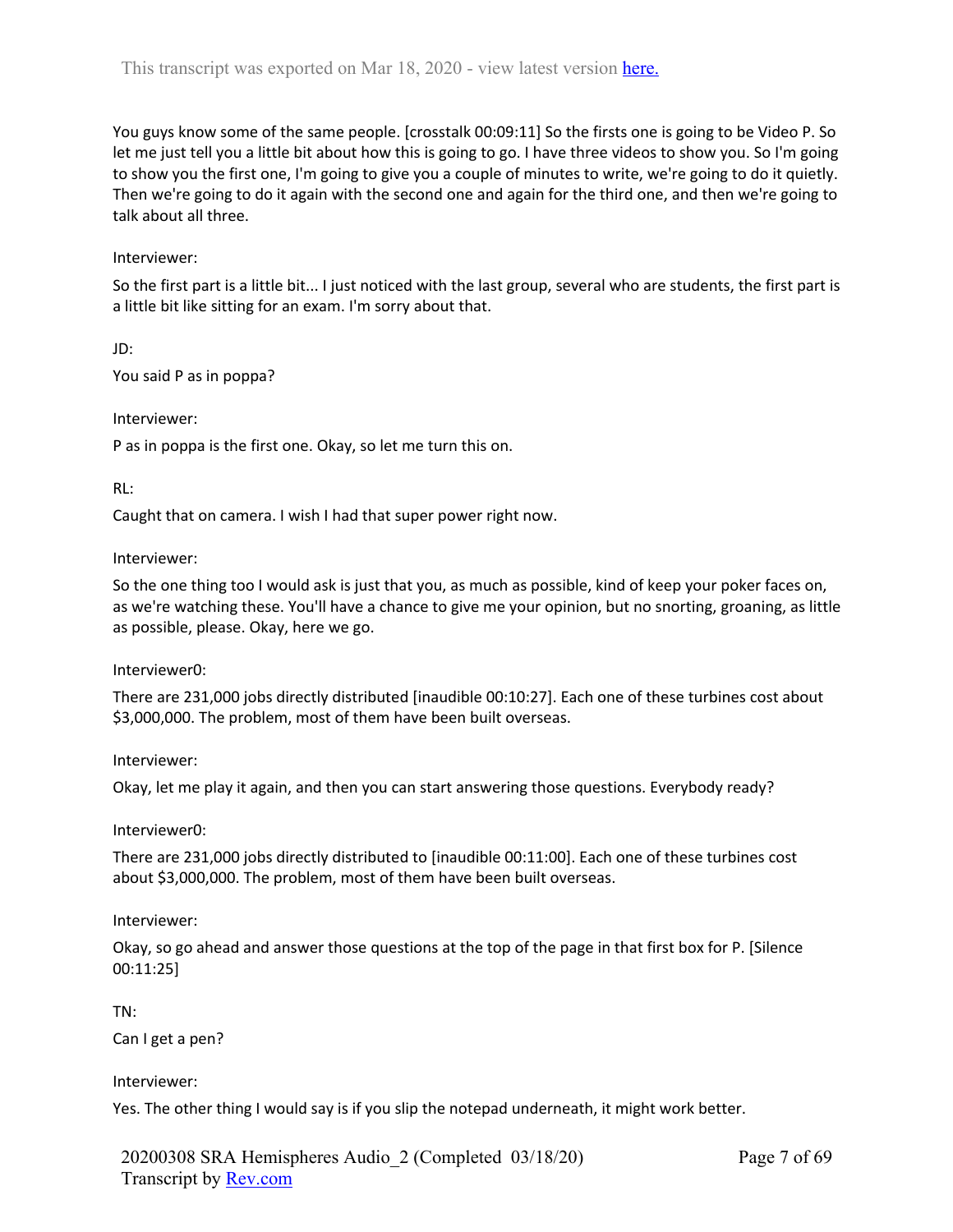KH:

Okay, pro tip.

Interviewer: [crosstalk 00:11:51] Yeah.

BR:

That was a pro tip. [Silence 00:11:55]

Interviewer:

Okay, the next one is U, and it's super short, so I'm definitely going to play that one twice. So go ahead and write U on your page, and then take a look at the screen.

Interviewer: Let me play that again. Can you see?

KH: I can. [Silence 00:14:49]

Interviewer:

Okay, the next one in this group is M, like momma.

RL:

And that's great, momma.

Interviewer1:

Remember those lost summers. We played [inaudible 00:17:41] stayed up at night in the plains and ruled the world. Those were the days. These are the days.

Interviewer:

Okay, let's play that one again.

Interviewer1:

Remember those lost summers. We played [inaudible 00:18:12] stayed up at night in the plains and ruled the world. Those were the days. These are the days. [Silence 00:18:29]

Interviewer:

So when you're done writing about that one, there's a question on the bottom of the page, asking you to put a star next to one of those three that most makes you want to vote for candidates or sort of, give me your favorite. It could just be the one you like the most, but put a star next to the one that kind of spoke to you the strongest.

RL: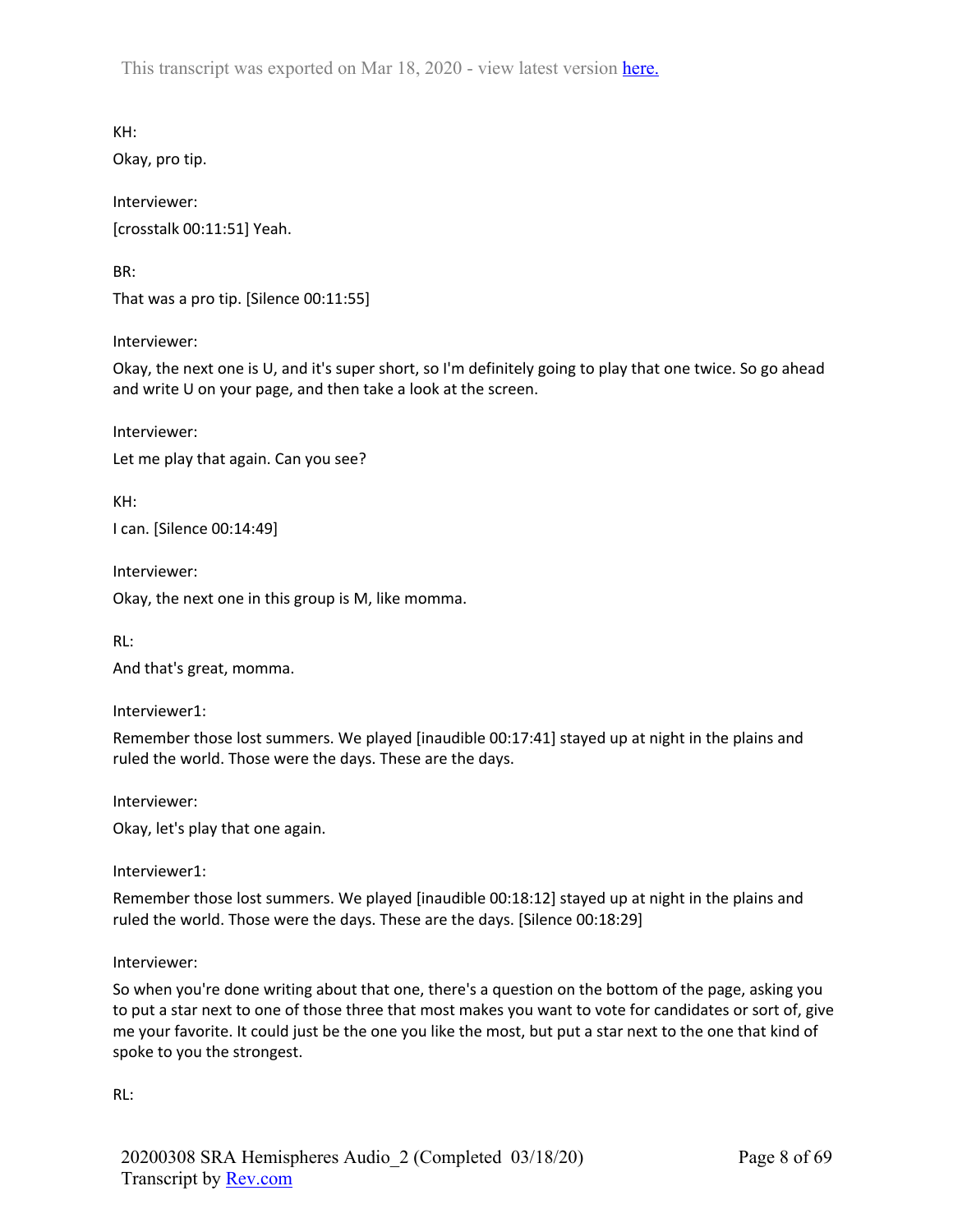# Are we watching another video?

Interviewer:

No, in fact, we are in a few minutes, but it's a different... It's part of-

RL:

[crosstalk 00:19:48] got you.

Interviewer: So it's out of this three. [Silence 00:19:51]

Interviewer:

Okay, so just show of hands... Everybody picked one? RL, have you picked one yet?

RL:

I have.

Interviewer:

Okay. So a show of hands, how many picked P? One, two. How many picked U? Four. And one of you picked M. TN, you picked M.

Interviewer:

Okay. Let's talk about U. We'll start with that, but we're going to talk about all three. But those of you who choose that one as kind of the strongest, what was it about it that worked for you?

RL:

I believe that it was about the message. So instead of most things that are like "Democrats," or "Republicans are trying to destroy your life" or whatnot, it was-

Interviewer:

"They're terrible people and they do terrible things."

BR:

And then it's off the cliff.

JD:

I just thought it was [inaudible 00:21:31] Pick a side, just because you're this or that.

Interviewer:

Okay, keep going, RL. Sorry, I didn't mean to-

RL: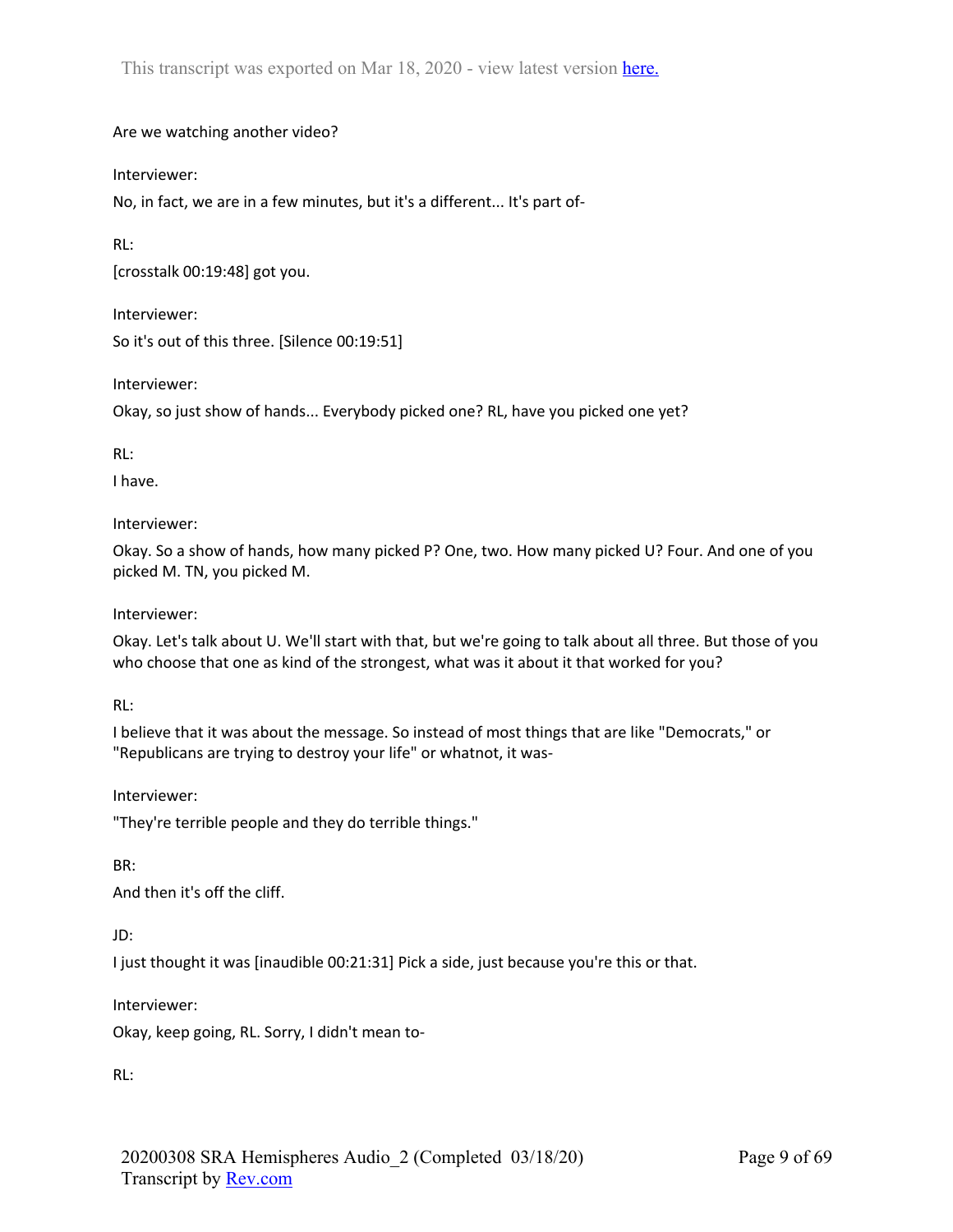But I also feel like it was more or less talking about anonymity, just about make a difference by just voting.

Interviewer:

Is that believable? Is that believable, for someone to say, "You can make a difference by just voting?"

JD:

No.

Interviewer: You don't think so, JD?

JD:

No.

Interviewer:

Does everybody think that's believable?

RL:

Yes, make a difference.

Interviewer:

You do?

RL:

Yes.

Interviewer:

Okay. Say more about the U message, go ahead.

MB:

As RL said, I liked that it's more you in, buy in, and it's not just based on political affiliation. That we really do need to band together first, to solve these problems, and it doesn't really help to have such polarity, because... I don't know. We all kind of need the same common goal of saving the planet.

Interviewer:

So you like that idea, MB, that it's not a red or it's a blue, it's-

MB:

Yeah.

Interviewer:

... it's all of us?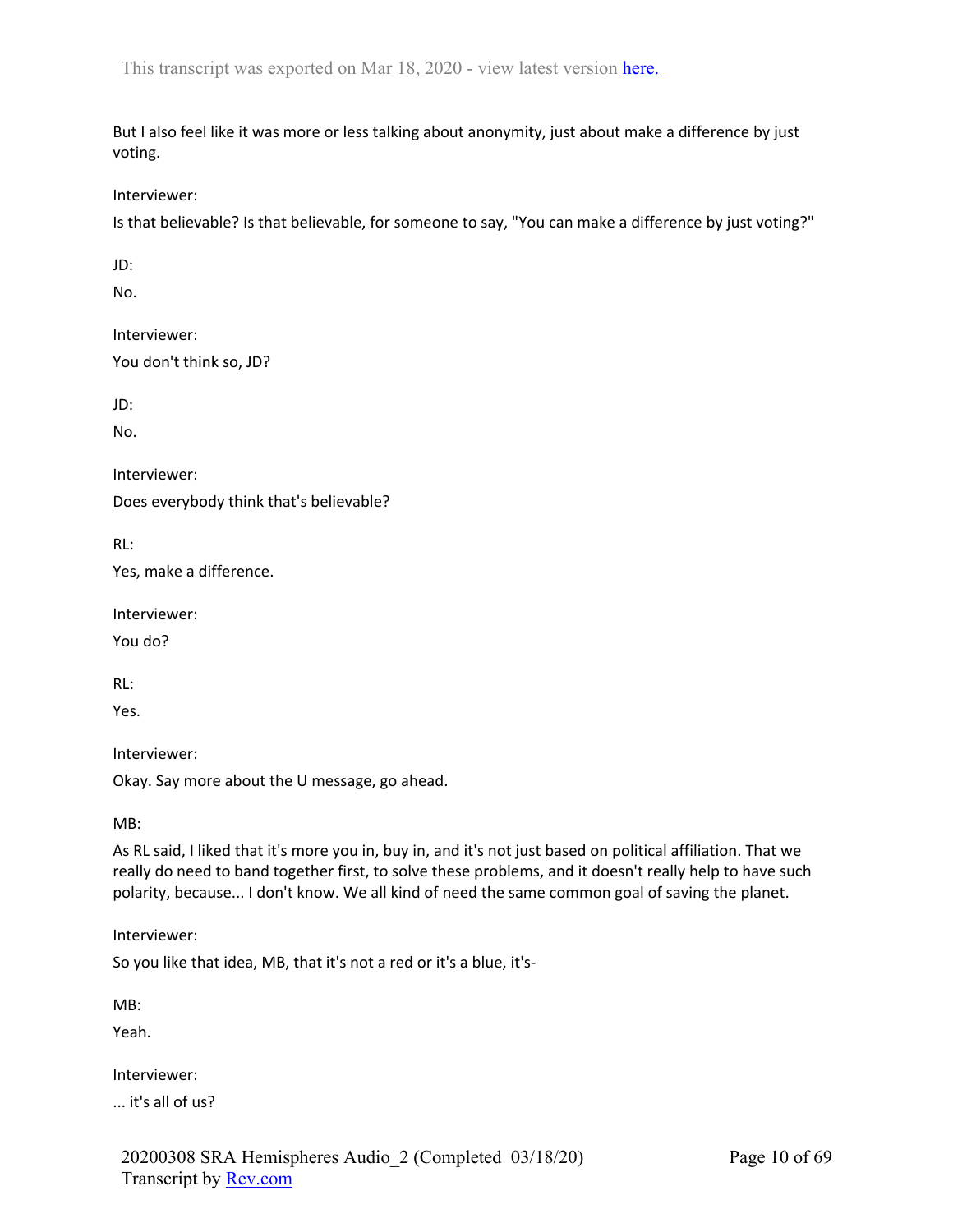MB:

Right.

Interviewer:

Okay.

RL:

It includes everyone.

Interviewer:

It's inclusive too?

RL:

Yes.

Interviewer:

And why... What do you like about that? Why is that important?

JD:

Because it's not divisive. It's not, democrats need to do this in order to beat republicans or republicans need to ban together to beat them so that we have a clean world and-

RL:

No matter what territory, demographics or individual-

JD:

Correct.

RL:

... or any of that stuff. It's, "You want to vote, go vote for what's right, help other people."

Interviewer:

[crosstalk 00:23:19] So this is kind of like a way broader message?

RL:

Right. It makes you think more than like, "Oh, well, that guys talking crap with this person, that person. Oh, I'm on that side. I want... He's my hero."

TN:

It stands for what we're supposed to stand for here in the U.S.

MB:

Yeah.

20200308 SRA Hemispheres Audio\_2 (Completed 03/18/20) Transcript by Rev.com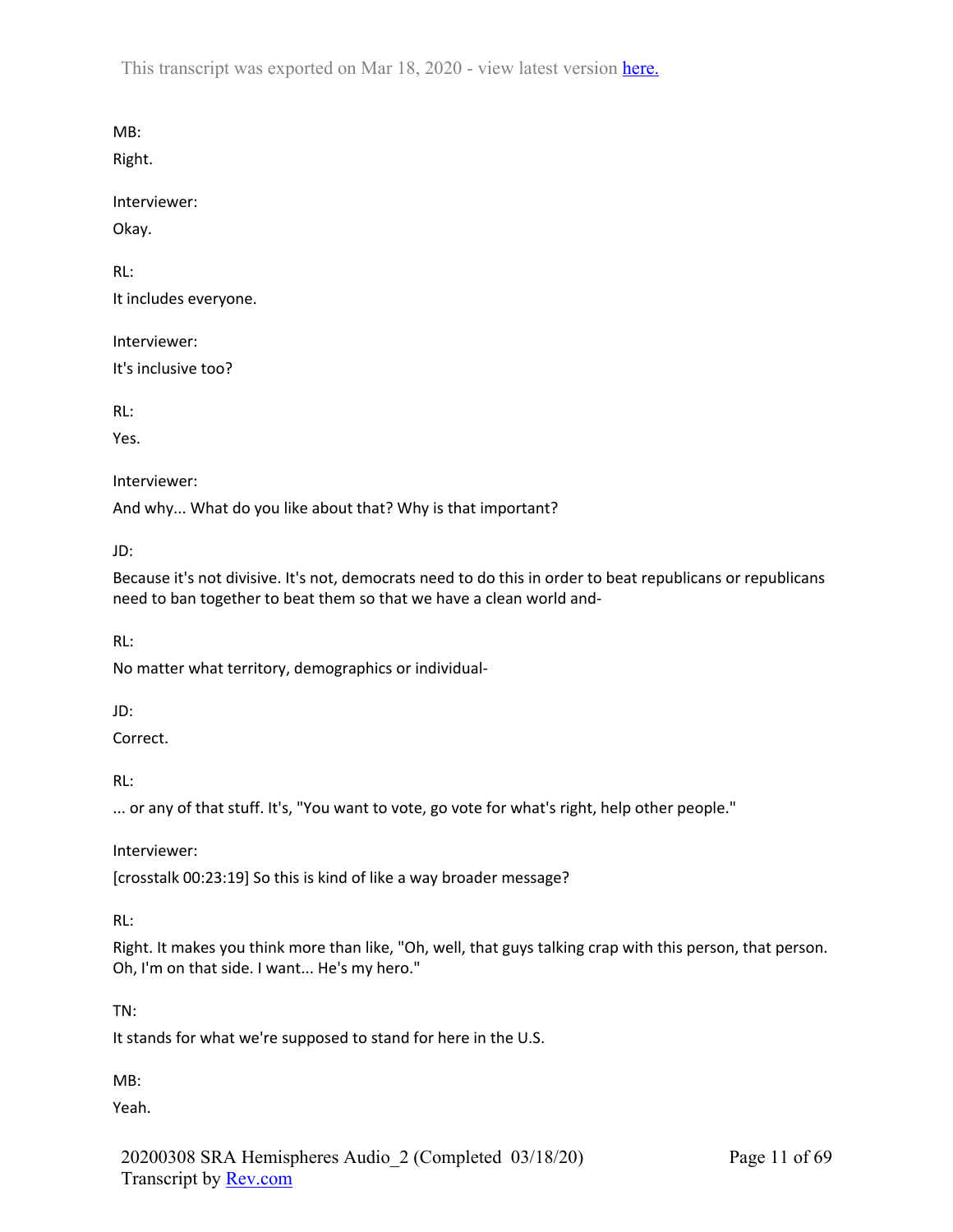Interviewer: Which is what, in your mind, TN?

TN:

That we're all supposed to be free. We're all people. We're all supposed to deserve the same things.

Interviewer:

Okay. Okay, what's wrong... JP, what's wrong with ones that say, "This guy's an idiot and he's doing terrible things," is just as bad? I mean, why don't you want to see that?

JP:

It's totally nonproductive, and where I have a unique, I guess, or potentially unique stance is, I can't strongly associate one way or the other, republican or democrat. Mostly because when I look at either side, their hard core, I absolutely despise them, and I don't want to be anything like them. So I'm usually pretty middle of the road, and I just... I feel like a lot of times people point out the negatives in others to kind of detract from their own negatives, rather then pointing out, "Hey, here's all the positives." To me, it comes across as, "Hey, I might suck slightly less than he does. That's why you should vote for me."

Interviewer:

That's not a strong enough message for you?

JP:

No, no.

TN:

A lot of, This person's horrible, bad, bad, bad, it's like, stop telling me why I shouldn't vote for this person and start telling me why I should vote for you or someone else.

JD:

[crosstalk 00:24:59] I think, in general, what you were saying, it goes to... It's almost like a popularity contest, who can smear the other person harder.

MB:

Junior High is what it feels like.

JD:

Who can lie the biggest. "Hey, I promise that I'll get this done," but everybody is in the know that that's not going to happen-

Interviewer:

Right.

JD: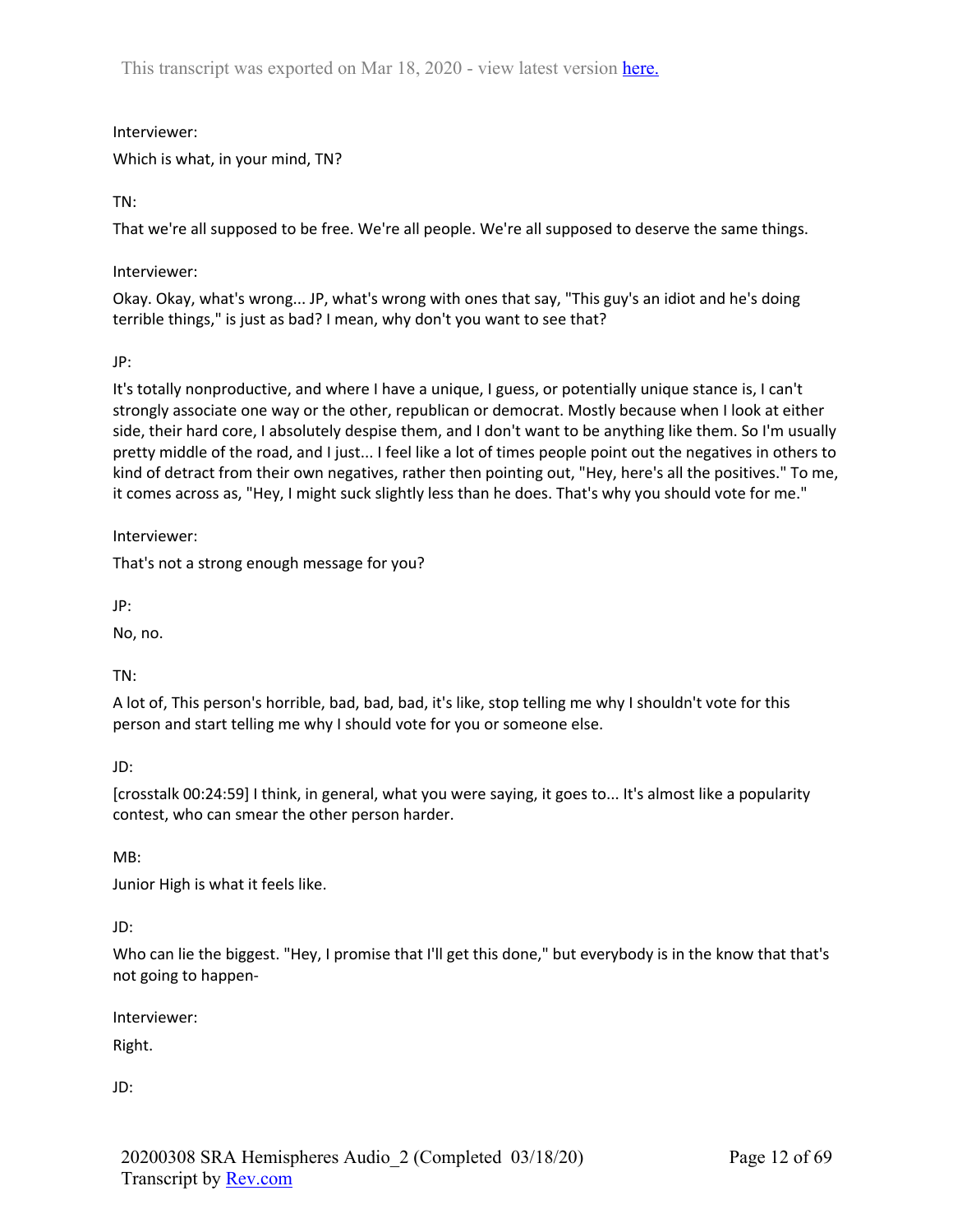... except for some of the extreme zealots that-

JP:

Well, when you go beyond the election, what's bothersome to me is, it's not a temporary thing. In the moment, if I'm the republican candidate and he's the democrat candidate, it's not just about he's evil, it's the fact that democrats are evil, and then after the election's over, well, now we have this entire governmental unit that has to work together to accomplish things, but people have been brainwashed to believe, "Oh, because you're a democrat and this is what you want, I'm a republican so I'm going to vote against you. I don't even give a shit what it is that you're pushing, if you like it, it's garbage."

TN:

It goes back to what you were saying, it's just like, why are... Just vote for what you think is right doesn't matter-

JP:

Right.

TN:

... whether it's republican or democrat or whatever.

Interviewer:

Okay. KH, which one did you choose?

KH:

I was on U.

Interviewer:

You were on U? What was it about it that kind of-

KH:

That one, to me, felt the most honest. If you truly are caring about the planet, you're not going to care by what means it gets... by what political party you accomplish that goal, you're trying to accomplish the goal.

JD:

Well said.

KH:

Uh-huh.

Interviewer:

Okay, cool. All right, let's talk about P. Who were the ones who choose P?

BR:

20200308 SRA Hemispheres Audio\_2 (Completed 03/18/20) Transcript by Rev.com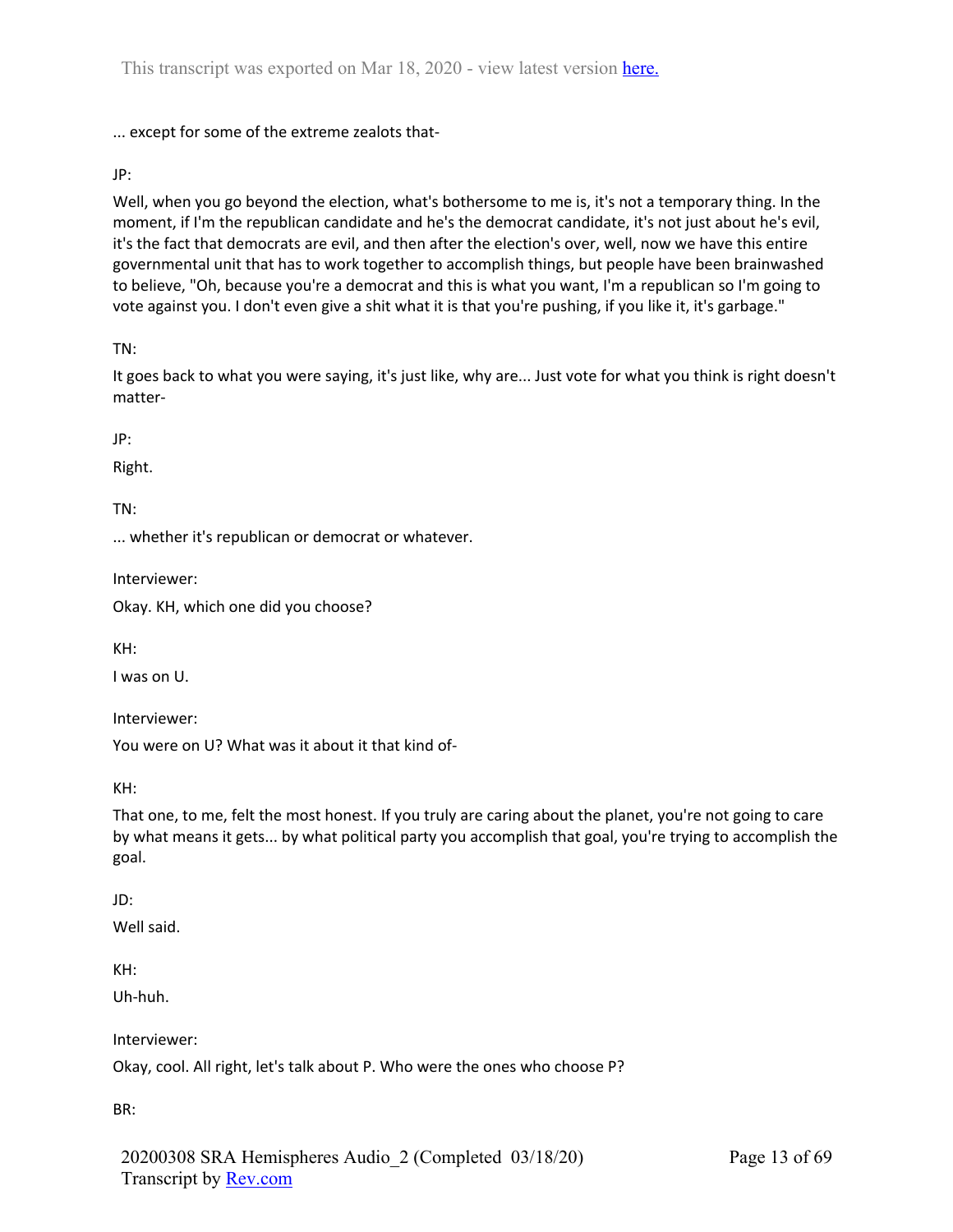I choose P, but I couldn't quite remember specifically U. It's like, once they started talking, I was like, "Oh, it's that one, okay." So I would switch.

Interviewer:

You would switch?

BR:

Oh, yeah.

Interviewer: You're going to switch to U? Okay, all right.

BR:

Sorry for screwing up-

Interviewer: [crosstalk 00:26:45] So you were P?

JP:

I was P.

Interviewer: You were P. What was it about P?

JP:

So this was hard for me, because really, I was close to U-

Interviewer:

Yeah.

JP:

... super, super, super close.

Interviewer:

Okay.

JP:

I love it so much. I think the only thing that ever so slightly put P ahead for me, I feel like it was a little bit [crosstalk 00:27:01] It's more reasons. It's like, yeah, so it talked about the environment, which is super important-

Interviewer:

Yes.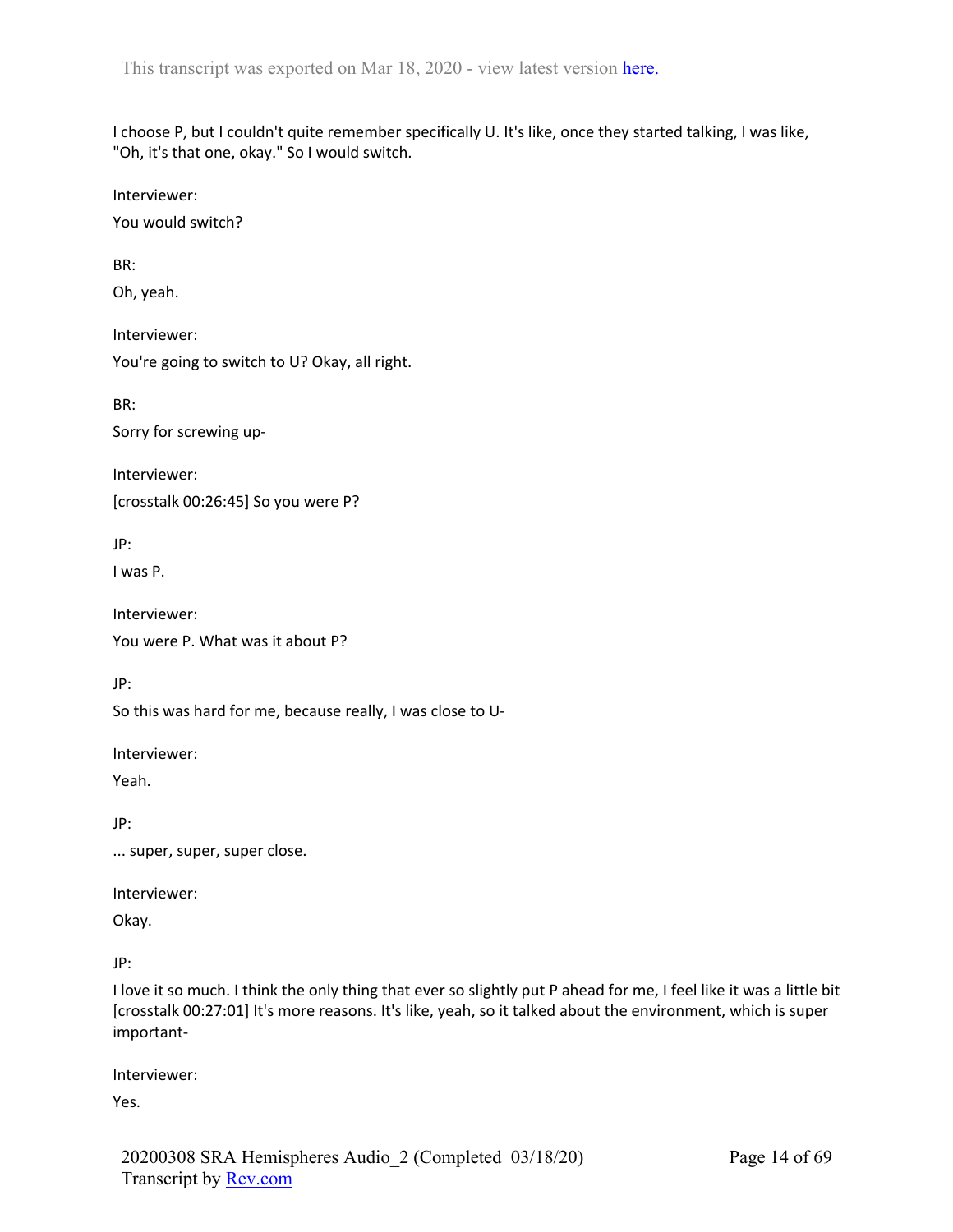JP:

... but it also had the tie in with the economy, as well. It was like, "Hey, so we have this thing that, by the way, already exists. We're not looking for a new solution. We have this thing that already exists and we can get it done way ahead. Not only is this good for the environment, it's also really good for the economy. It's good for people to have all these good jobs." And so I think that's the only thing that just ever so slightly put it over the second one for me.

# Interviewer:

Was this sort of like... I don't want to put words in your mouth. Sort of like the abundance, like there's more-

JP:

Yeah.

Interviewer:

... than, there's more than-

JP:

Right.

Interviewer:

It's more than just one thing?

JP:

Right. It covered the environment like you did, but then it also added to it the added benefit of economic benefit as well.

Interviewer:

And how-

RL:

Industry too.

TN:

Yeah.

Interviewer:

So my question, how believable is that, the idea that there is new technologies we're not taking advantage of, there are jobs to be had and-

RL:

Well, I believe there's all that, but there's a lot of greed also. If you watch Shark Tank and they ask you, "How far down can you get your product," and they try to talk you out of, on certain instances, to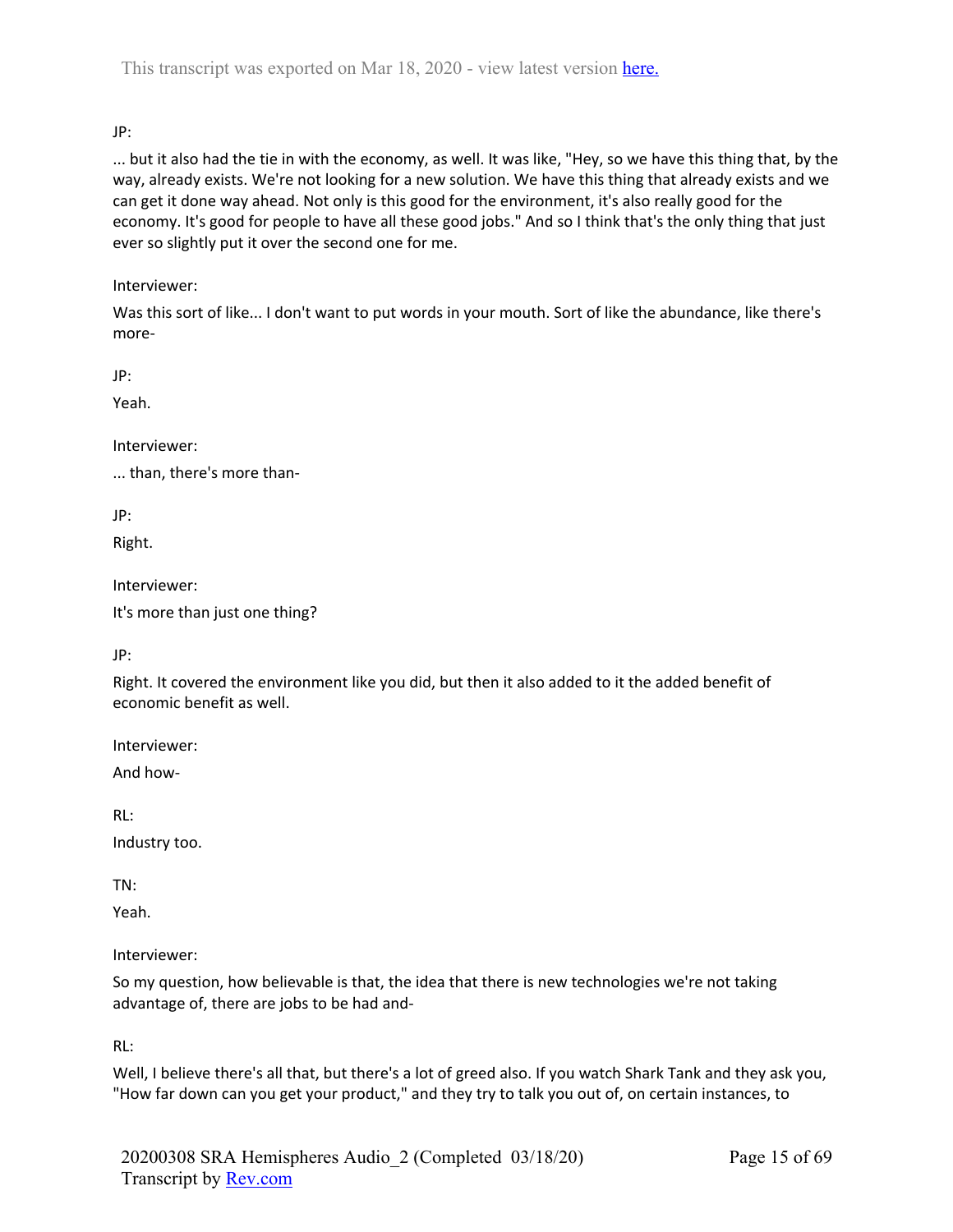actually do something in America, because they want everything in America, but if you can get this done with this country, or you can get this down doing this, this is business is about the bottom line. And most of the time, they just want to get down. They don't care where the cuts run or what happens. So cool, yeah, we've got this technology and China's making \$3,000,000. That's expensive, even if you are going somewhere else, \$3,000,000? And I have other things about certain things that are considered clean energy that I'm not exactly sure helps us.

Interviewer:

Okay.

RL:

Because the wind, yeah, that's great. There's a lot of wind, but the more wind you increase, in my opinion, which I can't prove, because I'm not a scientist and I don't have the backing, can increase the tornadoes, can increase the hurricanes. That's just, when I think of the overall thing, in this product from where we get that source, what does that do? Because it has to go somewhere.

JD:

You're thinking of like-

Interviewer:

[crosstalk 00:28:54] I'm sorry. Are you talking about-

RL:

Like-

Interviewer:

... increasing windmills, you're wondering what it does to the circulation of the air? Okay.

RL:

Because it has to[crosstalk 00:29:03] laws, Newton and everybody else made. And I'm thinking, okay, where does it go? Does it go outside that hole in the ozone that we created? It just disappears?

Interviewer:

Okay.

RL:

So that's-

Interviewer:

[crosstalk 00:29:15] So you're not totally bought in to all of the technologies, the idea that all of these technologies make sense? Okay.

JD:

Or like you said, believability, everyone likes American made, but they don't say American pay.

20200308 SRA Hemispheres Audio\_2 (Completed 03/18/20) Transcript by Rev.com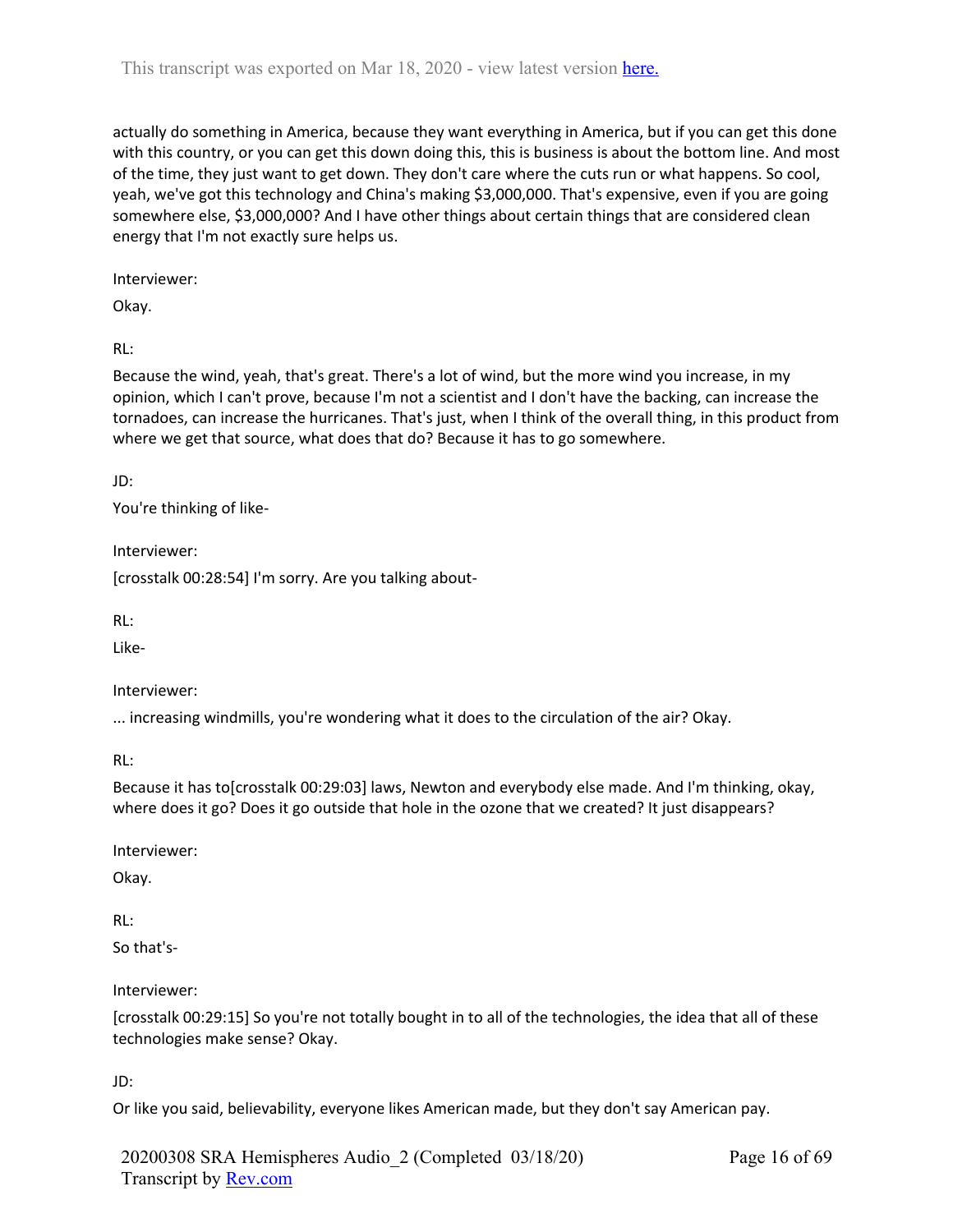TN:

Right.

Interviewer:

Do you guys feel like, one of the things that's kind of implied and maybe doesn't come out very strongly. I wonder how important it is to you. It's kind of this idea that China's ahead of us, when it comes to these technologies? BR, I notice you're nodding your head.

BR:

I noticed that when they're talking about these turbines are \$3,000,000 apiece, and we should be making those here, and then they cut to a clip of an Asian factory worker and there's all this Asian writing. And it's like, we're going to poke the bear of this whole Chinese trade war thing, tariffs, manufacturing, this whole... We're going to poke the bear with that. Let's bring it all here, because that's bad, bad, bad.

Interviewer:

So that's a turnoff for you?

BR:

Well, it's something that [crosstalk 00:30:19] you notice.

Interviewer:

You did notice it?

BR:

Yeah.

Interviewer: So what's your reaction to that though?

BR:

There's a lot of, yes, but, no, but.

Interviewer:

Yeah.

BR:

I don't think it's really definitive one way or the other, like, yeah, it's terrible, or yeah, it's great, and there's so much gray area over it.

Interviewer:

Okay.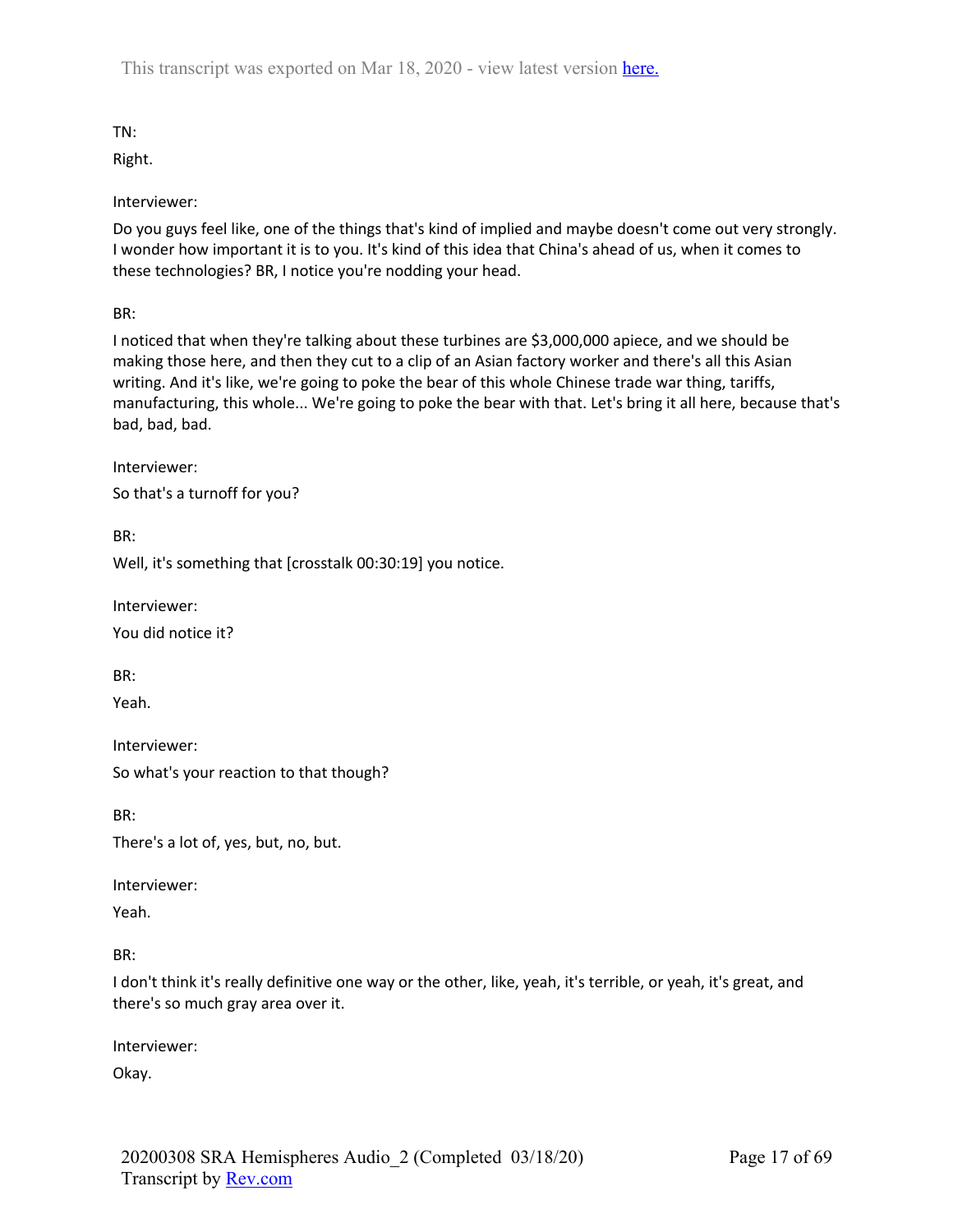# JD:

And the vibe, the overall vibe in the message was the same. If you look at the music and the lighting and everything else, P felt very, very positive. Everything's very optimistic and U tapped more into that whole kind of sad emotions. Construction and floods, people being rescued, and so it was just... and I don't know which... I don't have an opinion of which one was better for that aspect, but it was just very noticeable how very different they were in emotion.

### Interviewer:

And so you're saying that P, the positive one, spoke to you a little more?

JD:

I just enjoy positive more, in general.

Interviewer:

You liked that? Okay.

MB:

I thought the biggest good words in P, as well. "We need to seize the opportunity and vote for the planet and prosperity." [crosstalk 00:31:26] Yeah, which I didn't really hear in the other videos.

Interviewer:

And why did that work for you, MB?

MB:

Well, because it's taking an action, seizing and-

JD:

Drowning.

MB: Yeah, it's more... Yeah.

BR:

I feel like-

MB:

Instead of like, "Let's take this opportunity," it's better to say, "Let's seize it."

JD:

Power words?

MB:

Yeah.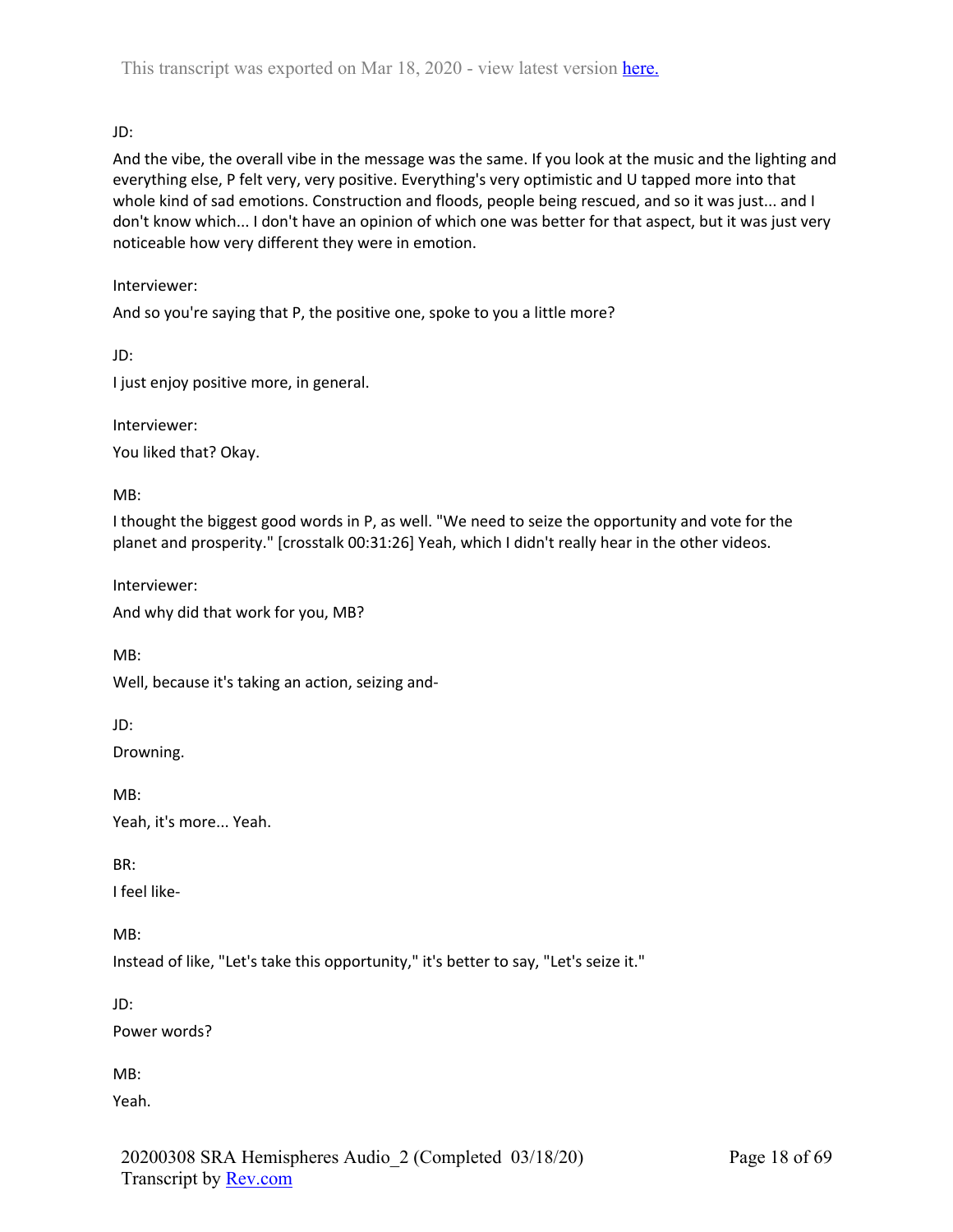# BR:

I think there was a call to action with M. It's like, "Here's a-

### MB:

Yeah.

### BR:

... child. We have to do this now, because think about the children."

MB:

So-

BR:

It's like, "I don't have one."

### Interviewer:

Well, let's talk about that. So it seemed to you like the call to action was take care of the children, or let's think of the children?

BR:

Yeah.

Interviewer:

How strong of a message is that compared to the other two, the U message of prosperity?

BR:

To me, personally, not... I'm anti kid-

Interviewer:

Okay.

BR:

... so that doesn't motivate me whatsoever.

Interviewer:

Okay, okay.

JP:

That's exactly what I was thinking about. It feels like a home movie and there's so much focus on the kid that, okay, it's like if you're someone who's really into kids, you're probably going to think very favorably of it, but if you're not into kids, either you're not going to like it or you're just not going to care.

Interviewer: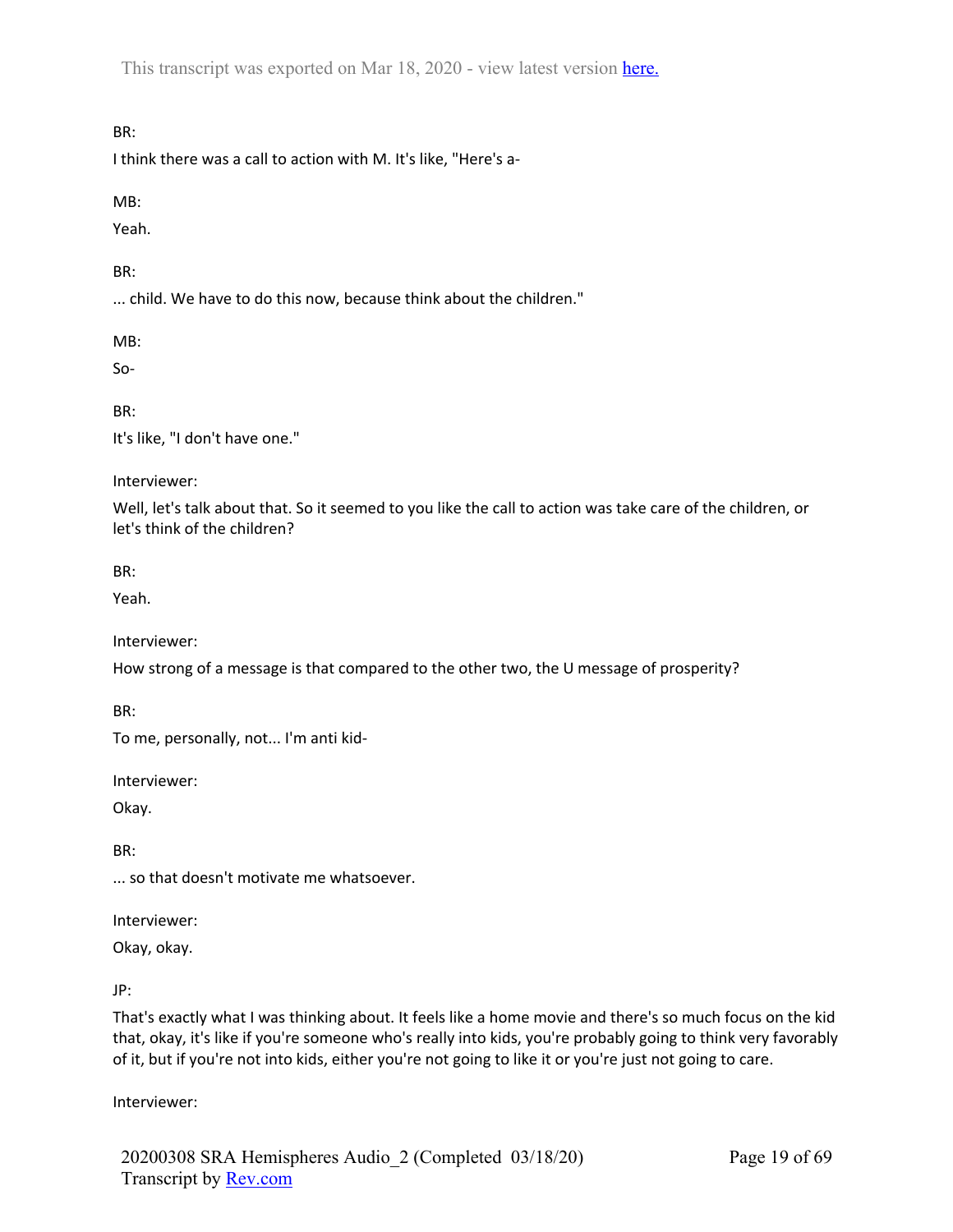So it's not something that's for everyone, that's necessarily for everyone in the same way[crosstalk 00:32:44]talking to you?

BR:

It's really playing the emotional thing, but...

Interviewer: What did you think of it, TN?

TN:

I have a daughter, so it was really important to me.

JD:

I have a kid too.

TN:

I feel like that one, that video was more for the people rather than the business as the first of the three we watched. It's more for... Because everything that we do to the planet right now isn't really going to affect any of us. We're all adults. We know... But the kids, the kids, the generations to come, that's who it's going to affect. So that's a really big deal for me, because I have a little one, so I worry about what is she going to have to deal with when I'm gone, what world is she going to have left because of what we did.

Interviewer:

Okay.

MB:

Yeah.

Interviewer:

And JD, you're saying you felt that same... You have kids and-

JD:

[crosstalk 00:33:26] Yeah, and I do better for her, because I believe that's your job. If you have a good life, a bad life, do better for your kids. That's what you're supposed to do, but that didn't make me do anything, because when I look at the overall thing, we've known this forever. We have to change something within ourselves for all this stuff. We have to change something within ourselves, because there's a lot of adults that have kids that truly do not give a crap at all. They've got kids. They're out there doing the same idiotic, stupid things over and over again.

JD:

Like iridescent lights or LED lights or whatever thing that says it's green, we don't know if it's helping, not helping, but the thing is is that, I like U because that's calling everybody. That's all this tied into one. If you look at the big picture, it's, we need to do what's right. Who cares who's this person, who's that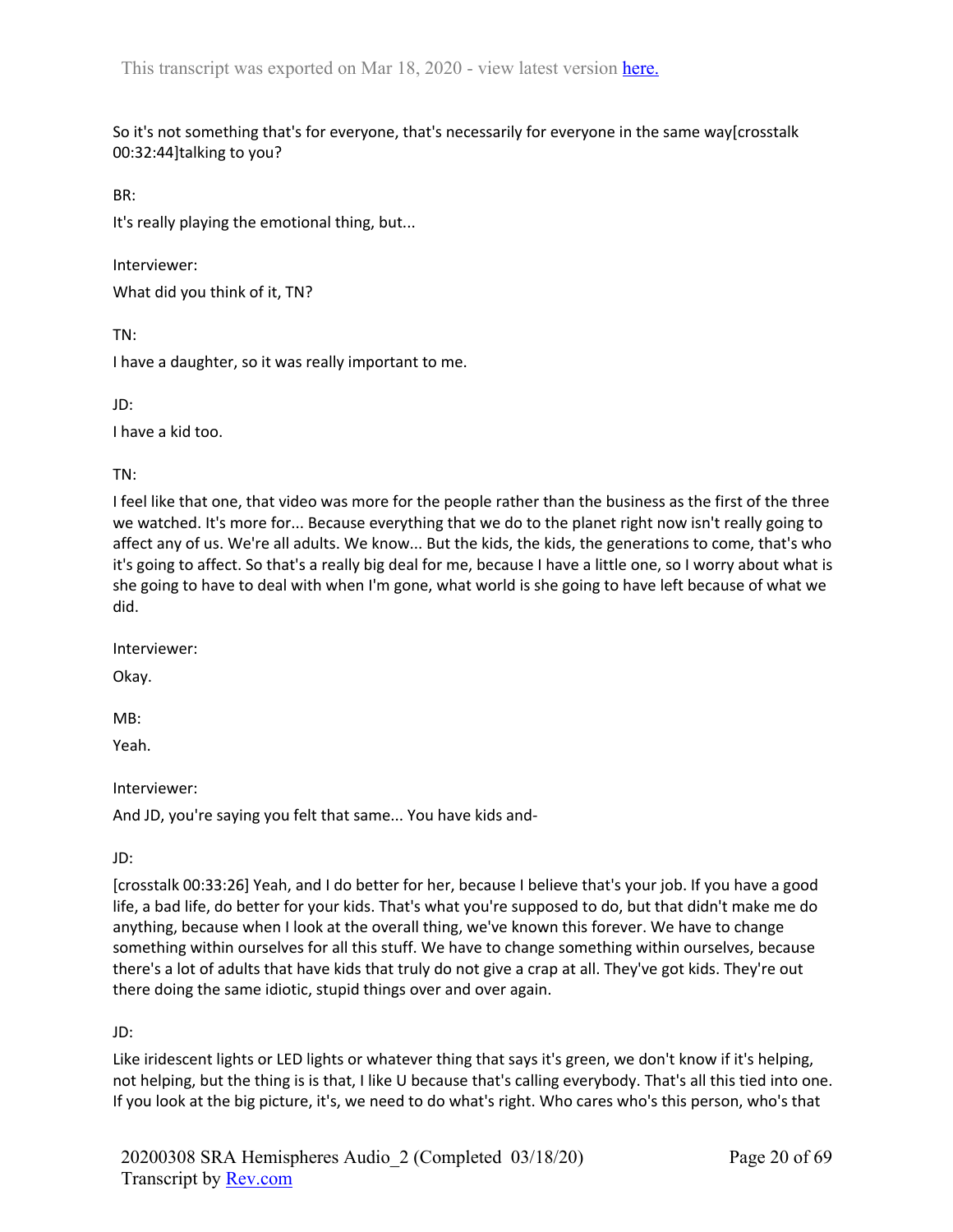person. Is that what they're doing going to help us? Is it going to help you, bottom line, you know? If it's going to help me, it's going to help them, then it should be for good. I wasn't a good kid, but I have kids-

BR:

Right, you can do better.

JD:

... I'm trying to do different. If you look at all these, it's the same old story that it said in the '90s, and in the '80s and the '70s. They've known about this forever and now you start seeing it, because you've got social media. "Oh, they knew about that?"[crosstalk 00:34:36] "You should know all that stuff." "Oh, really?" "So we should do something now?" "No, we should always do something."

Interviewer:

Okay.

KH:

But you love your-

Interviewer:

[crosstalk 00:34:44] When you think about a message that tells you to vote or that talks about the message that these do, is there a difference between trying to motivate your... how you're voting for local candidates versus a statewide candidate versus the national candidate? KH, is there any difference in sort of like, for example, I'm going to want to know more about a local candidate, if he talks about climate change versus the national candidate or maybe the reverse is true?

KH:

No, I think a local candidate, you want to know more specific issues to your area itself. The presidential candidate, they're talking about stuff that's incredibly broad, whereas if you're running for council person, you want to know what they're going to do to solve some policies or issues or stuff that's highly localized.

## RL:

I would have to say that that would have to be subjective to the individual person, where they would have to lay the blame or not the blame, but the responsibility of those topics. So you were asking the question about whether or not local, state-

Interviewer:

Statewide, yeah.

RL:

... government world or Geopolitical, and I think that comes right down to the individual. So me, for example, I think social security should be a government thing, so federal, but I don't necessarily think that my local government should be doing anything about federal things.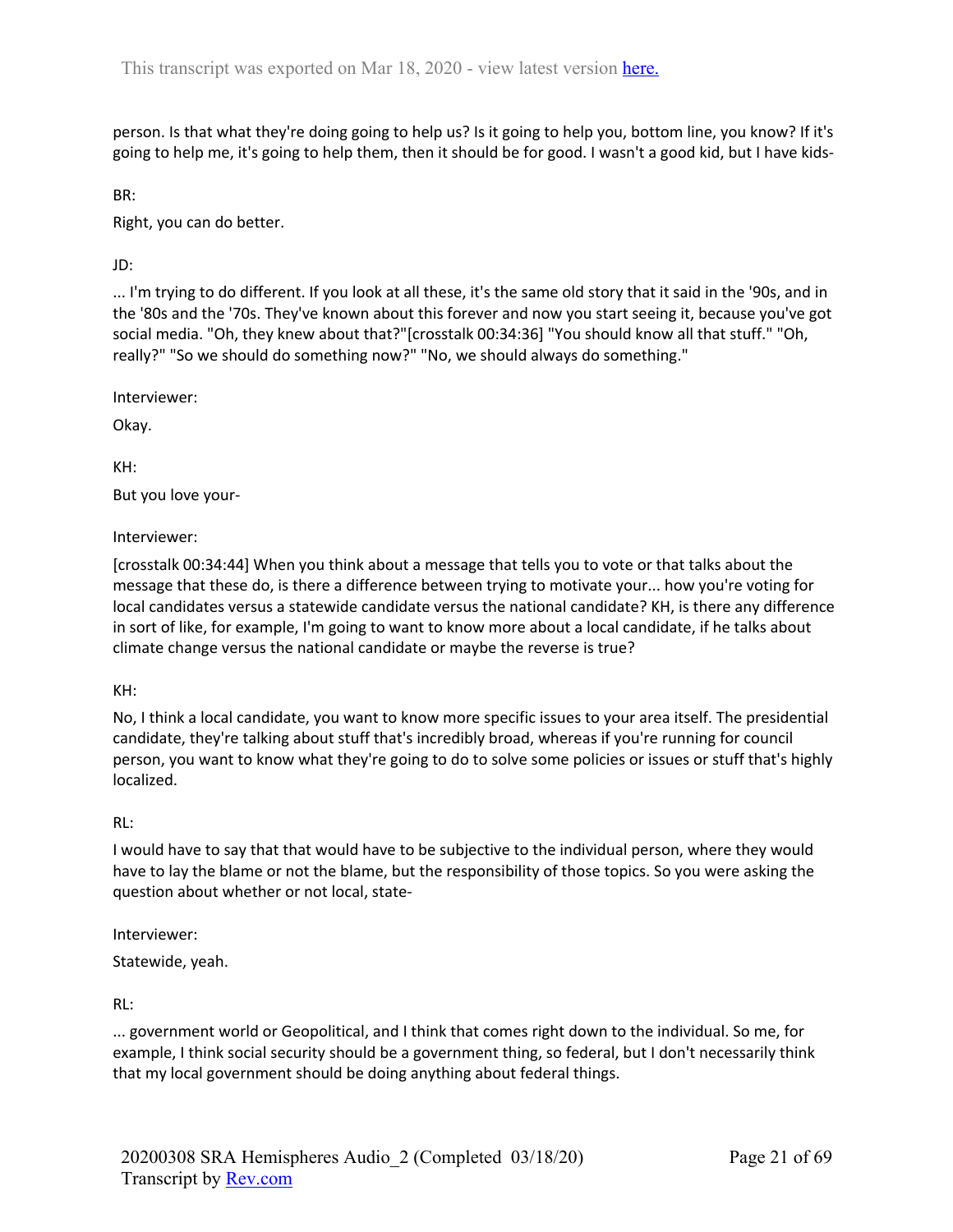Interviewer:

Okay.

JP:

I think that's the same issue.

Interviewer:

So let me make sure I understand. So you're saying, just kind of there's a different role for a local government versus the other roles of government?

RL:

Correct.

Interviewer:

Okay, okay. And then how does that, when you think about some-

RL:

[crosstalk 00:36:43] Climate change?

Interviewer:

Yeah.

RL:

So like climate change, for example, I think that's everyone's... I honestly think that that's like, are we keeping up with regulations, are we... Do we have regulations that are important, or do we have useless ones that we are enforcing. Is the government doing checks and balances on these things. It's kind of like a huge firestorm of just who should be responsible, who's the one that should make the decision and is my voting for that individual, are they going to be able to do that.

JP:

Right, but the big problem, for example, a mayor candidate, you already know, because their affiliation is like, hey, they're going to allow a coal fire plant to open up in, I don't know-

RL:

Right.

JP:

... the city limit or whatever. Obviously, we feel that on a very local level.

Interviewer:

Yeah.

JP: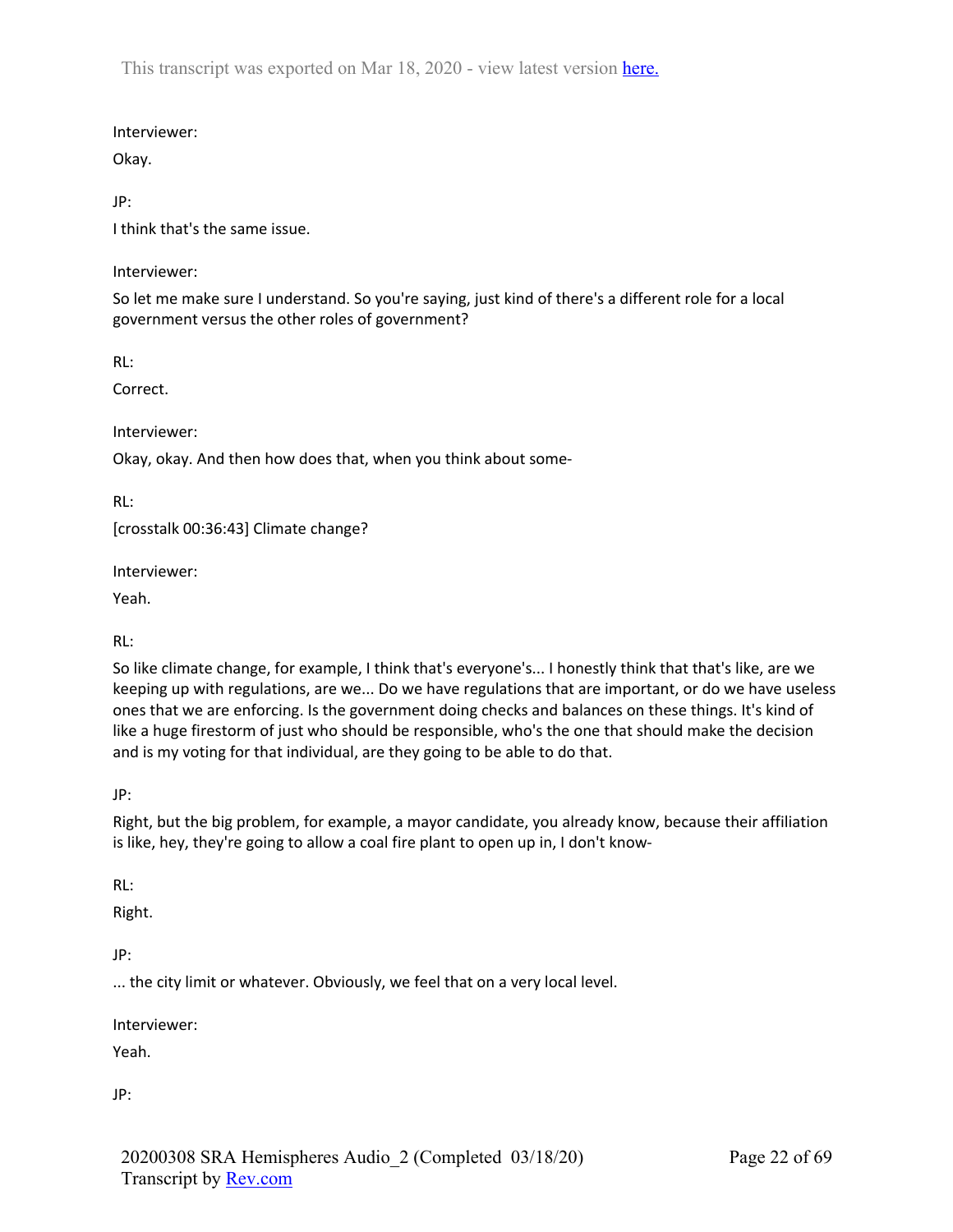There's obviously things that it's like, yeah, it's outside their scope. They're not going to be able to do anything about it, but there's certainly things they definitely can.

#### Interviewer:

Do you... Sorry, I can't remember if I asked you guys this question already. Do you think your vote makes kind of like a difference? I mean, do you-

### RL:

I said yes. He said no.

### Interviewer:

You said yes and you said no? Why not? Thank you for reminding me.

JD:

Oh, I'm new to the whole voting thing and stuff like that, so anything that truly means anything someone has to take action, so you have to know your vote's going to count based off of if you feel that everybody's going to rely on it, and if I can't get out... I don't got money like these people do to waste and they're like, "Oh, look at me, look at me." My money is going to important things, like my kid, mortgage, bills, stuff that makes life what life is.

Interviewer:

Yeah.

## JD:

Yeah, so I don't feel this voting and stuff is actually going to help one way or the other, because people put some vague information, science stuff, just like you see on here. They're just aiming... pointing at someone else. Okay, so in the past this guy did something, okay? Well, I'm wondering, what have they done since then, since then. If they've continued to do those same actions, I probably shouldn't vote for that person, but if they've learned, they've adapted, they've changed... Because I'm 38 years old now, I started in '96. I was a scared kid, running through the park and stuff was falling down.

Interviewer:

Yeah.

JD:

I'm not the same person, so if I can't see the difference... I get out there and try to help, because like when people ask for donations, I'll help you with donations, but I feel better if I can help, but I feel like it's going further.

KH:

I think for a local election, voting does make a difference. It's-

Interviewer:

It feels like it matters more.

20200308 SRA Hemispheres Audio\_2 (Completed 03/18/20) Transcript by Rev.com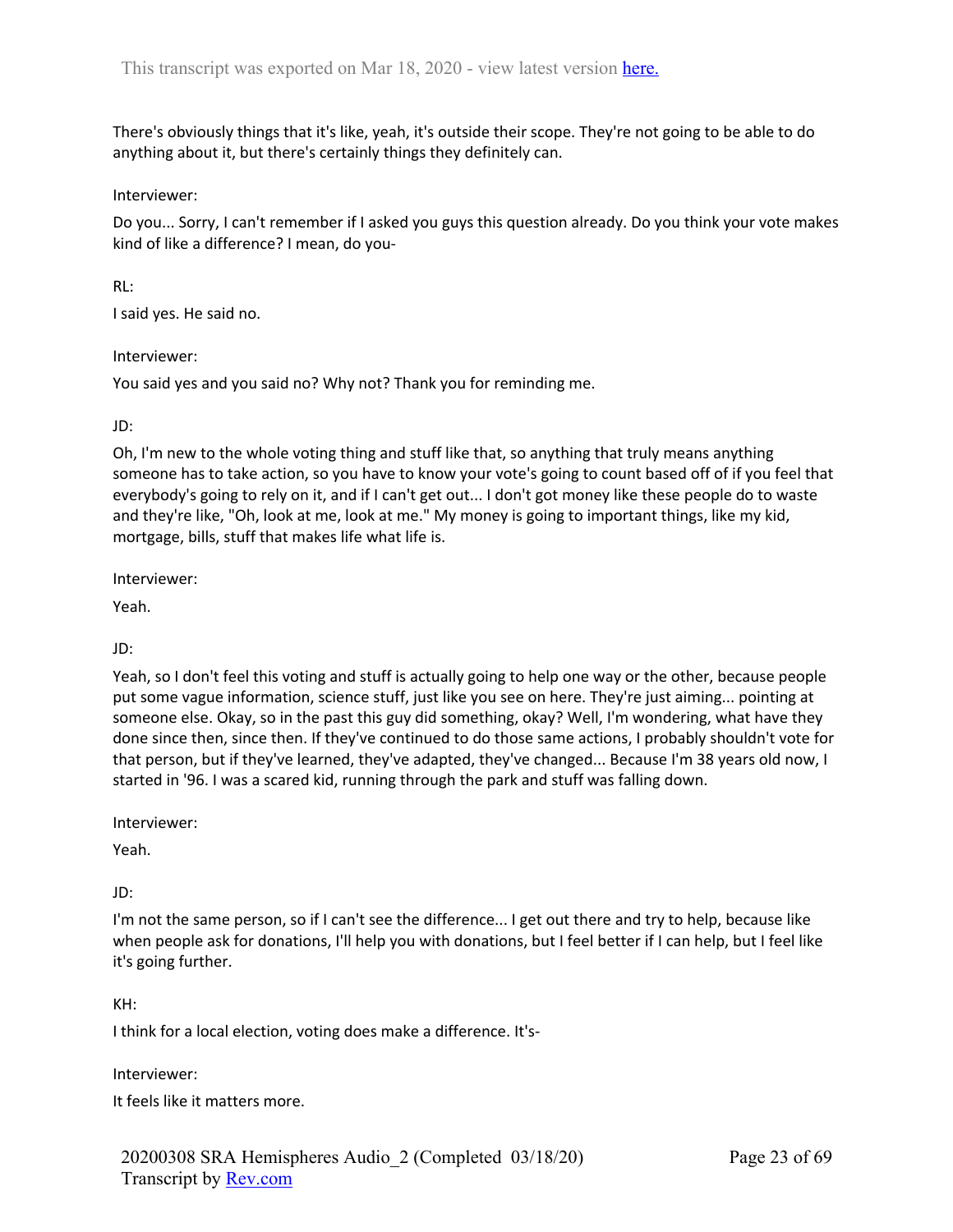KH:

The last... Yeah, some of these council positions and government positions, only won by a couple hundred votes.

BR:

Yeah, that's what makes it most interesting.

KH:

When you start to move up to a national, is when it starts to not matter.

JD:

Governors and senators.

Interviewer: It feels like your vote matters?

KH:

Right.

BR:

I feel like a lot of people don't have... They don't really trust the system, the voting system, because it's like, going back to the 2016 election [crosstalk 00:39:55] Now it's like, okay, do we have the right technology? Do we go with electronic voting what with Russia hacking? So there's a trust in that, but then people are like, "My one vote doesn't count. All this stuff is predetermined," and it's-

Interviewer:

What do you think, BR, about your vote?

BR:

I feel like the system is what it is. We all... If it is what they tell us... Don't trust the government, right?

Interviewer:

Yeah.

BR:

We all have one vote. We all have one voice, and if you don't do your part, then what are you bitching about?

RL:

Well, you can't.

BR:

Right, but they do.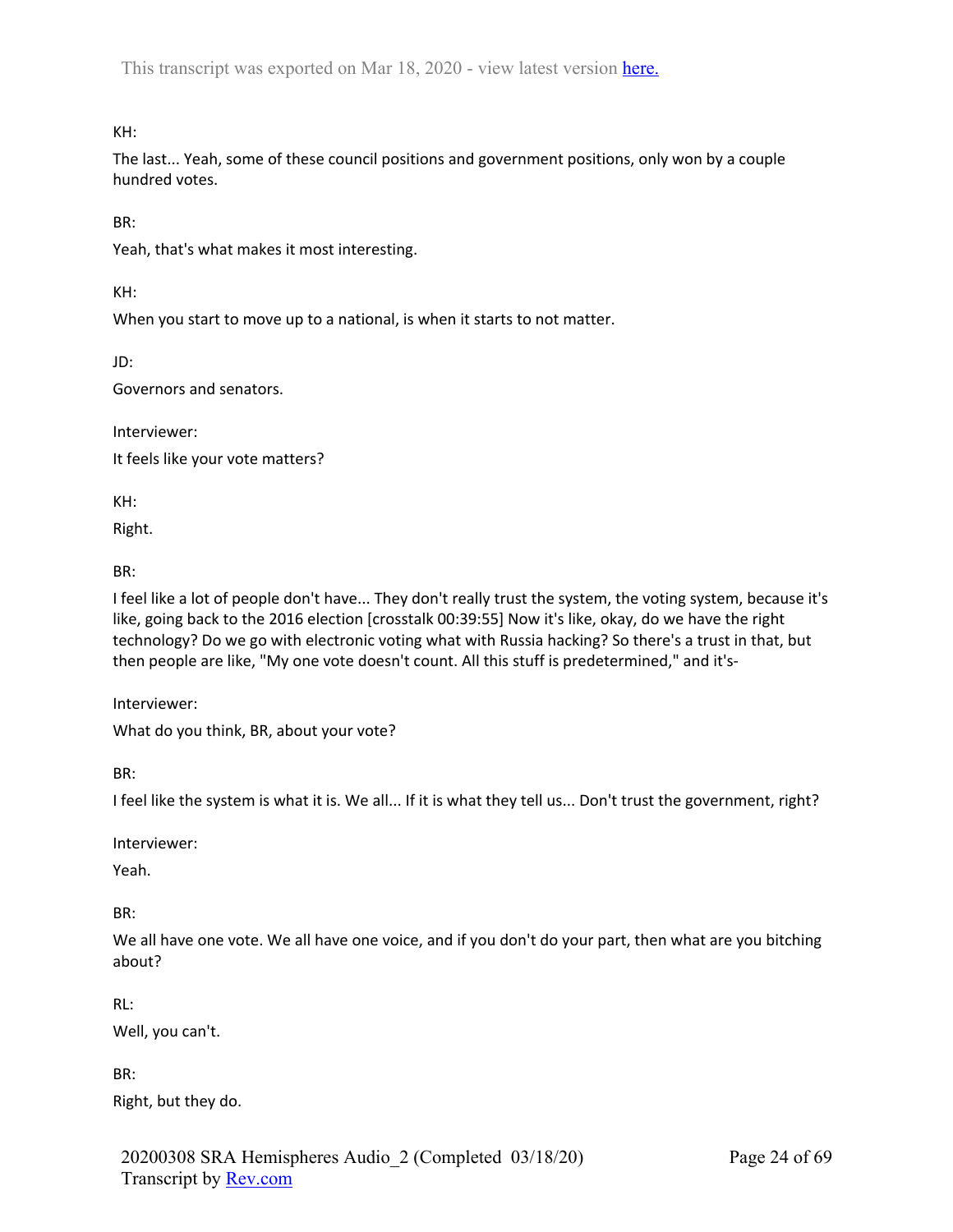RL:

Right.

BR:

But they do.

KH:

Yeah, of course.

BR:

And then it's like, "Well, I didn't bother voting, because it's all predetermined and I don't trust the system." So there's a lack of trust.

Interviewer:

You think that's keeping people from voting?

BR:

Absolutely. Absolutely.

JP:

I know that the higher that you go in the level of government, my personal view is that, I just, it hasn't gotten anything to do with a political party. I just doubt... I doubt that anyone in any of these positions really, truly means, I guess, what they say. Because I feel like, okay, you can sit here and you can push all the right buttons to convince me to vote for you, okay? Great, cool. Congratulations, now you're the... Let's pick governor, okay? And you can sit her and sell me all this crap that gets me to buy in and vote for you, but what I have seen and how I believe the system really works is that there could be an issue and I'll make something up.

JP:

Like, "Hey, we're going to change the color of the state flag. Should it be blue or should it be red?" And thousands and thousands and thousands and thousands and thousands of people could tell you, "Hey, we all believe that the color should be blue." Great. We, the people, have spoken, and then here comes that handful of people that have really, really, really deep pockets, that are of interest to your reelection campaign and they happen to like red, surprise, now the new color is red. And I think that the longer people tend to stay in government, the more so that tends to be. So-

MB:

It's like a trade-

JP: [crosstalk 00:41:57] I just don't know about-

Interviewer: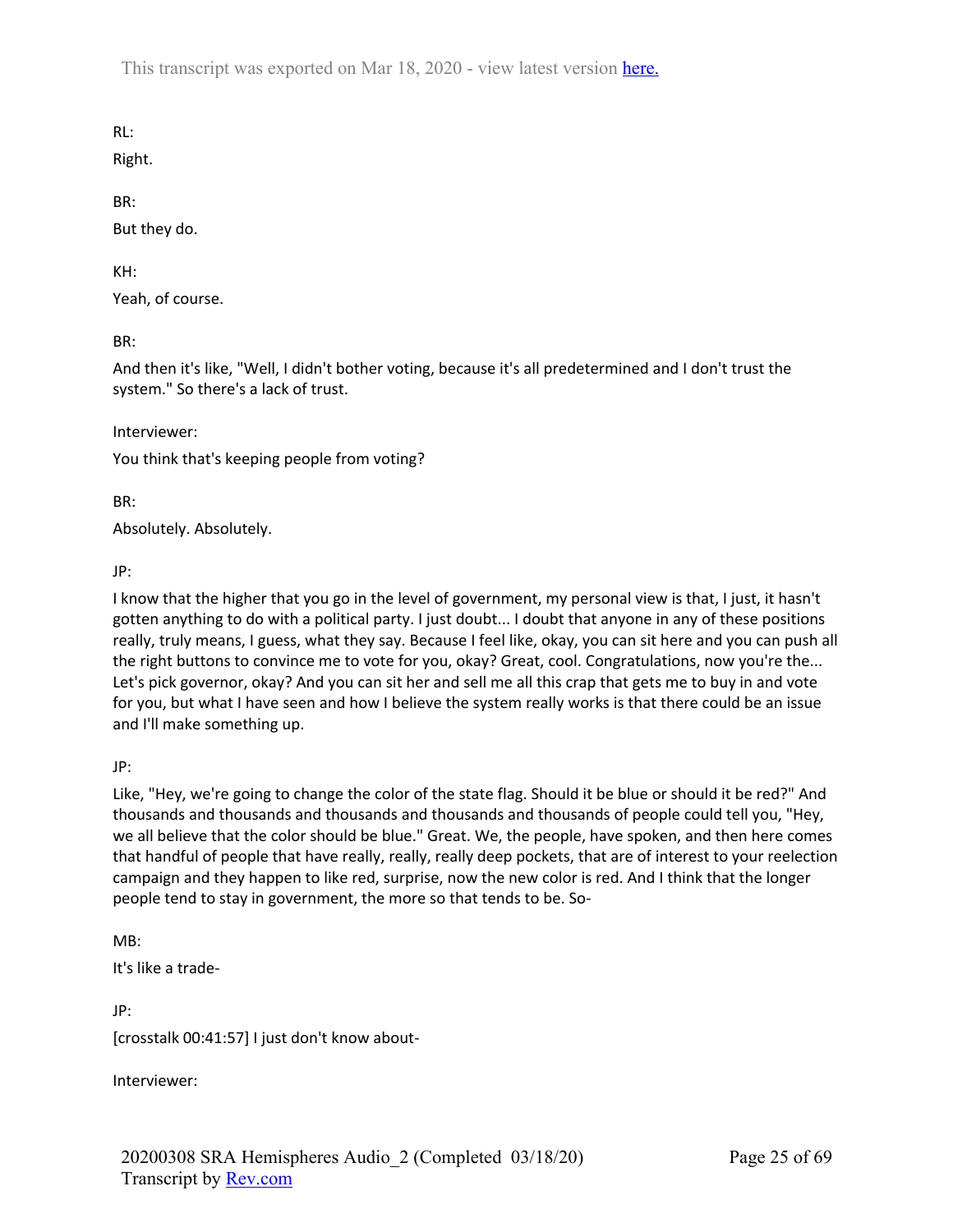[crosstalk 00:41:58] Well, it sounds like you're talking about, you feel like sort of the will of the people gets subverted, that's probably what's wrong with the system?

MB:

[crosstalk 00:42:09] your representative.

Interviewer:

It's supposed to be representative of-

JD:

I don't think I've ever been represented by a representative.

Interviewer:

Right.

JD:

I mean, especially here in Washington.

BR:

I think at a local level, there's a little bit more truth to our representation-

JD:

Right.

BR:

... but the more you go away from your neighborhood council, your city council, the higher you go, the less and less eventually it matters.

## JD:

For example, we live in Spokane. Spokane is demographically, mostly republican, but over on the west side, it's mostly demographically-

BR:

We don't feel heard over here.

JD:

Right, right, and if we voted one way, it doesn't matter, because... and most-

BR:

They already-

Interviewer:

[crosstalk 00:42:49] The west side of the state?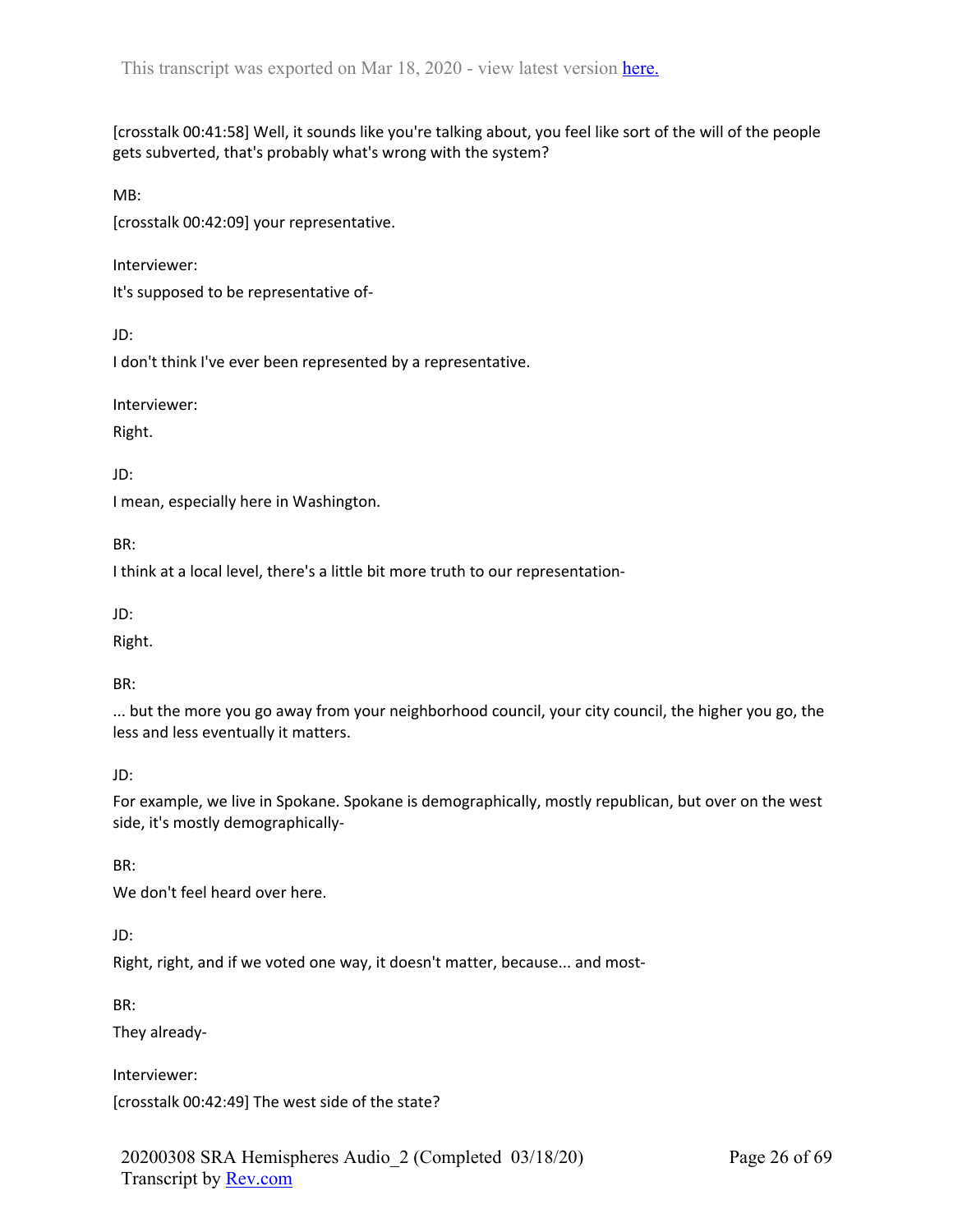JD:

The west side of the state.

Interviewer:

Okay.

JD:

The west side is Spokane of the state.

Interviewer:

The west side of the state, okay.

JD:

So over in Seattle and Olympia, those big cities, they just... they completely... I feel like my money for tax purposes, it just goes over to there to fix their potholes, but then they come over here and they look at us and they're like, "Oh, this backward, frigging people, with their-

BR:

They see us as sand people over here.

JD:

... potholes and... Right, yeah.

BR:

They see us as sand people. [crosstalk 00:43:25] We're the sand people on the other side of the mountain.

JP:

People on both sides of the state will tell you that this is all true.

BR:

It is so true.

JP:

So true.

Interviewer:

But you guys are-

BR:

It's all true. We're the sand people.

Interviewer: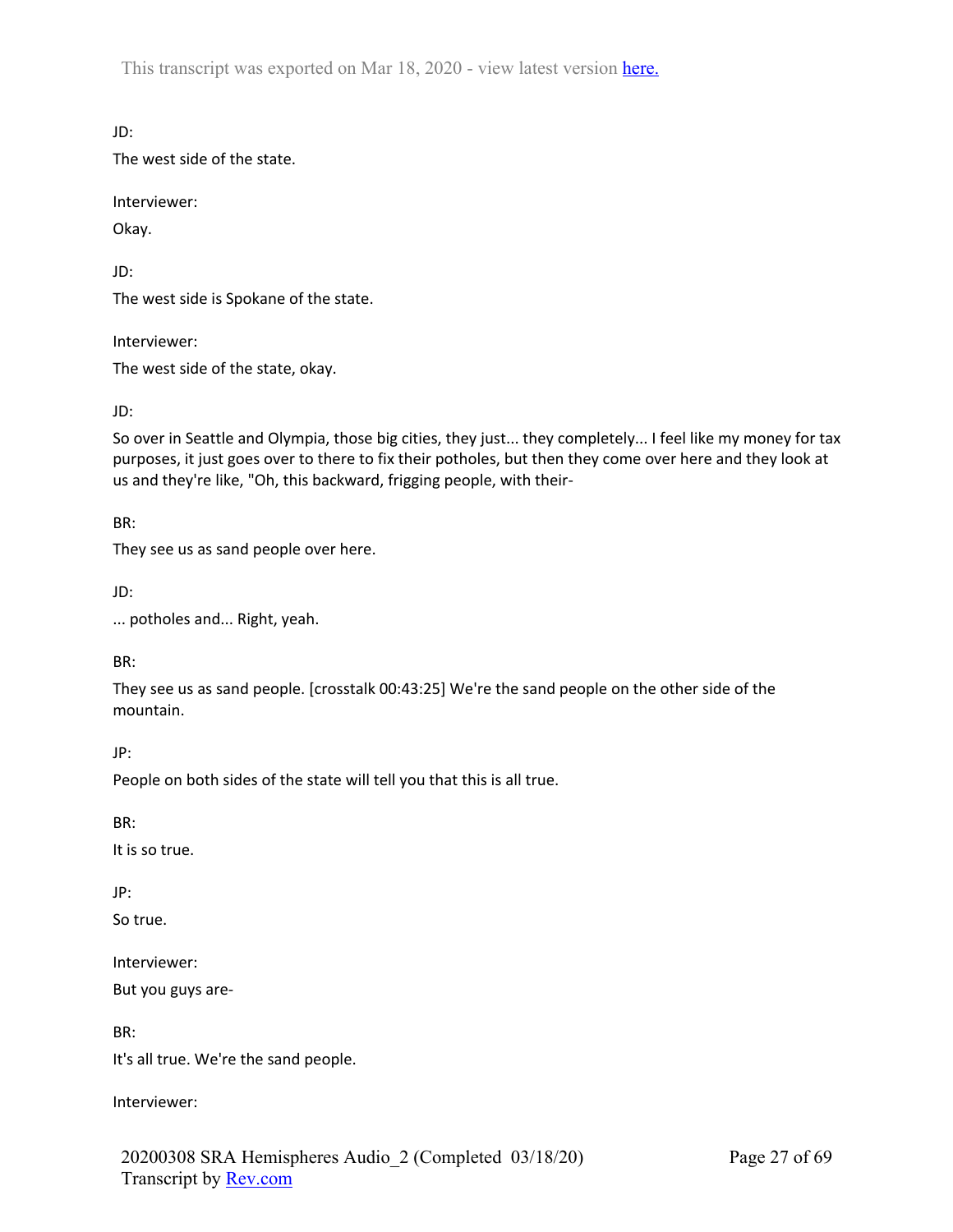But you guys were talking about how you liked a message that's sort of more about unity and about bringing... I mean, is that... Do you still feel that way or you feel like you're at war with the other side of the state?

BR:

It would be a better feeling of unity if there was a better feeling of representation.

JD:

Yes.

Interviewer:

Okay, that makes sense.

JD:

On top of that, how people vote in the moment is not how they know is going to... It's going to happen.

Interviewer:

Right.

JD:

So for example, if a politician says, "Hey, I'm going to bring jobs to your local area," Well, we all kind of vote for him, but we all know that's not-

Interviewer:

Probably not going to happen?

BR:

Great.

JD:

Right.

KH:

They'll raise our taxes. Those are concepts, not how it's going to be.

JD:

You'll just have to pay more taxes.

RL:

My mortgage goes up every year and I'm on a fixed interest for the entire thing.

JD:

Right.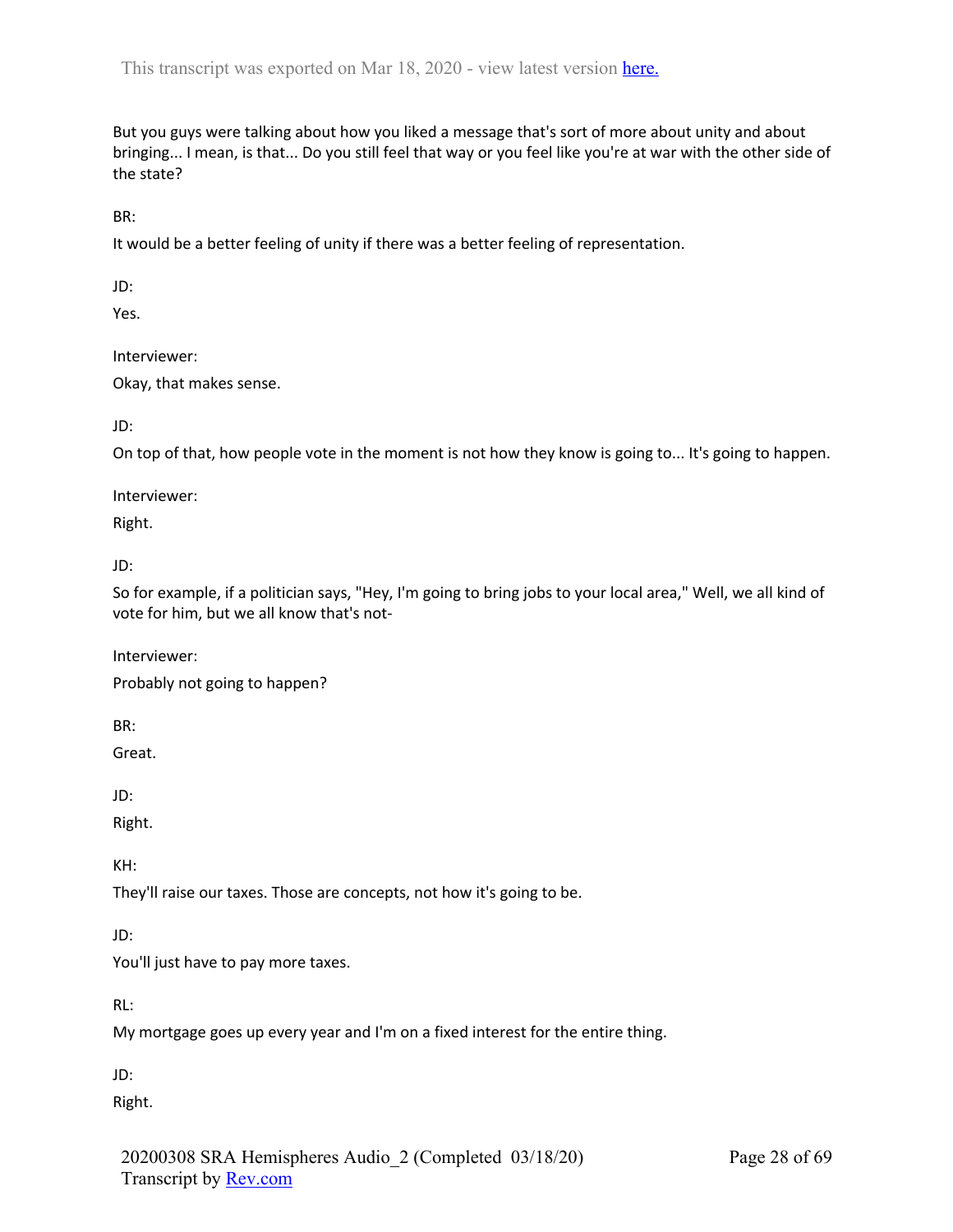BR:

Yeah, Trump people got on that with the wall. He's like, "I'm going to build this wall," it's like, nobody actually thinks it's going to come to-

JD:

What good is that?

BR:

... fruition.

JD:

The wall was already there.

Interviewer:

JP, you just said something. You vote for concepts not-

JP:

Yeah, I think that we vote more for concepts, but I don't think that we-

Interviewer:

Do you think you vote sort of aspirationally-

JP:

That's good, yeah.

Interviewer:

... like you vote for what you hope-

JP:

Right.

Interviewer:

... is going to happen?

MB:

I think most people feel that way, is you hope... like people... There's a huge group of people, especially younger people, they feel like their vote doesn't matter, so they just don't vote. And the people that do vote, especially people that are my age, they're just hoping that it does count, instead of like just other people, "Why waste my time? It's not going to count. Everything's already made up. Their decisions are already made." So the younger people... There are so many people, a gigantic group of my friends, they're like, "Why should I vote?" Like, "Because your vote matters," but how can I say that if I don't know that either?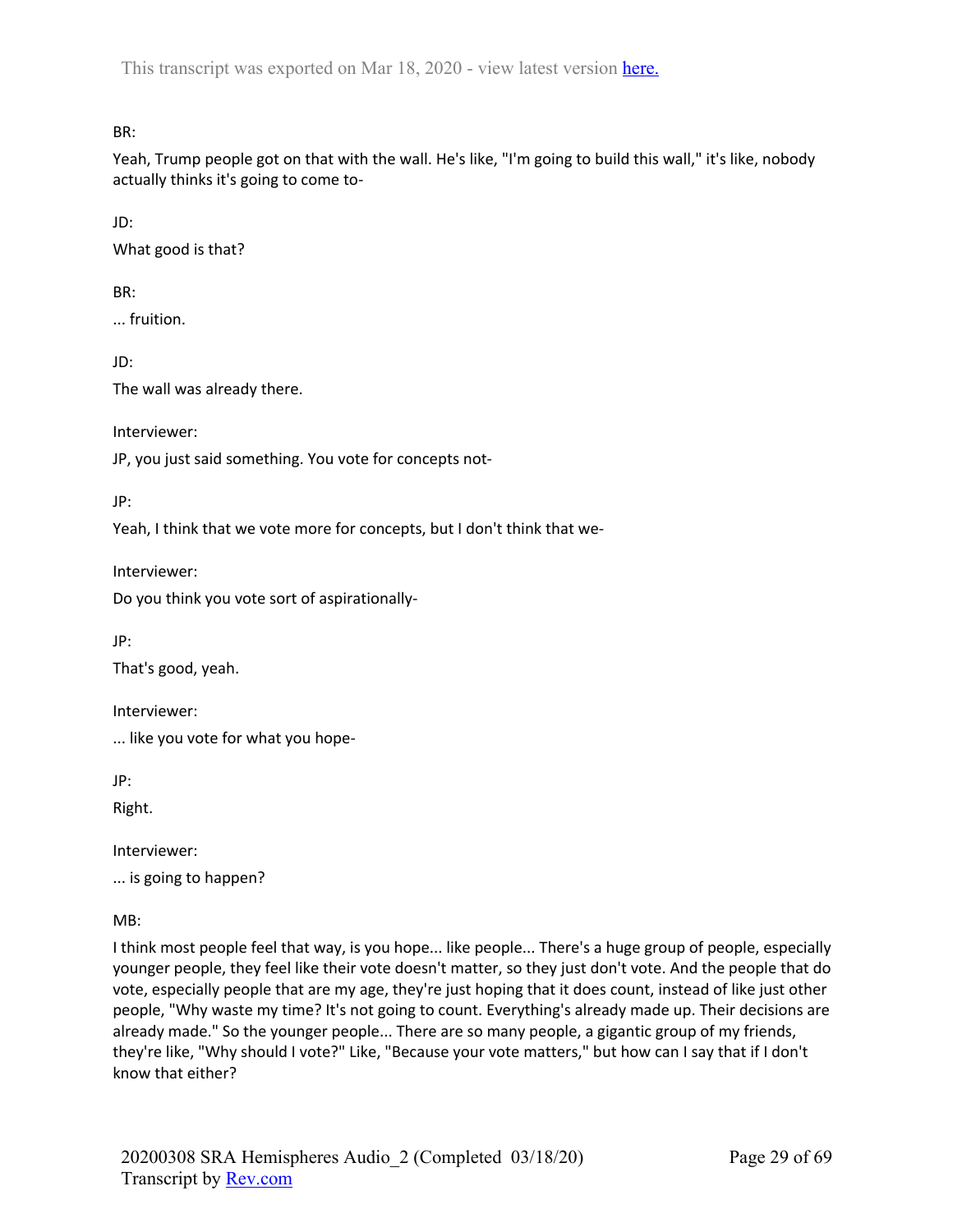RL:

How do you convey that?

MB:

Exactly, kind of like-

BR:

[crosstalk 00:45:33]Don't trust the government. We've got to change the government.

RL:

Right

Interviewer:

We've got to talk about-

TN:

But it just-

Interviewer:

... a sense of-

TN:

... continues. Like, "I don't feel like it's going to change anything, so I don't vote." And then that just goes on and on and on.

Interviewer: It becomes kind of self-

TN: Fulfilling promises?

Interviewer: Almost like a self repeating cycle?

TN:

Yeah.

Interviewer:

Yeah.

TN:

I agree, and I don't necessarily feel like my vote really counts, but I still vote. And it takes time to know what's going on and read it and everything, and I think people are also just really lazy-

20200308 SRA Hemispheres Audio\_2 (Completed 03/18/20) Transcript by Rev.com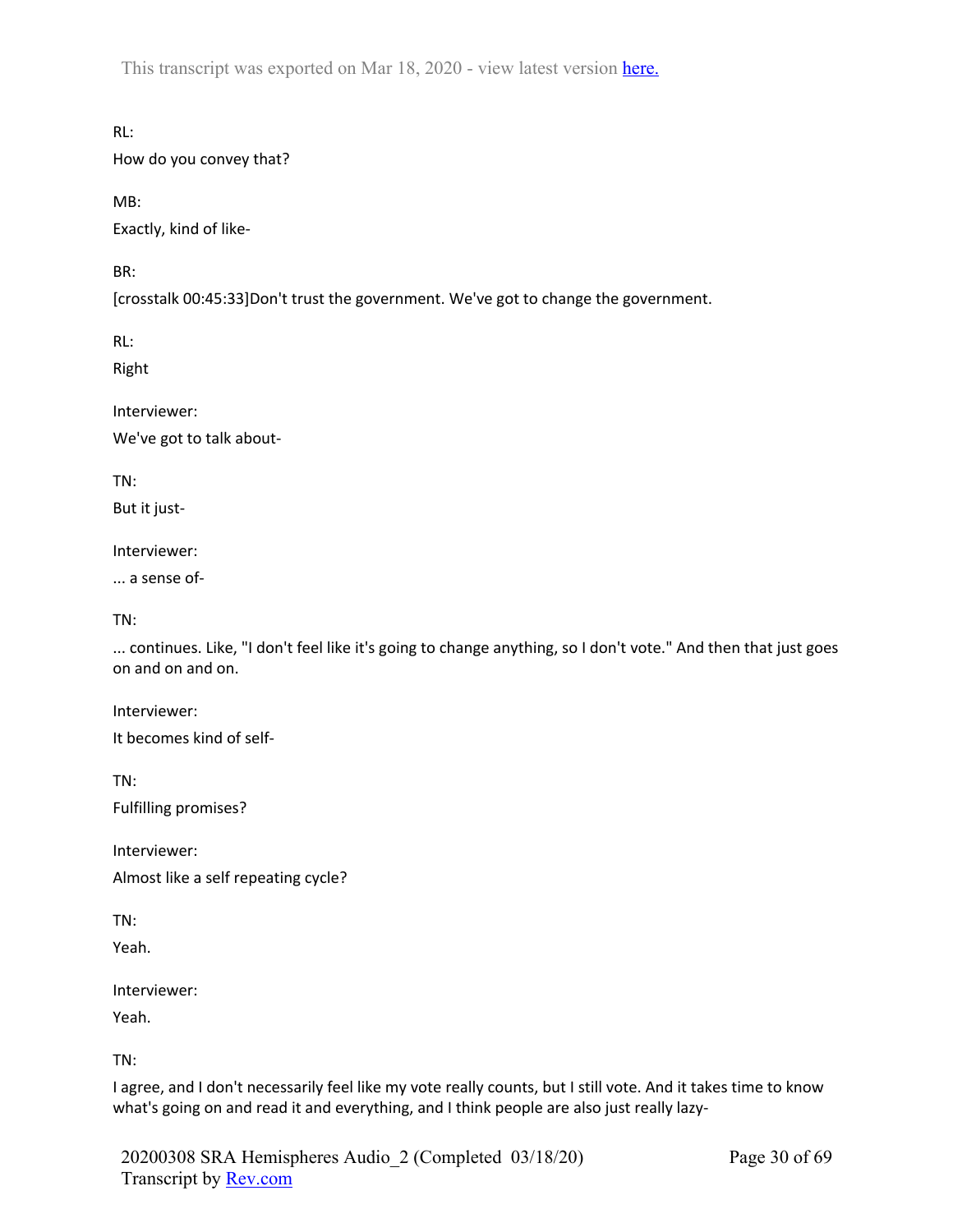BR: Yes. TN: ... and they would rather-BR: I saw a Facebook meme, it's true. JD: Absolutely. TN: Yeah. I think they would rather be-JD: What's this Snopes thing? TN: ... avoidant and try to like-BR: Ignore it? TN: ... ignore it, instead of actually taking a stance and casting your vote. BR: My effort doesn't matter so why bother, and-TN: Yeah. BR: ... out of sight out of mind. It's someone else's problem. TN: And then they... BR: It doesn't affect me.

TN:

20200308 SRA Hemispheres Audio\_2 (Completed 03/18/20) Transcript by Rev.com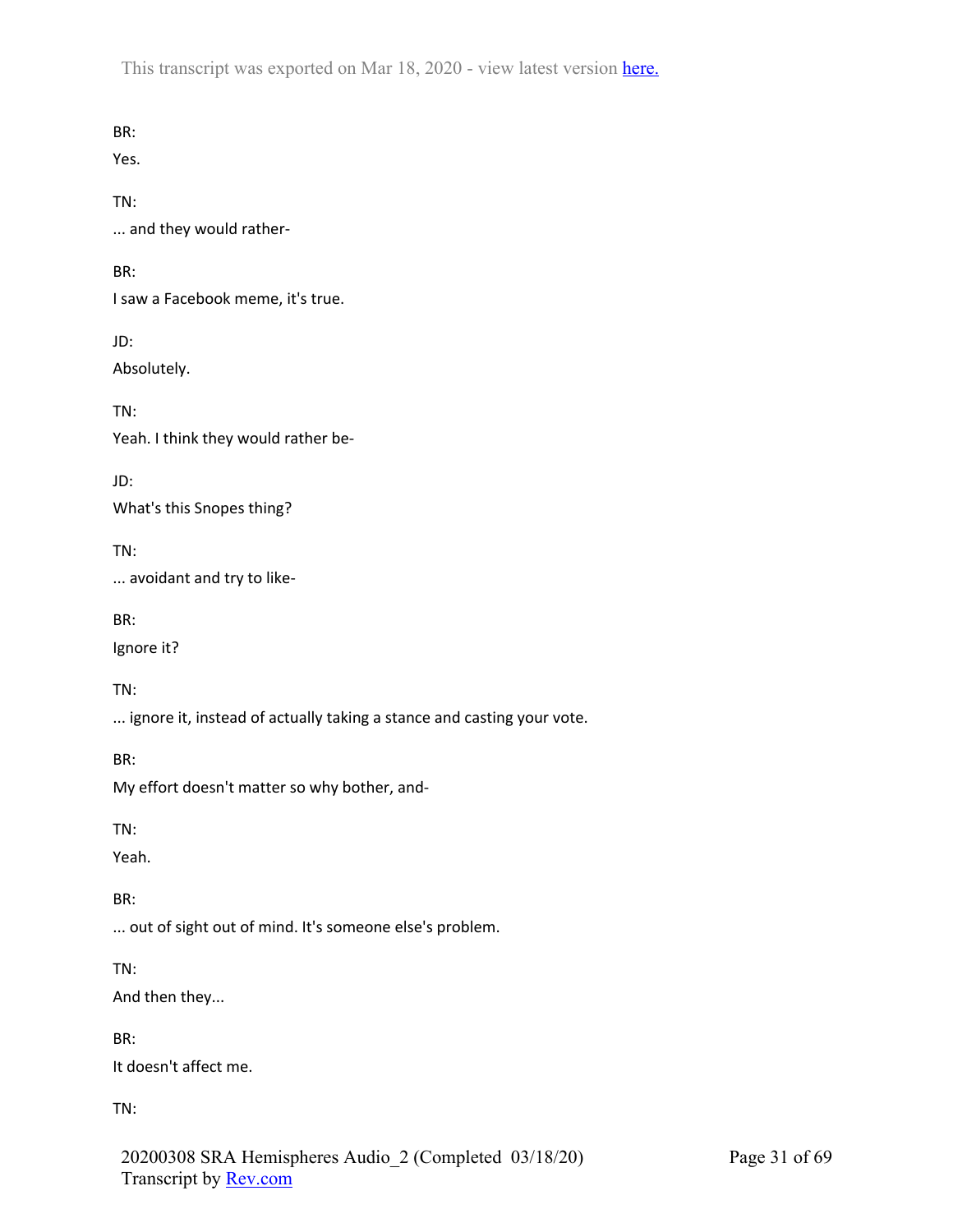Then they talk about how upset that they are-

BR:

Yeah.

TN:

... over the outcome, but I feel like you don't get an opinion, because you didn't even vote.

Interviewer:

Right.

MB:

There's a lot of it's a big thing, like, "I can't do anything about it, so why should I try?"

JP:

Why should I even try?

TN:

Yeah.

JP:

I think in a way there's also a deterring factor in some of this, especially if you're not a strong political person. There's a bit of deterring factor, I think, because younger people tend to be more engaged in social media. So many people are so boisterous and sometimes abrasive about their political views on Facebook that it's like... To be fair, I feel like to really actually know anything about your candidate, you've got to invest a lot of time and research, especially to sort through what's true and what's false.

JP:

So [crosstalk 00:47:17] if I vote for... Say I voted for Trump, because I don't really know, but he sounds pretty cool. Well, now I voted for him and now every day I log into social media and I've got all of my friends bashing people who voted for Trump as being these terrible human beings. It's like, well, shit, if you just don't vote, you don't have to answer to any of that, you know?

Interviewer:

[crosstalk 00:47:37] So it's like self protection, in a way, not to vote, because things are so divided and people are so-

BR:

It's social stigmitized.

Interviewer:

[crosstalk 00:47:47] Yeah. Can you just not talk about it? I mean, is it at the point where you just don't talk about it?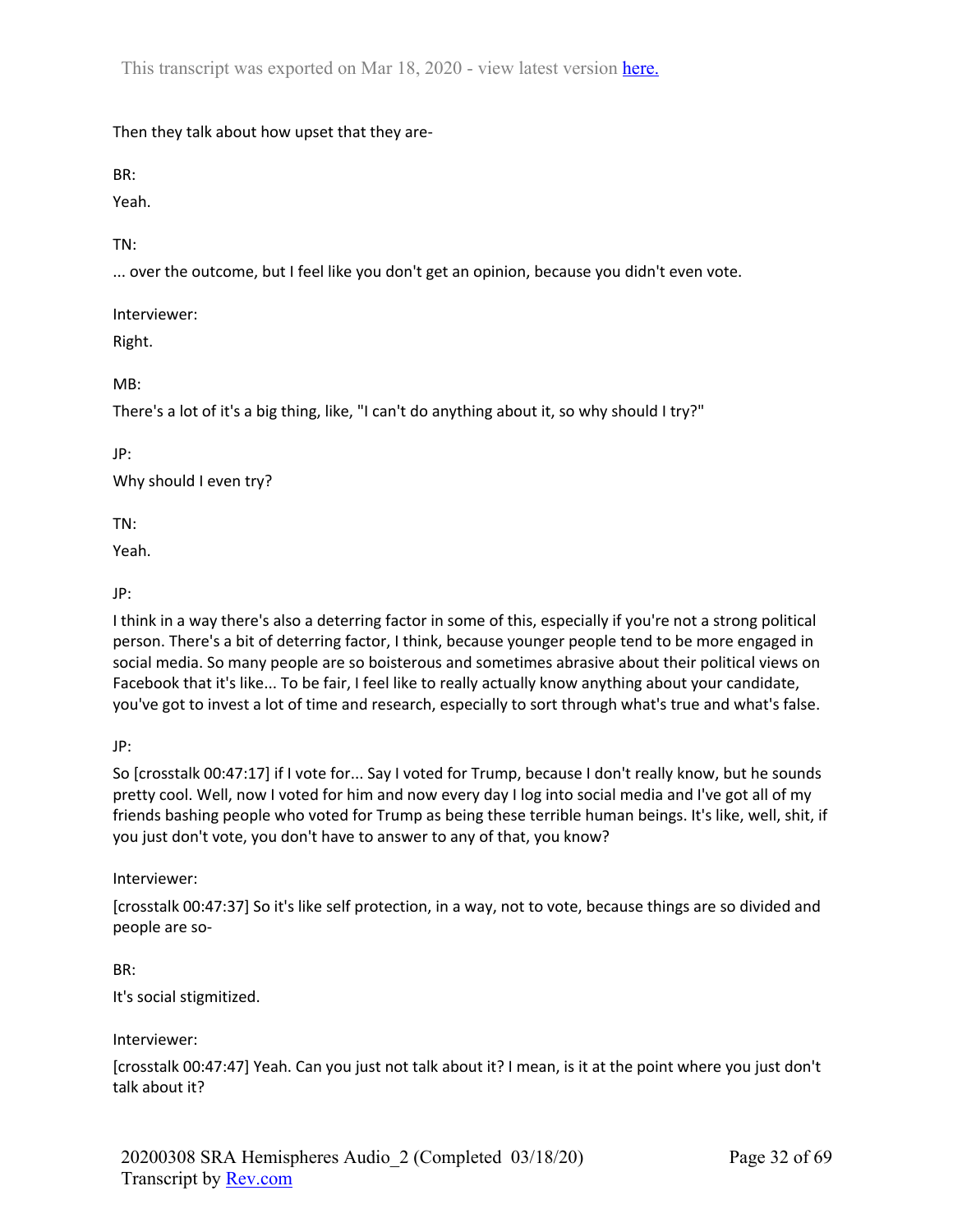KH: Well, I have things-

BR: [crosstalk 00:47:50] In a perfect world, yeah, but-

Interviewer:

Most... Wait. Most, what?

KH: Most people tell you not to talk about it. My boss-

MB:

[crosstalk 00:47:50] It's been drove into your head.

KH:

[crosstalk 00:47:50] don't talk-

Interviewer:

Don't talk about politics?

KH:

Don't-

JD:

Yeah, we got that memo too.

BR:

But that's what everybody is talking about. Coronavirus and politics, it's so deadly. You know, small talk.

MB:

Well, not talking about politics has been so drilled into our heads since we were kids. They're like, "Don't talk about politics because it's going to start a fight." It shouldn't start a fight. It should start a real conversation-

# JD:

A dialogue.

MB:

... a civil conversation, and people just don't know how to do that anymore, because it's been so ingrained into us not to talk about it, but people don't know how anymore.

KH: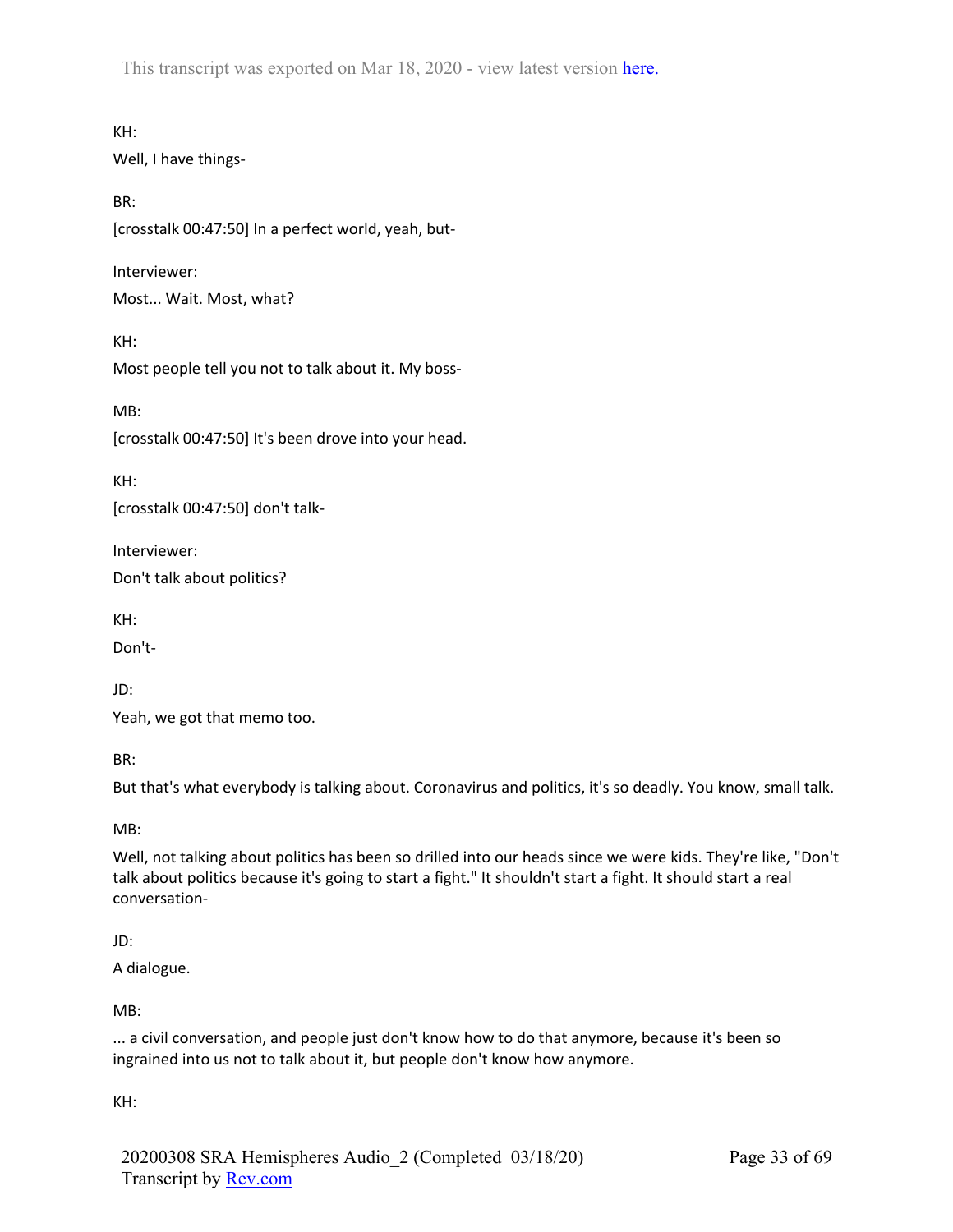When it comes to politics, don't talk about it.

JD:

Yeah.

TN:

Yeah, I agree with that, for sure.

BR:

That's why I want my super power, to make people stop being jerks, right?

Interviewer:

[crosstalk 00:48:38] I'm going to show you this fourth video to get your feedback, and I have a feeling I know what you're going to say about it. This one... well, before we do that, was there anything... I wanted to ask you, did you learn anything? Was there anything in any of those videos that was sort of like, "Oh, I didn't know that?" JP, what was it?

JP:

In the first video, how it mentioned, hey, all these wind turbines and stuff, the majority are produced overseas-

JD:

That was mine.

MB:

Mine too. I didn't know that either.

KH:

[crosstalk 00:49:06] We just did a bid and they're soon to be down here.

JD:

Well, on top of that, they have to use cobalt-

Interviewer:

Yeah.

JD:

... for... and that's kind of, I mean, I think the only place where we can get that is Africa.

RL:

Yeah.

Interviewer: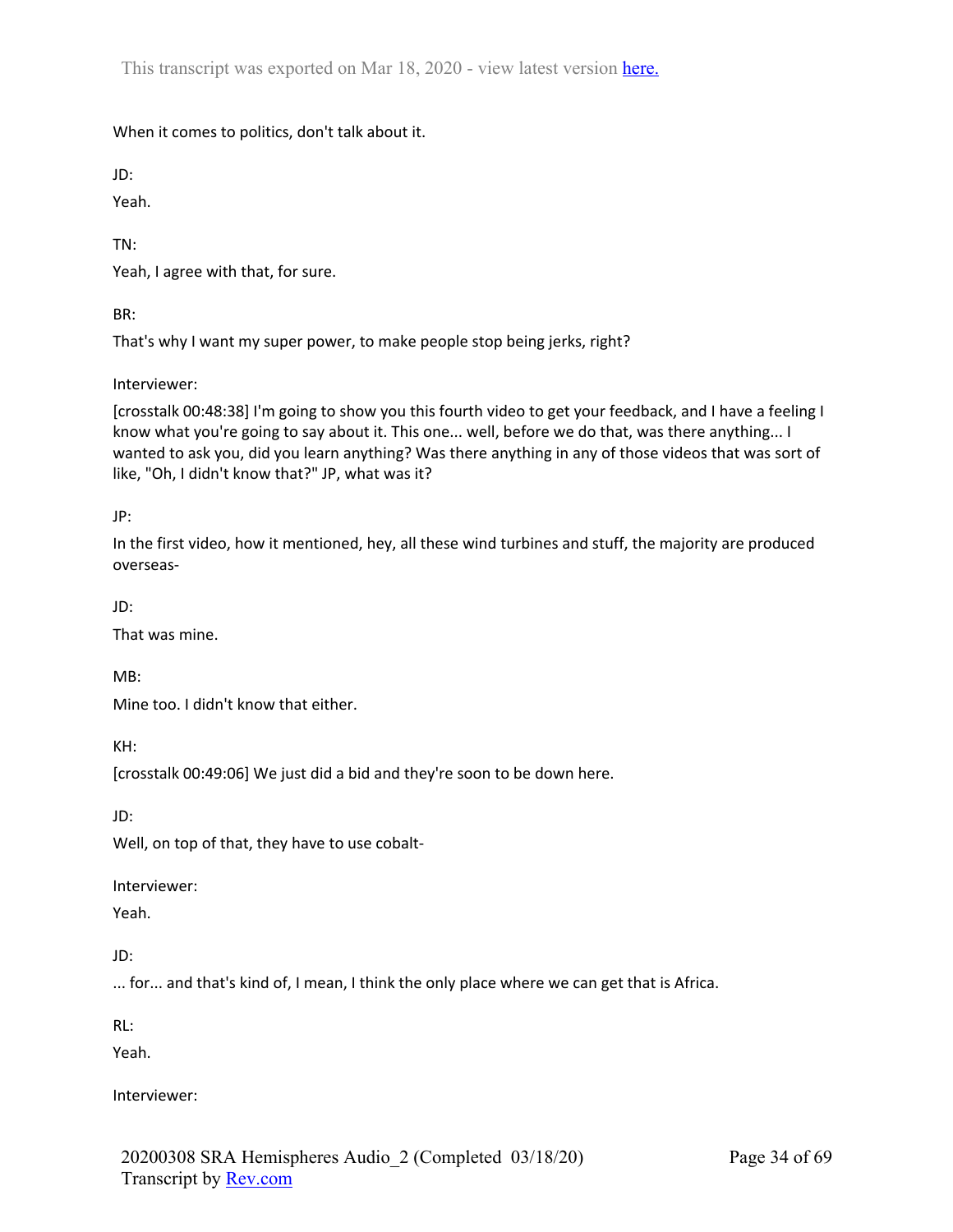Right.

RL:

So is that really being green? Because how much are they using of the air to-

JD:

To sustain it.

Interviewer:

Yeah.

RL:

... ensure that they're green?

JD:

Or stagger.

Interviewer:

Okay, let's watch this one.

KH:

Have to wake it.

Interviewer:

[crosstalk 00:49:22] Oh, I got the blue to see how it works out.

JD:

[crosstalk 00:49:22] Sorry.

KH: Your computer has the coronavirus.

BR:

Put it in the microwave now.

Interviewer:

Uh-huh. Okay, we will watch this one. All right, I'm going to turn this off. We'll give it a minute to recover. Okay, let's talk about... Let's actually talk about climate change and kind of where you... Because I want to understand a little bit about where you guys are, when you hear that. So on a scale of 0 to 10, where 0 is, it's too big, we have way more important things, I don't think it matters, I don't really... That's 0. And 10 is, it is the most important thing and everything I do, I do to address climate change." Write down a number on your paper, where you are between... on that scale of 0 to 10.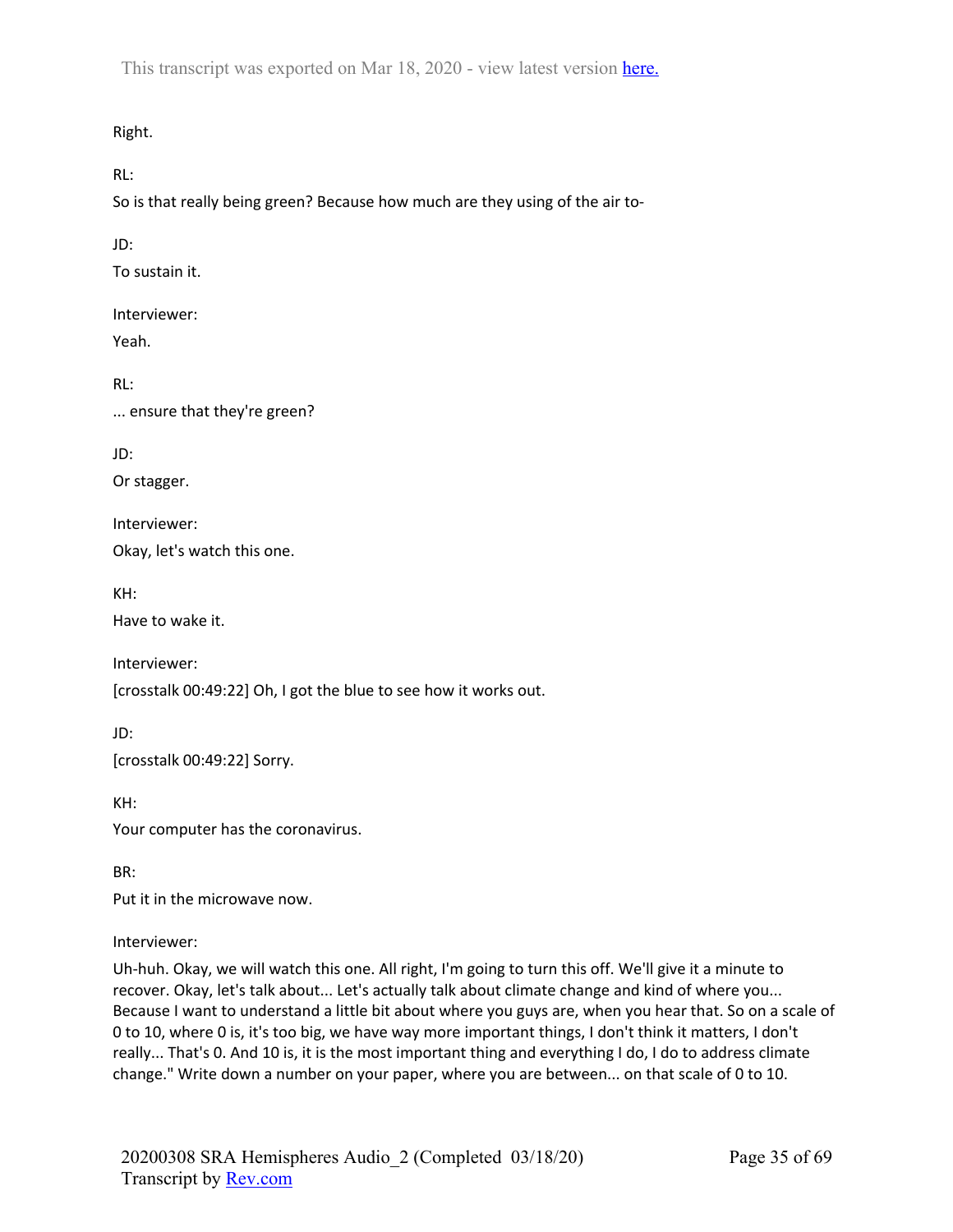JD: 0 to 10? Interviewer: 0 to 10, actually. I like having a 0. So, MB, where are you? MB: I would say I'm about a 6. Interviewer: You're about a 6. TN, where are you? TN: 7. Interviewer: 7. KH, where are you? KH: 3 Interviewer: 3. RL? RL: 7. Interviewer: You're a 7. MB? MB: 6. Interviewer: You're a 6? MB: Yeah. JD: 6. Interviewer: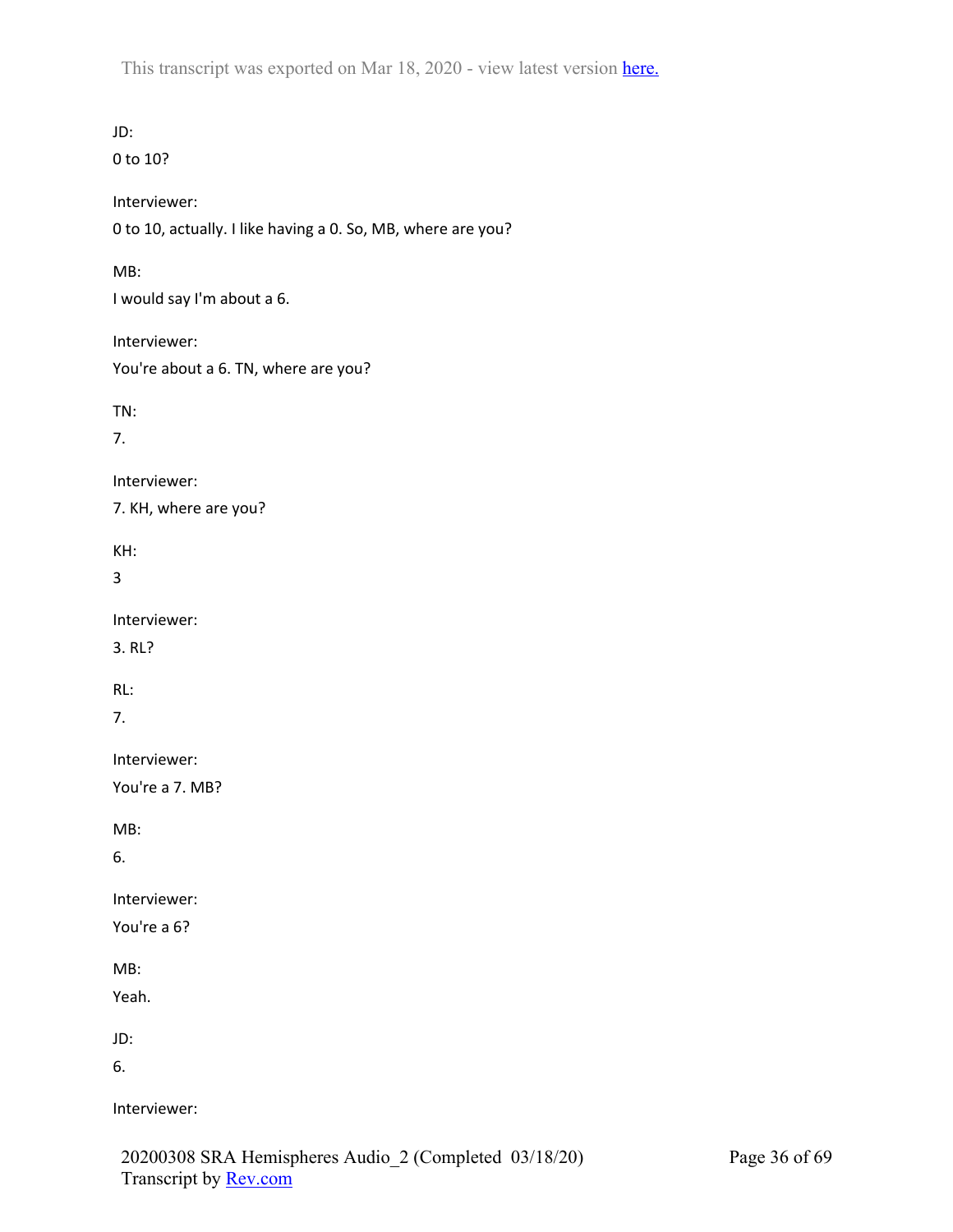JD, you're a 6. BR, what are you?

BR:

5.

Interviewer:

You're a 5. JP, what are you?

JP:

Also a 5.

Interviewer:

Also a 5. So I want to ask kind of in a slightly different way than you might be used to hearing... Who was the 3? Was that you? Usually, like in a sales pitch, I would say, "What do I got to do to get you up to a 10," right? But the question, I want to ask the opposite question, which is, why a 3 and not a 0? What is it that actually does matter?

KH:

I think climate change and preservation of the environment and being responsible is a big deal, but on the triage list of problems, it's lower.

Interviewer:

What's at the top of the triage list for you?

KH:

I think, personally, for me, in the United States, the top of the triage list would be political corruption. Then you have, there's so many things that are broken with the system, I think need to be fixed before we can even properly address climate change.

Interviewer:

And when you say, "properly address climate change," what are you saying? What do you mean by that?

KH:

In my personal opinion, in a perfect world, I think we would have... I think the biggest problem with we need to cut carbon emission, and there's stuff we need to do to clean up what we put in the environment and we cannot do that until our technology catches up. That was my big problem with the P video, is that we didn't talk about, oh, we have this technology. I think we're still 50 years from it, quite honestly. I think the biggest problem we have is power storage. We can generate all this electricity with wind, but we can only use it when there's wind.

MB:

And have that technology cost effective for-

KH: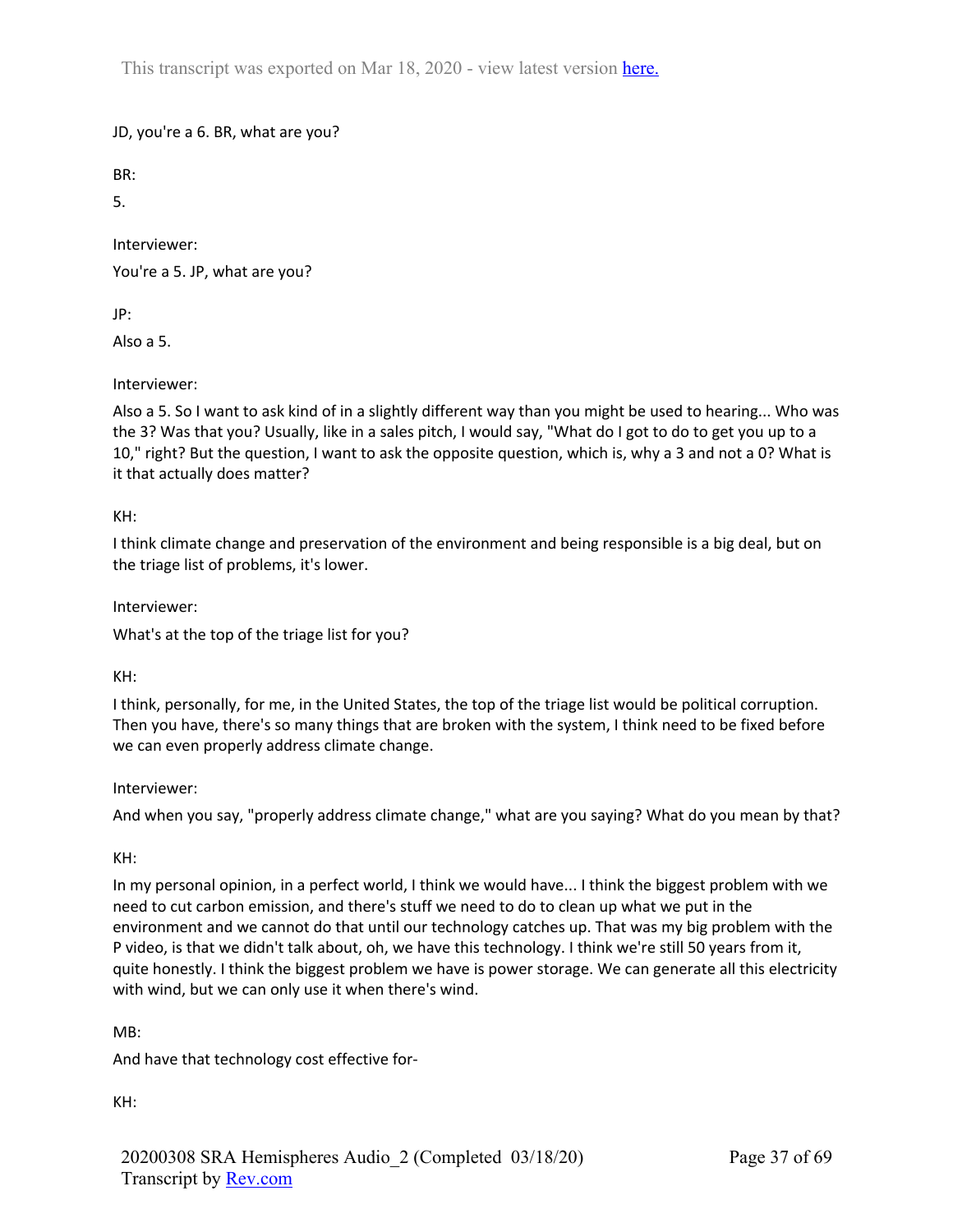[crosstalk 00:53:07] Cost effective and also not being horrible to the environment, as well.

MB:

Right.

KH:

Because currently, it's all about batteries and battery technology is so far behind. In a perfect world, we would have a [inaudible 00:53:20] effort to push that technology forward 50 years, and that's what... In my mind, that would be incredible. If we could go, we're going to employ half a million people and we're going to take like what we do with the-

Interviewer:

Space program, yeah.

KH:

... space program and push that technology ahead 50 years and then-

Interviewer:

Let's-

KH:

... make some progress.

Interviewer:

So then if there was a candidate... Let's talk about it from a national perspective, right? So if there was a candidate then who said, and maybe it's a presidential candidate, because that's [crosstalk 00:53:50] something like that would have to happen, who said, "This is my signature thing, this is the most important thing I think we have to do, we're going to do the climate change space program," does that sway you or do you still like-

KH:

It would be-

Interviewer:

... no, there's all this other stuff we've got to take care of?

KH:

It would be so tempting. It would really be that, but the cynic in me just thinks that you're going to have all this money that just goes into people's pockets, and the whole problem is-

Interviewer:

You still just don't trust it?

KH:

20200308 SRA Hemispheres Audio\_2 (Completed 03/18/20) Transcript by Rev.com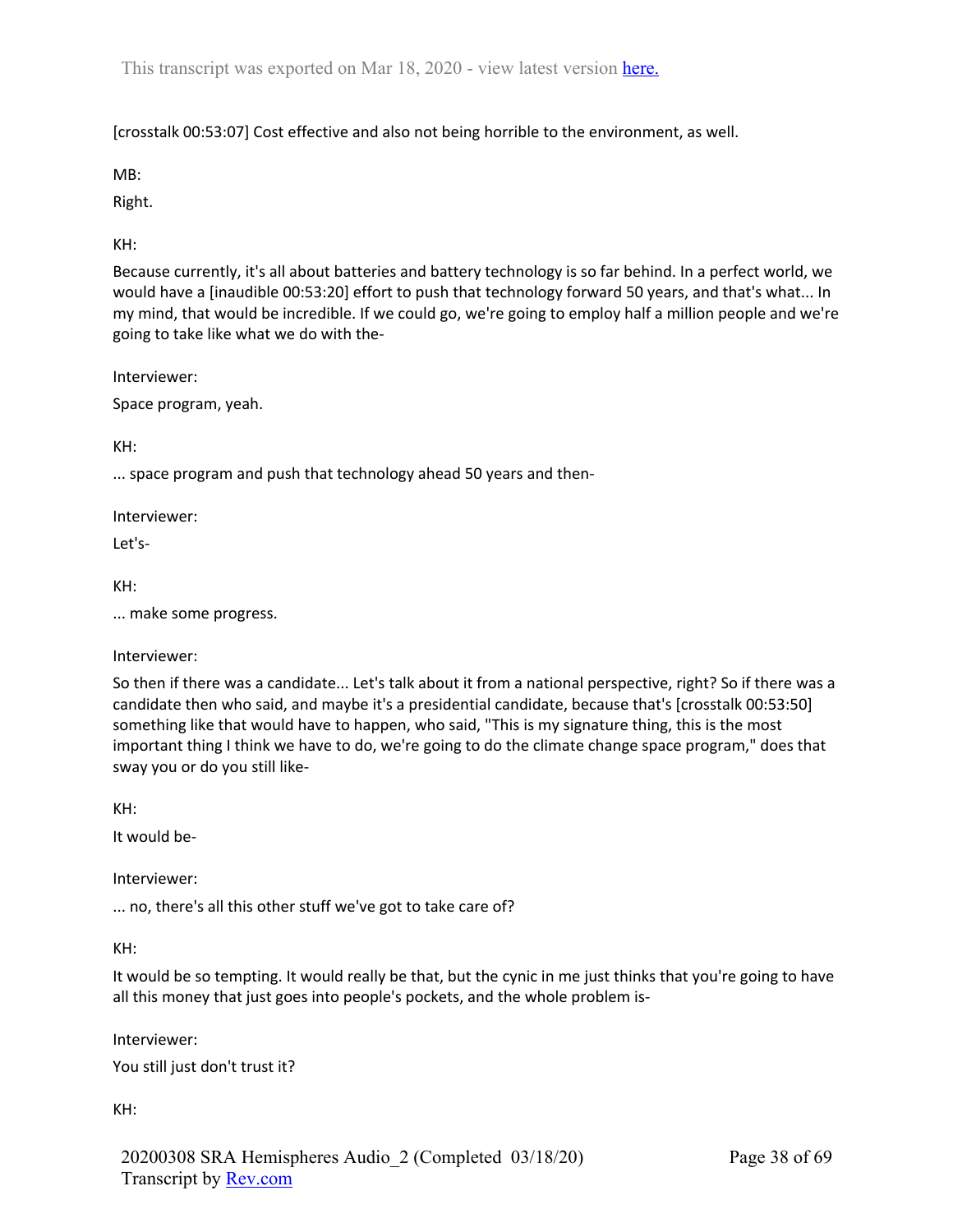Yeah.

BR:

Before you mentioned, at the beginning, it's kind of like a real cost thing. You mentioned that you're more concerned about political corruption, okay? Well, when you try to implement these changes in government-

RL:

You have to vote a politician and-

BR:

Right, because you're going to have these people who are like, "Hey, we need to make all these changes," and then businesses are like, "Those changes are going to cost me \$300 billion a year." And now there's a lot of pressure to change it.

JD:

We're talking about, in order for them to get there, they have to go through other people's hands to fill their pockets, to actually-

Interviewer:

So you're-

JD:

... fund their campaigns.

Interviewer:

... kind of cynical about politicians, is it fair to say, about what it takes to... What makes people want to be politicians and what it takes to get them?

BR:

Money and power.

JD:

Yeah.

Interviewer:

[crosstalk 00:55:05] Okay, hold on, hold on. I want to listen.

KH:

If you drill down on lobbying, because that's a huge problem in this country, and if you had campaign finance reform. I think those two things right there would be a pretty big leap forward.

JD: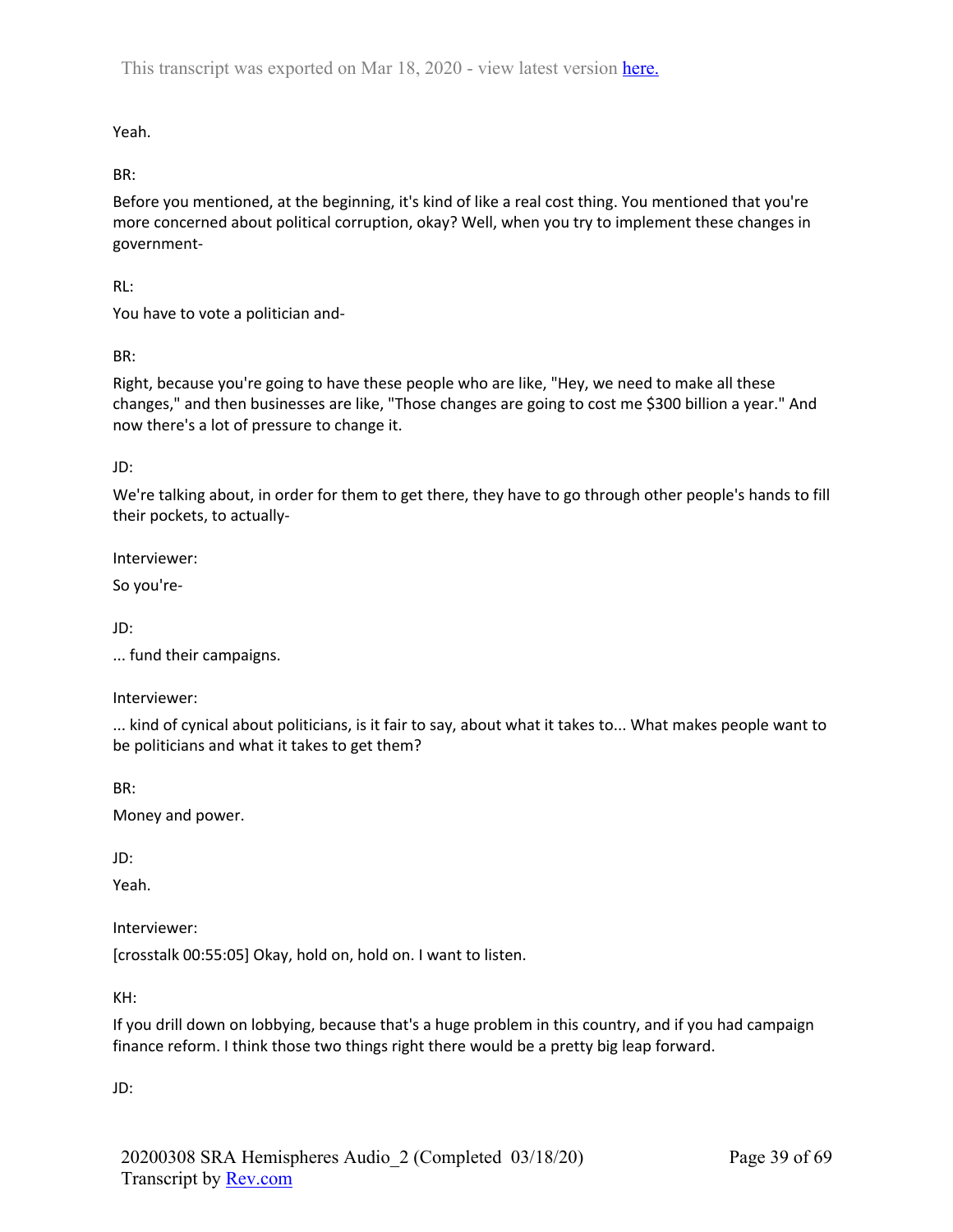But then does that limit the smaller people? Because if the people that already have it-

KH:

No, the whole point is-

JD:

... that have the money-

KH:

... finance would be to-

MB:

Yeah, make it accessible.

JD:

... there would be like a cap, if you had like a cap.

KH:

It would level the playing field.

JD:

It would level the playing field, but when you're talking about somebody like Bill Gates that has 100 gillion dollars...

KH:

But he can only use-

JD:

He can only use that much, but then, he already has that money. He's ahead already.

RL:

He's got the popular vote.

JD:

Let's say he runs, for example. He's got to go shake hands and meet up with people and-

KH:

I think the mechanics of it would have to be worked out, but that, I think to drill down on the cost, that's where you're fed.

JD:

I mean, I like your point.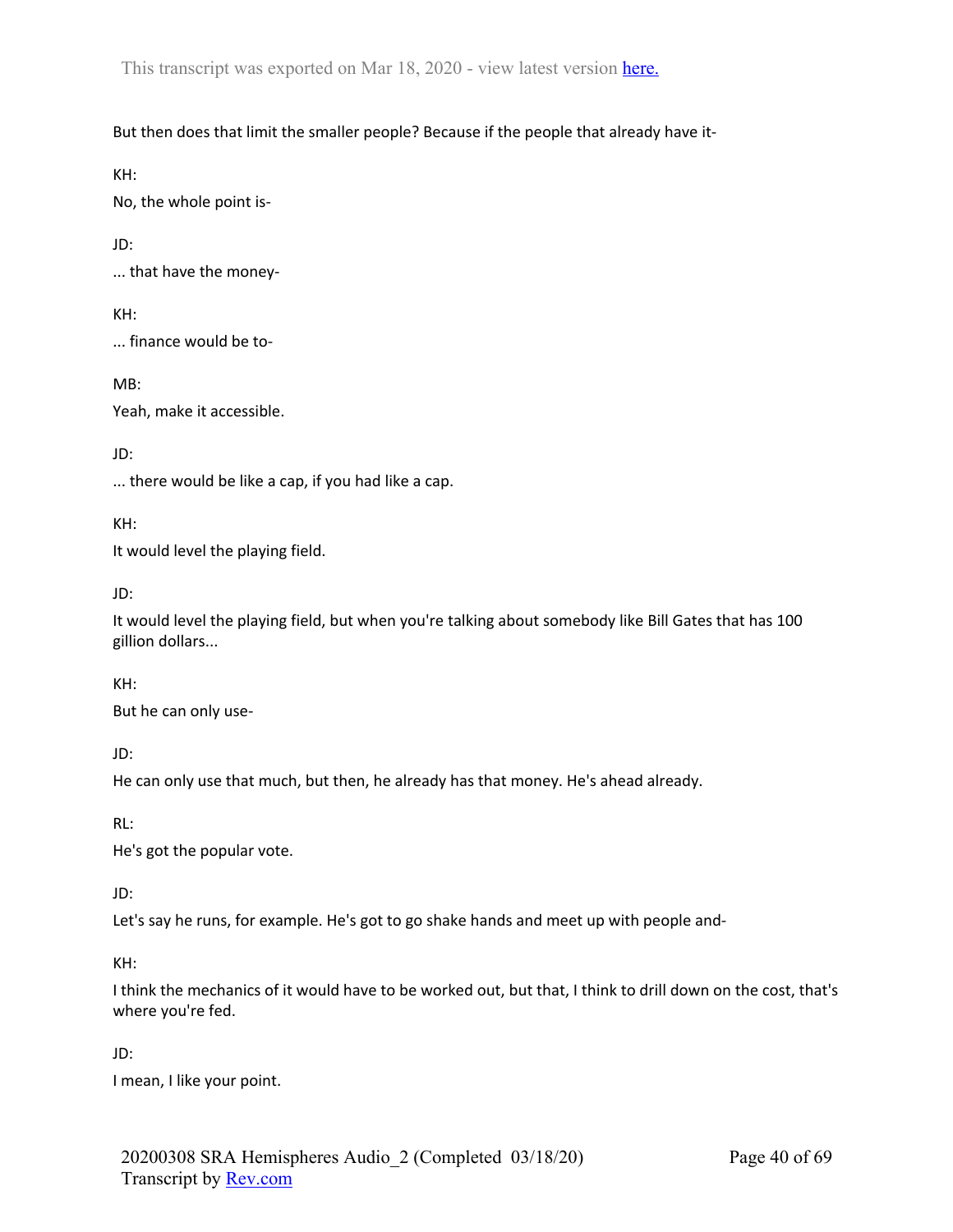KH:

Yeah.

JD:

I mean, I like your point. I like the fact that it would probably level the playing field, but it's not a perfect system, just like our voting.

Interviewer:

So KH, your 3 about climate change isn't necessarily about how important or not important it is to take action, it's about how much you trust?

KH:

In my mind, I've got a triage list of things that need to be fixed and it's just that one lands low. I think there's more pressing things.

Interviewer:

There are more pressing things. All right, then the rest of you guys who are in the 5, 6, and 7 kind of range, why aren't you lower? Why do you feel at least a sort of medium level of urgency, MB, to do something about climate change? What's driving that?

MB:

The reports of how the earth is doing. Like it's not something I think about constantly, but it is still really important.

Interviewer:

Okay.

MB:

I agree with KH. I think there are more important things to take care of.

Interviewer:

Like what? Can you give me some examples?

MB:

Health care.

Interviewer:

Okay.

MB:

But I try to do my part in actually figuring out where the recyclables go, doing it correctly and things like that. But I think what needs to happen is that politicians need to actually start listening to the scientists and the EPA and stop acting like it's just some-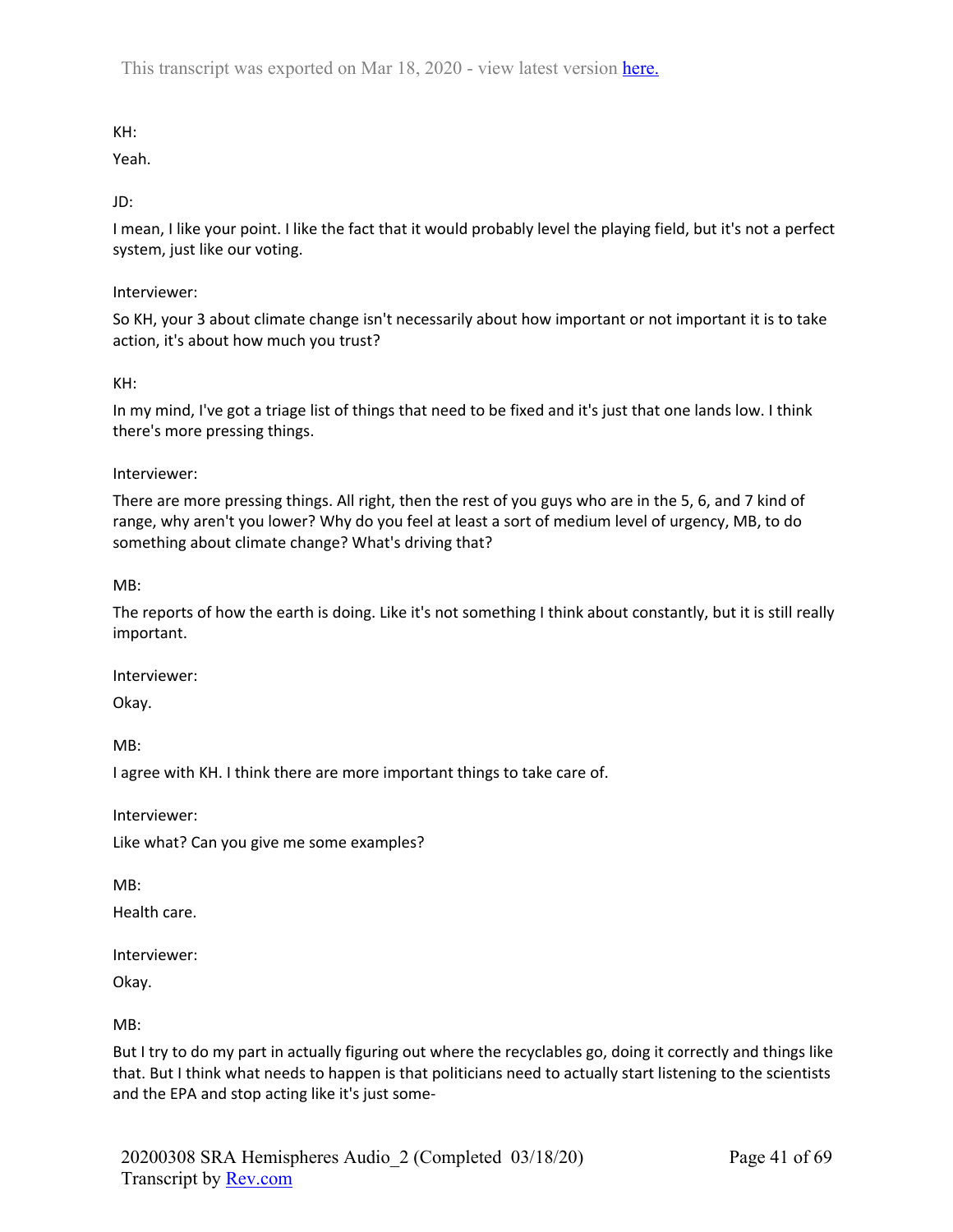# RL:

Like the politicians get a degree in those things.

### MB:

Yeah. They have no idea what they're talking about, and I feel like for so long they've acted like this is just [crosstalk 00:57:59] a big lie, and it's clearly not.

#### Interviewer:

Okay. What do the rest of you guys in the 5, 6, 7 range, what is the urgency of it, why isn't it sort of less important to you?

### JD:

Well, I did 6 because I like to walk. I do my recycling, stuff like that. I try to limit by footprint, turn the power off and I probably waste more water than anything, brushing my teeth and stuff like that, but if I'm not using it, I turn it off. [inaudible 00:58:30] I don't sleep with a nightlight. I mute all that stuff, but at the same time, this goes back to my theory that we need more research and understanding.

### JD:

Time is relevant, so it changes also. We change. We don't exactly know. Yes, we've got things that we think is right, whether you're a scientist or you're a [inaudible 00:58:51] but to me, you've got leap years and times have changed. So from my days to now, we're basing things off of the certain way things are. Things aren't always going to be the same way. My car is not going to drive perfectly in the same spot every single time. It's going to be one or the other. If I'm in between the lines and I'm going like that, I'm driving and doing what I'm supposed to be doing. I can't guarantee that it's going to snow December 23rd every single year, so my daughter can wake up on Christmas Eve and be like, "Yes, it's Christmas and it's snowing." Would I love it for her to have some snow, if she loves that? Yes, I like Christmas too, but I can't guarantee that.

#### JD:

So yeah, I think there should be more understanding and research and figure out... Because time changes. Every four years, we get an extra day.

Interviewer:

Yeah.

JD:

We've got an extra... We lost an hour today, wake up at 8:00 and it's actually 7:00 in our mindset.

RL:

That always gets me up.

JD: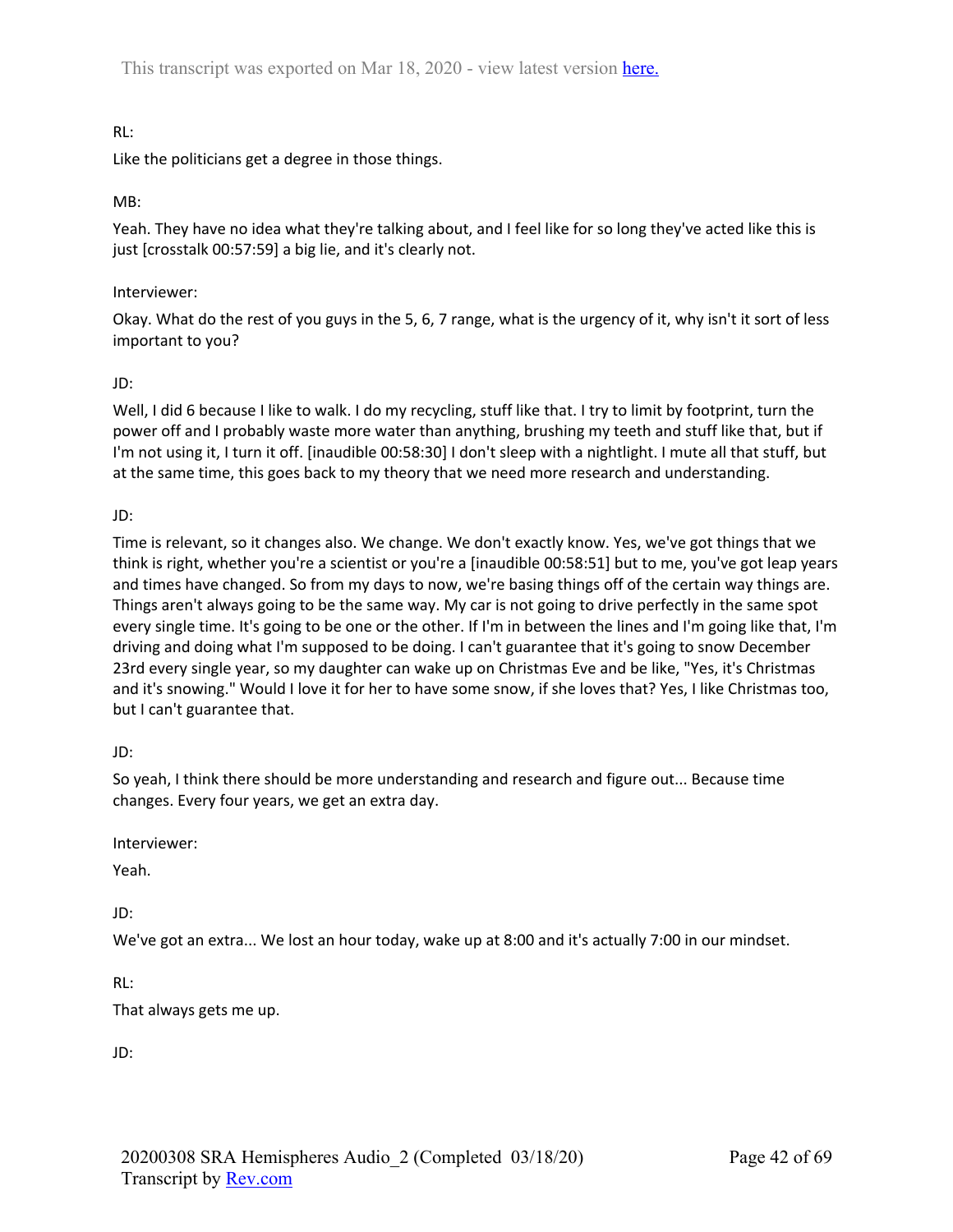All these different things, and we don't truly understand about the same way we understand. That's why, to me, yes, it's important. People should do what they can do to limit their footprint and things like that-

Interviewer:

People should do-

JD:

... but there is a problem and we need to figure out exactly what the problem is.

Interviewer:

So there are some actions you can take as individuals to do something, feel like you can do something as an individual?

JD:

Yes.

Interviewer:

Okay.

RL:

Can I answer that one?

Interviewer:

Yeah, please, go ahead.

RL:

So I actually look at this as a natural evolutionary processing, human evolution, us moving into a tier one society. In order for us to achieve that, we have to be able to manipulate, control and make our planet sustainable.

Interviewer:

What's a tier one? I'm sorry, I'm not-

RL:

[crosstalk 01:00:31] Tier one civilization being, would basically mean that you're a master of your planet.

Interviewer:

Okay.

RL:

You can change the weather, so on and so forth. Sorry, that's more like sciencey.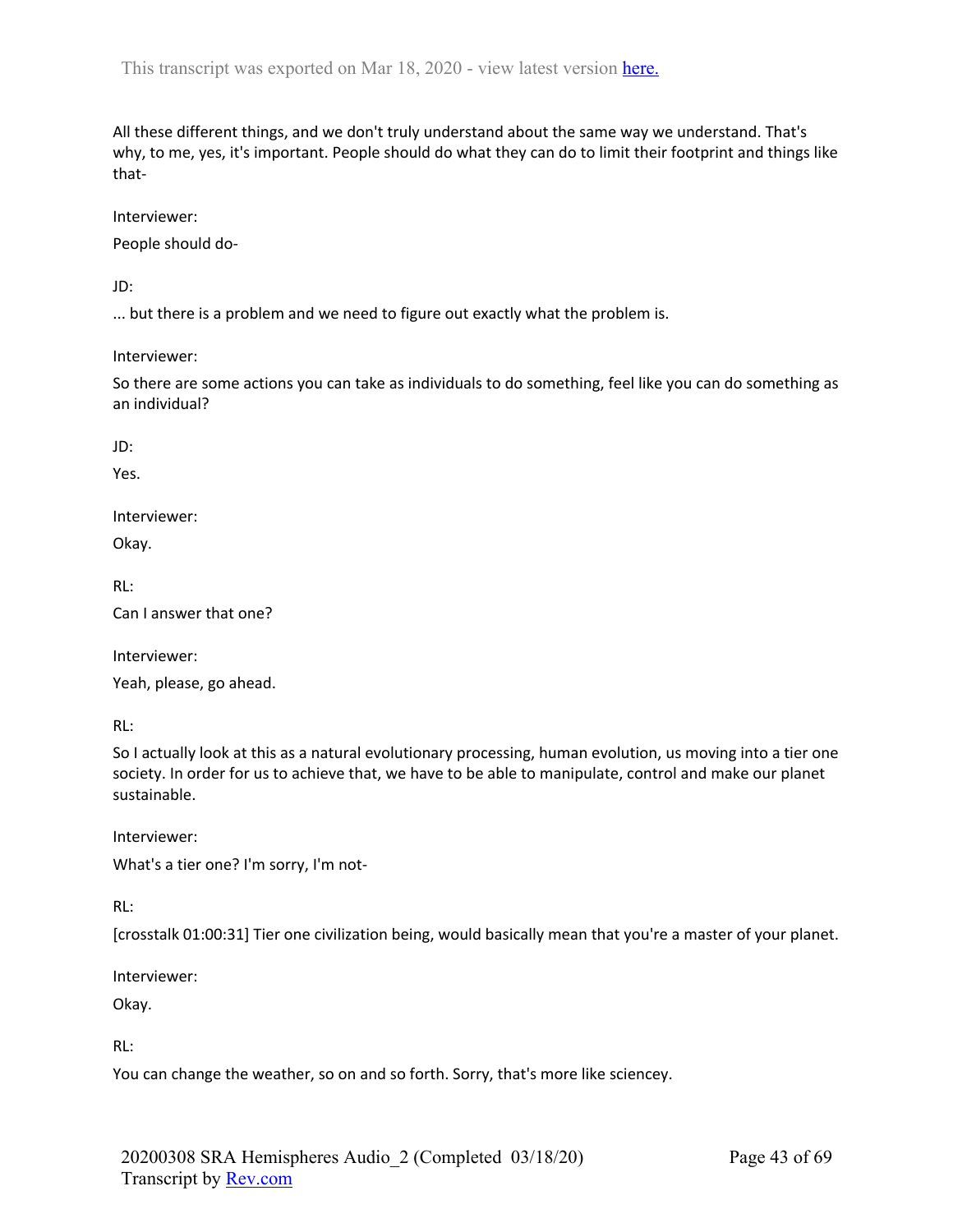JD:

Well, there's theories that-

JP:

You mentioned that [crosstalk 01:00:46] there were things you can do and to an extent things that you can't do and it's like both of them are from a standpoint political. Okay, I think politics has a little bit more control over it, because obviously, I cannot possibly, for example, take the bus and recycle then to offset 70 new coal plants being allowed to operate in the midwest.

RL:

Correct.

JP:

It's essentially pointless, honestly, at that point. So yes, there are things that I can do. I can landscape a certain way. I can eat a certain way. I can recycle a certain way. However, there is definitely a cap in which what I can personally do and whether or not it actually balances what someone else does, I don't know, but I gave it a 5, because it's like what I can do, it's like, yes. Do I find climate change important? Yes, but for the time that I'm here, I find other issues more important. Health care, homelessness, et cetera. Those are things that I think that I have more of an ability to impact compared to the scale of what it actually takes to impact climate change.

Interviewer:

Okay. And in your mind, that's massive-

JP:

Right.

Interviewer:

... to really impact or to change it?

JP:

Yeah, because it takes a law to change it, so whether you're doing good or bad, it takes an awful lot to sway it one way or the other.

Interviewer:

Okay. I think this is working. Let's watch this last video. Hold on.

KH:

Oh, that's sharp.

Interviewer:

That's sharp.

JP: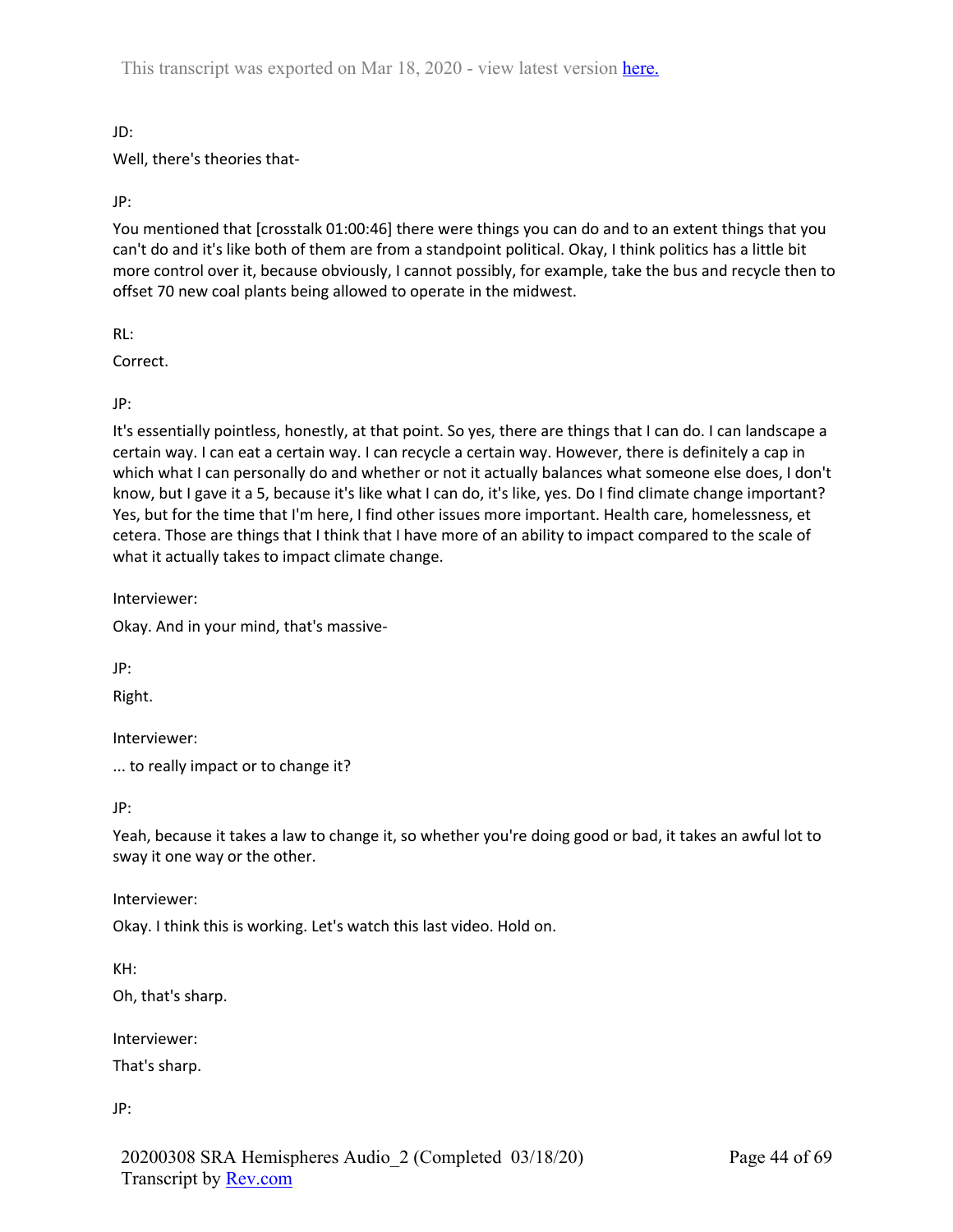I see what you did there. Mom and dad jokes.

BR:

Lucky kids.

JP:

This is why she hates kids.

JD:

[crosstalk 01:02:28] We can all agree on that, right?

Interviewer:

No, all right. Let me... Mind if I do that again, and then I do want you guys to just spend a minute writing in the answer to those questions at the bottom.

JD:

Sorry, this is what video?

Interviewer:

Sorry, this is R.

JD:

R.

Interviewer:

This is video R.

RL:

R as in Romeo.

Interviewer:

R as in Romeo. R as in rrrr.

RL:

Rabbit. [Silence 01:03:56]

Interviewer:

Who wants to start with that one?

MB:

I thought it was kind of a smear campaign.

Interviewer: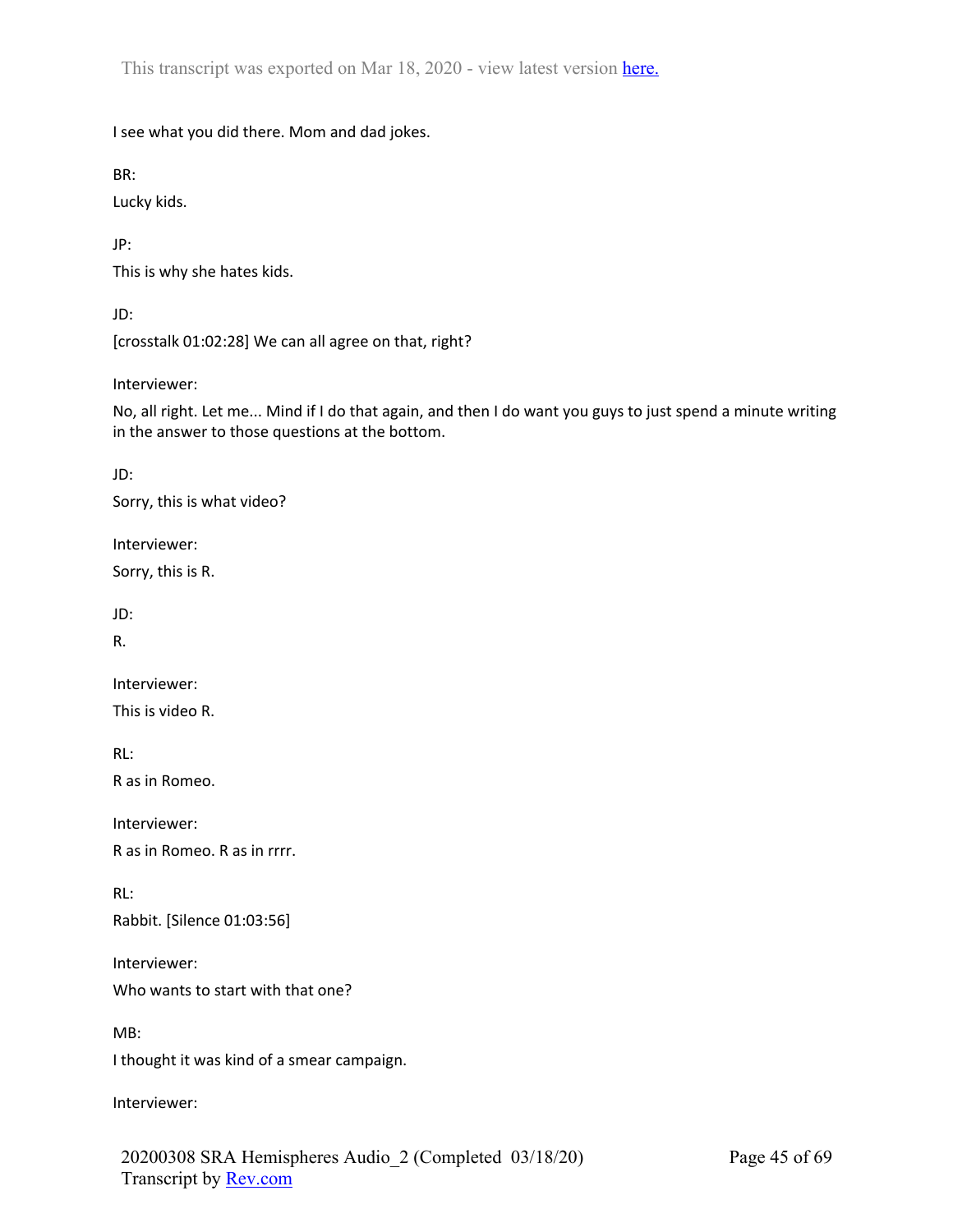And what's your reaction to that? I mean, is it a good smear, a bad smear, or is it an average smear?

MB:

I think it's bad to smear, because I think it's a waste of time, when you could actually be talking about things that matter instead of just playing the blame game. And I also find it really interesting whenever they say things like, "We can stop this, if you act now," but there's no such thing as right now in politics. Even if we do act on this, it might not come to fruition for four or eight more years.

Interviewer:

Yeah.

MB:

So-

Interviewer:

So that message doesn't work for you like it should, because you're bothered with right now?

MB:

Right.

Interviewer:

Okay. Other thoughts about this one?

JP:

I think where a question came up for me is okay, I get it, the general theme is don't vote for Trump, Trump is bad, et cetera.

BR:

He's the problem.

JP:

I get it. So what it doesn't tell me, though, is so let's say that there's all these things that Trump is doing. It didn't actually tell me whether or not your candidate will do it different.

#### JD:

Yeah, who's the alternative.

JP:

Right. Is there an alternative, or is this other person just going to do the same thing.

Interviewer:

Yeah.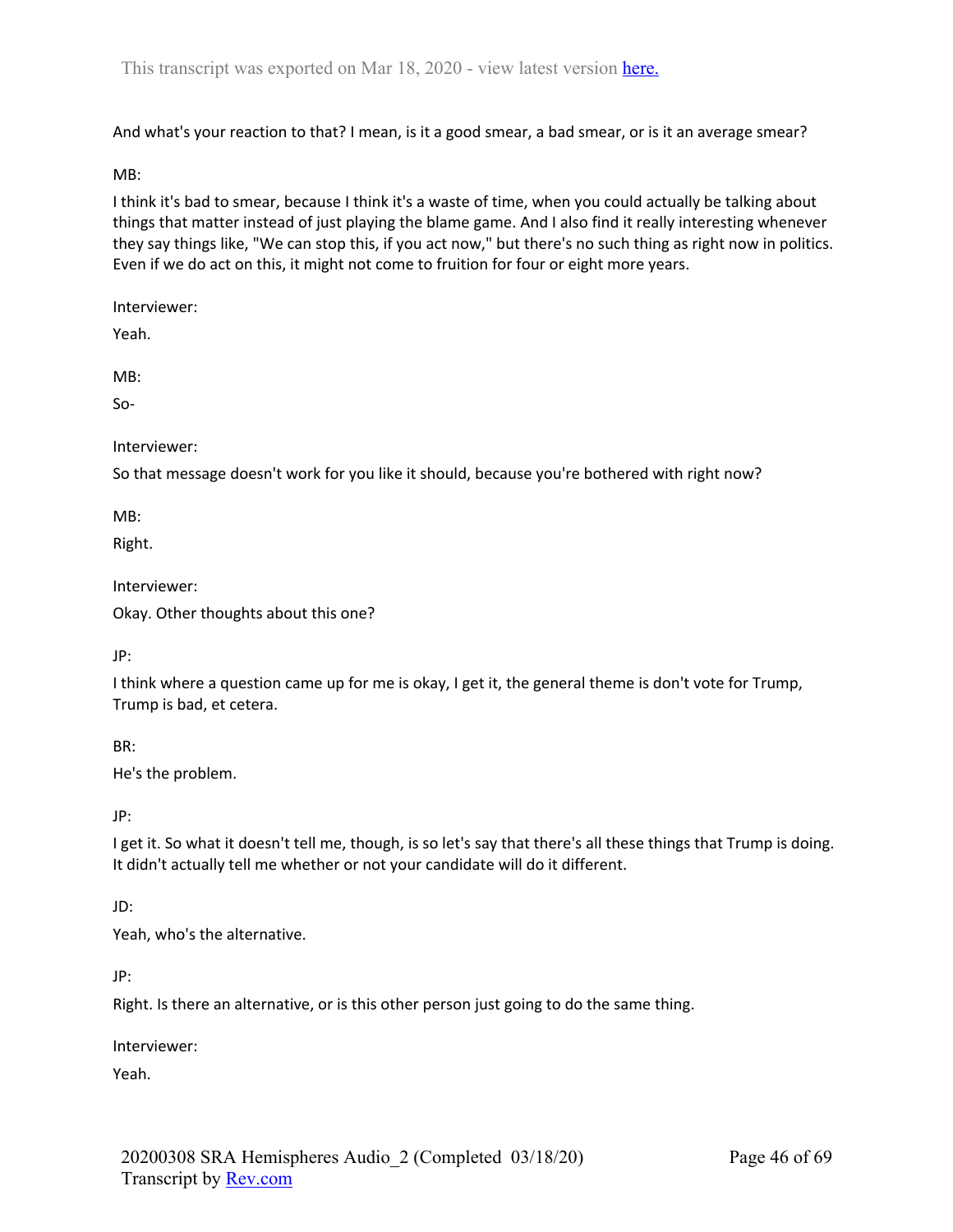JD:

Yeah. There was no comparison to it. There was no lead in. It's kind of like saying, "Hey, I know that you're fat, but that's it."

MB:

Is this the only ad mentioned? I can't get this, can you?

JD:

We need[crosstalk 01:07:21] but I'm not going to tell you how.

JP:

Yeah, this was targeted.

Interviewer:

Yeah, yeah, it is. Go ahead.

MB:

This is the only ad that mentioned a candidate by name, and it went a negative route with it.

Interviewer:

Yeah.

MB:

So I mean-

Interviewer: How'd you feel about that?

BR:

Interesting psychology aspect of it. Like, bad, bad, bad, and you were instinctively warned not to do bad, kind of going back to what I was saying earlier, stop telling me why I shouldn't vote for this person and start talking why I should vote for you.

JD:

They're all against Trump is what it seems like here.

TN:

Yeah.

BR:

Trump is the [crosstalk 01:07:51] It's one guy.

JD:

20200308 SRA Hemispheres Audio\_2 (Completed 03/18/20) Transcript by Rev.com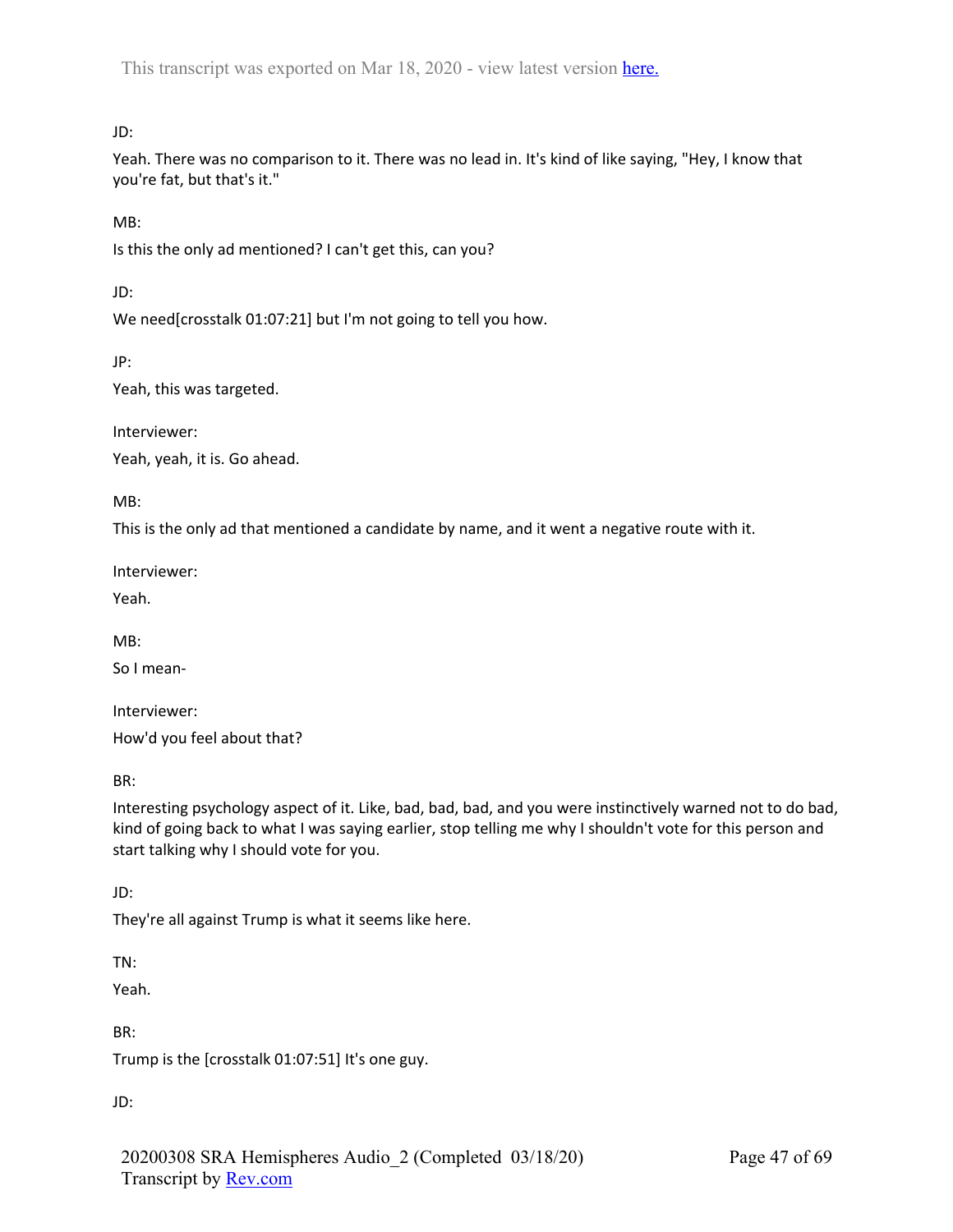All I hear about is we need to change this, it's an issue, or we need to do that, or we had a mission, it was supposed to be 35 bucks. I got [inaudible 01:07:59] It's not working right now. Oh, Trump. Who can talk crap about this person the best? Okay, well, you win this state. Good job. You talked the best crap. That's all I've been hearing, and I don't like that. Once it gets boring, there's nothing like... There's nothing going. It's just a bunch of words going over and over and over.

KH:

It desensitized.

BR:

Yeah.

KH:

Like, I don't believe this. I'll scroll and try to find the meaning and be like, okay, your topic right here doesn't fit anything here. You're just mumbling on and trying to get me to say, okay, this person sucks.

JD:

I think half the time when I read something that should actually have a good message and it brings up stuff like that, instead of actually going to the meat, like you were saying, I'll dismiss the whole thing, because I don't want to deal with it. I'm so desensitized through the whole entire Trump is bad, Trump is the devil type-

Interviewer:

[crosstalk 01:08:49] Let me ask you this. This message talked about some very specific things, quite a bit of things-

JD:

Yeah, regulations.

Interviewer:

Regulations that have been rolled back and things like that. Was any of that news to you or were you-

JD:

Sure.

Interviewer:

... aware and it's like-

JD:

I think it's overlooked.

Interviewer:

... "Yeah, but that's not-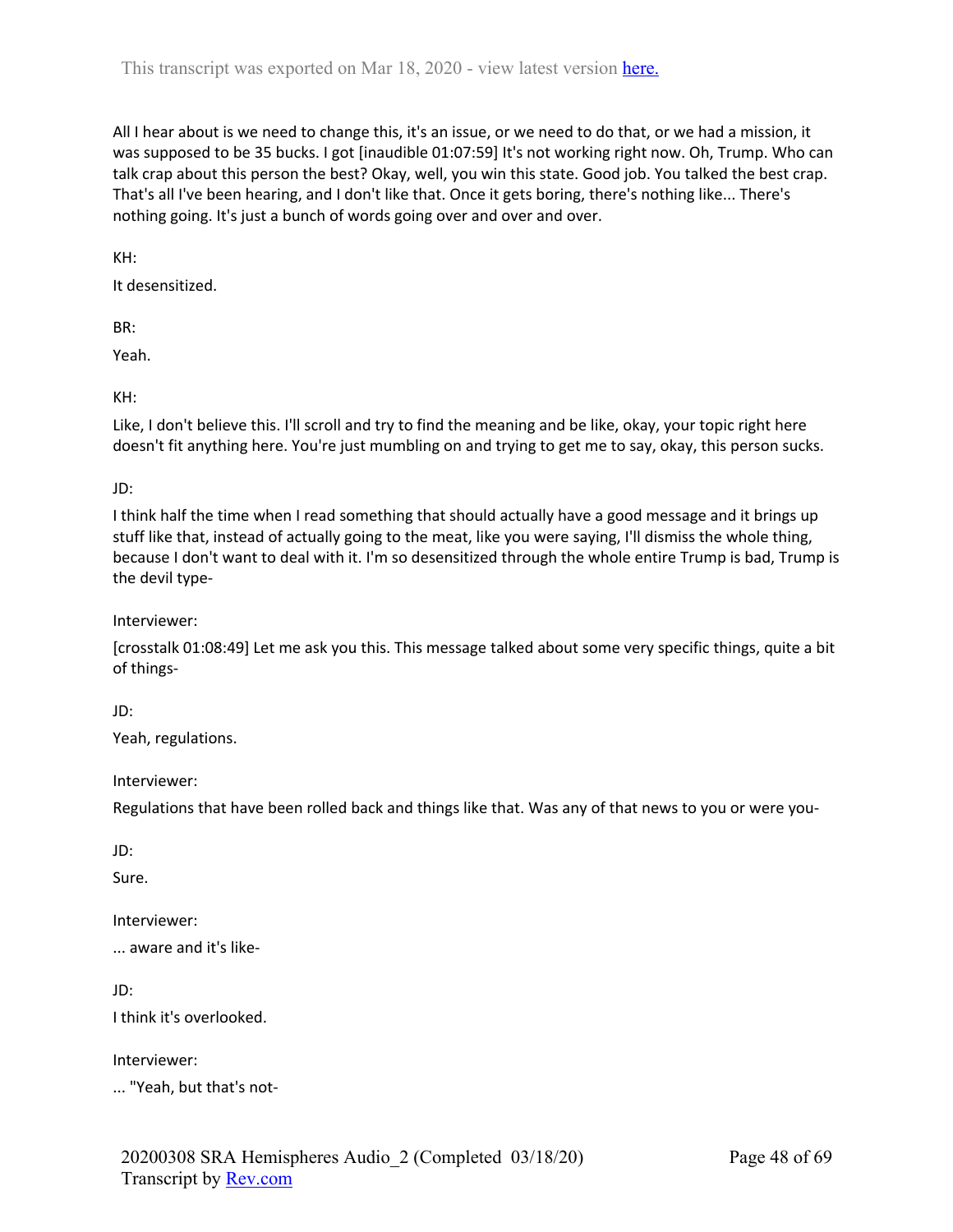JD:

Overlooked, I think it got overlooked by the message.

Interviewer:

Oh, okay.

KH:

I just heard rumors of taking stuff back and this and that, but all that stuff was set forth before.

Interviewer:

Okay.

TN:

To read headlines of it, but there were no details.

Interviewer:

And then to you, it just gets lost when the dog is blaming-

TN:

Yeah.

Interviewer:

... Trump?

JD:

Yeah, like I completely... If-

RL:

So being in Iraq and being a veteran, I hated hearing all the time that something happened here and here and here and here, and it's like, I stopped watching the news. I just... I couldn't keep doing it.

Interviewer:

Yeah.

RL:

Because while I was over there and getting to hear from family and friends like, "Hey, we heard this happened," and it's like, "No, I'm at that base right now, that did not happen."

TN:

The misinformation is just-

RL:

The misinformation is-

20200308 SRA Hemispheres Audio\_2 (Completed 03/18/20) Transcript by Rev.com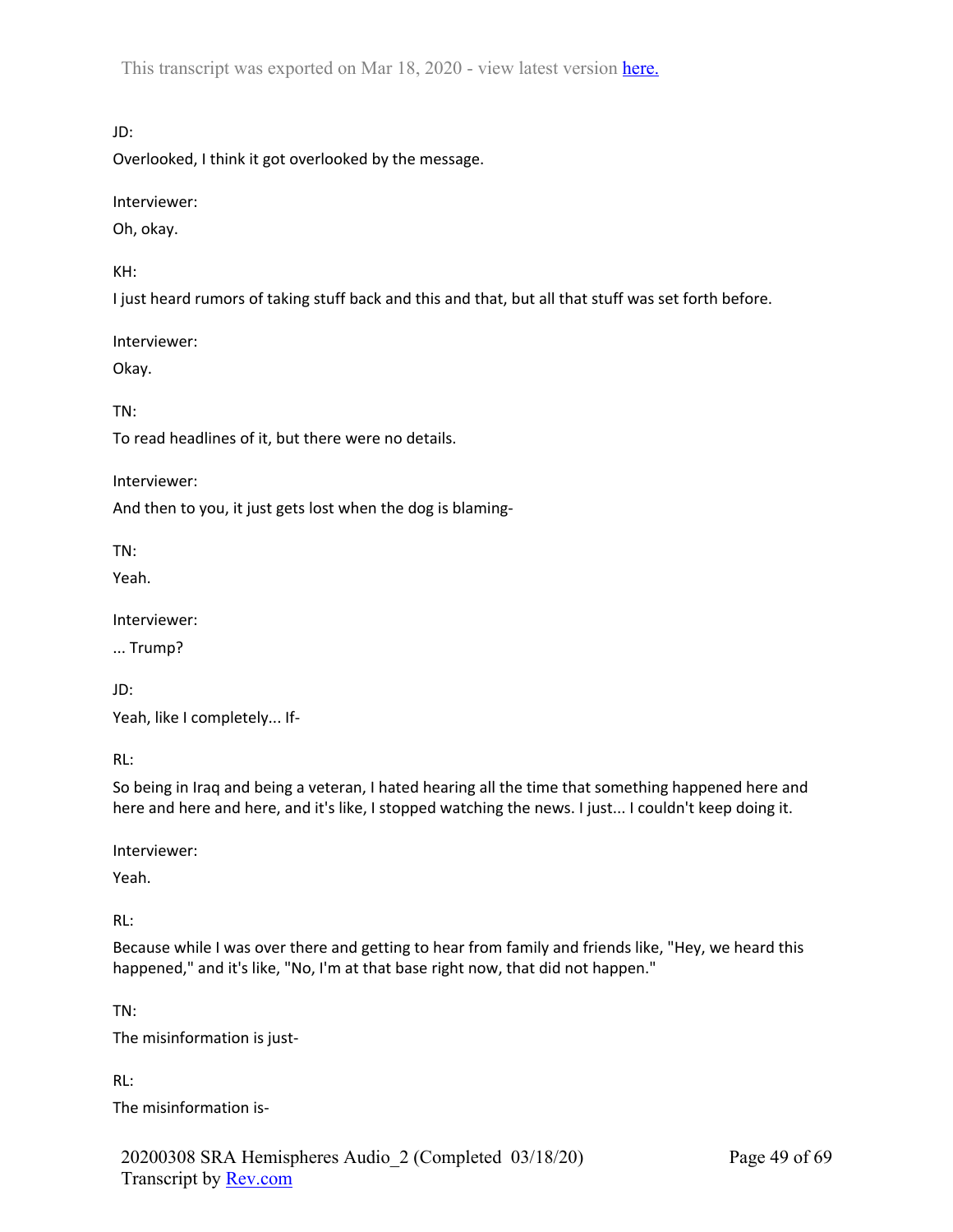BR:

... everywhere.

RL:

No.

BR:

... and-

Interviewer:

Does that mean you don't basically trust any information? So going back to the role about the coal plant emissions regulations, right? I mean, do you just flat out not believe that this happened, or is there some room in there like, "Oh, I wonder if I should learn a little more about that?"

JD:

Well, this, from what I've seen-

RL:

Yes.

JD:

... he did or did not do this, but part of those ones that have the regulations are from the person that actually was doing good-

Interviewer:

Yeah.

JD:

... are saying bye to the regulations. They're saying, "We're not doing that. We're not shutting this off. We're not doing that." It also comes back down to how much money there is too. They've already rolled them dice. They want to stay there. They want to transition back in and shut that stuff off and pay all this other money.

Interviewer:

Well, how much of the whole story are you going to get in 30 seconds?

TN:

I think there's a lot that goes under the radar, that people just flat out ignore. For instance, the Dakota Access Pipeline, thousands of people were there and he still ruled in favor of it and a lot of these pipelines that are put in place are polluting things, they were signed on by Trump. A lot of them were put in place and he allowed them to be put in place. There is Reservations... For instance, my Reservation is being challenged for land right now, so that they can build more and take more from us, and nobody knows this or they do and they just don't care, because everybody in this country knew about the pipeline that was going in, and everybody fought for it and it still went up.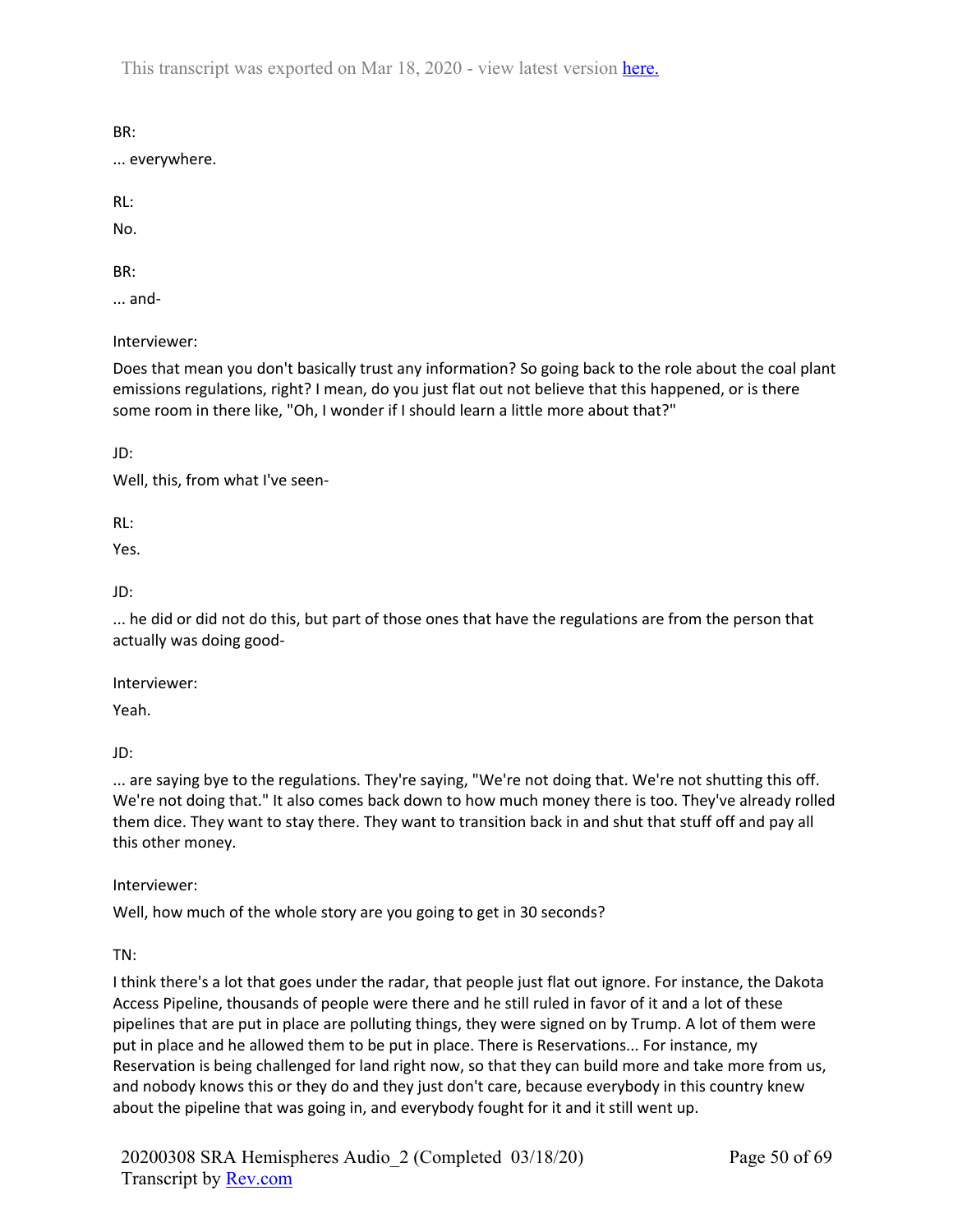BR:

A lot of those things though, they started several administrations back. This wasn't just a new thing to... This administration that takes the blame for it, when in actuality, these things started decades ago.

JD:

Irregardless, right?

BR:

Yeah. And things that... Trump's being blamed for things that Obama got blamed for. It's like he didn't do.

JP:

I think when you see a lot of this stuff, for me, it illustrates kind of in a way the lack of understanding that I think the average American has of how the government works. And it's like something that I notice that even though, personally, I'm not a Trump fan, I also understand that there are literally hundreds of people whose hands touch every decision that our government makes, hundreds of people. One single person does not make all these decisions and yet, somehow when we change presidents, okay, maybe we elect a democrat next. Well, if you still have those hundreds of people making those same decisions, nothing has changed.

Interviewer:

So pretty much, it's going to the same?

KH:

They sound like a bunch of-

TN: [crosstalk 01:12:31] Yeah.

Interviewer:

Wait, say that. Hold on.

KH:

It sounds like a bunch of kids are [inaudible 01:12:31]. It's really like they're not really going for anything except for targeting this and that, because they feel like they've been injured and their pride's been hurt or this or that, where I don't know what the acquittal and all that stuff, but she ripped the paper up because it didn't go her way. So she's being... instead of doing her job... She's supposed to represent all of us, but she's like-

TN:

It was petty, petty behavior.

KH:

You're supposed to suck it up and stand up.

20200308 SRA Hemispheres Audio\_2 (Completed 03/18/20) Transcript by Rev.com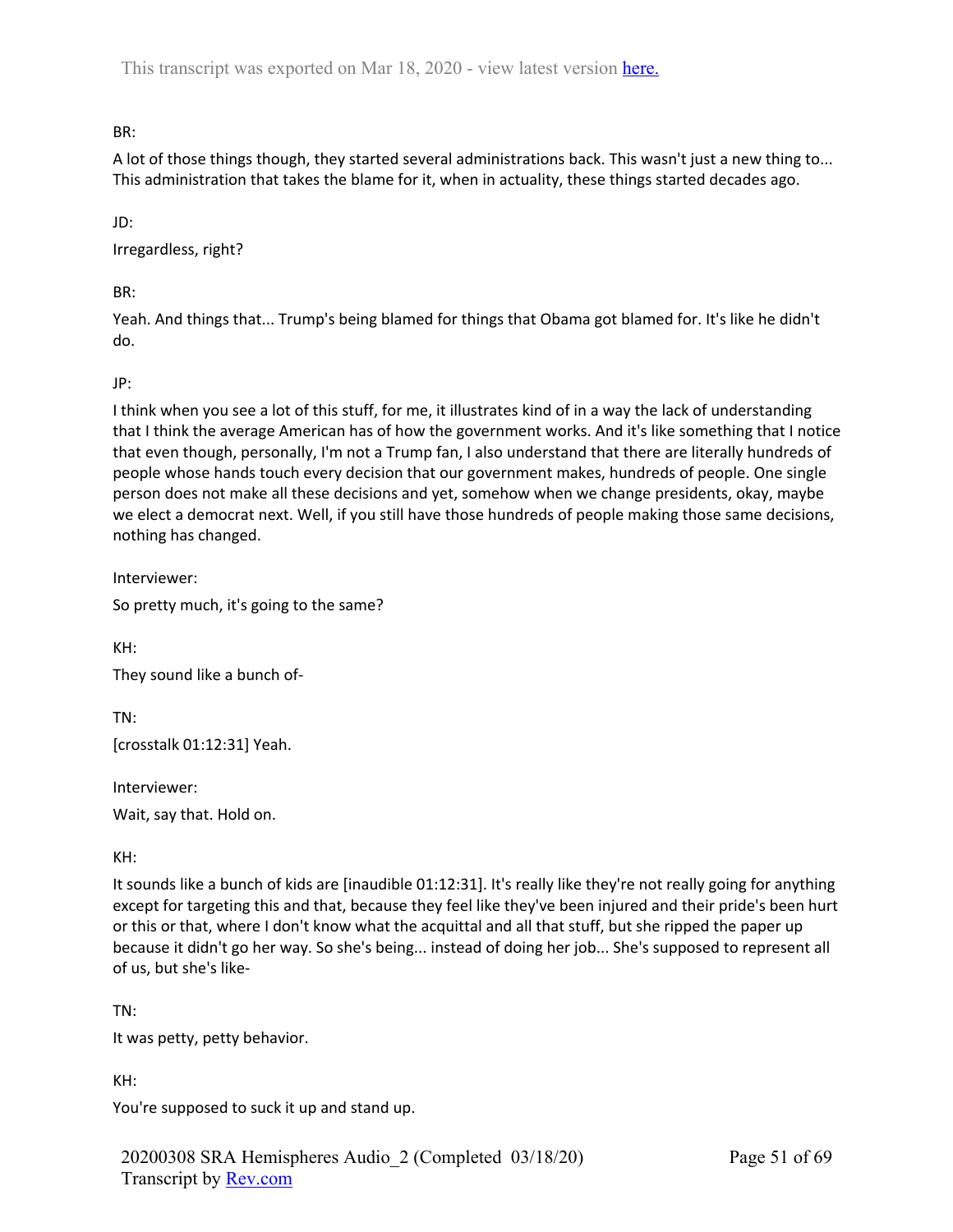# Interviewer:

What I was asking, KH, whether, if there was somebody who had a really strong climate change message and that was sort of what they put forward first if that would motivate you to vote, consider that, vote for that, and you said, not necessarily, it's not the most important thing?

KH:

Right.

# Interviewer:

But one thing I do have is if you... Because it sounds like you guys sometimes you might consider voting for somebody from a party other than you voted for, depending on how you feel about the candidate or what the story is. So where does this... Is there a place where somebody with a climate change message makes you think, "Oh, you know, I like what that republican is saying, but I usually vote democrat," or, "I like what that democrat is saying even though I usually vote republican," because they're talking about addressing climate change?

TN:

It's logical and able to be put into application and cost. I think cost is a deterrent for some people to. I mean, for example, I live in county, non city, so I use Waste Management. I have to pay for a recycling can, but then there's a guilt factor of like, "You're not recycling, you're not doing your part." But it's like, it may be a cost factor for me and I'll be more motivated to step up my game.

### Interviewer:

Okay, and so somebody... And so if there was a candidate say running for county government who said, "Yeah, we think this is a burden, but we don't necessarily have anything to do with it-

TN:

You would motivate more people-

Interviewer:

... we're going to motivate more people-

TN:

... that can't afford a recycling can, you know?

Interviewer:

Yeah.

TN:

This is important enough that... We have a trash truck come around anyway, so we're just going to pick up recycling at the same time.

JD: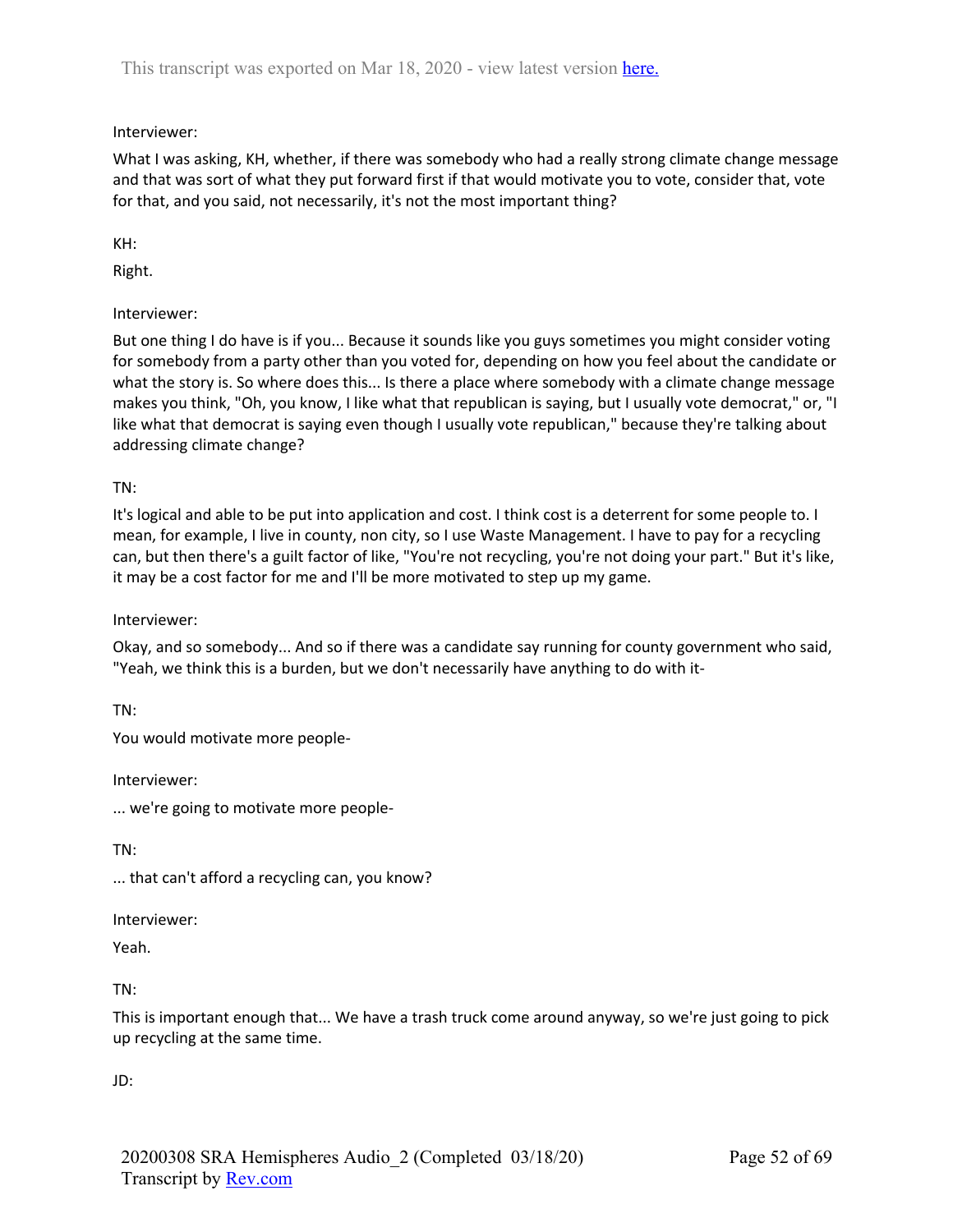And I would prefer if they just got rid of the label, because it doesn't mean anything anymore. It's supposed to mean, represent something. Well, I don't know what they represent. They've not... They're just all, "Oh, I've got to do this, we're going to do that." I think it should be based off the individual. It shouldn't have to be like, "Oh, I'm a democrat." So then you think, oh, you've got statue, because of the way your predecessors did or what you're supposed to do in this party or what they're doing in this party.

# BR:

Relating to your question, though, would a strong climate change platform influence a vote, it's hard to tell because, there's just so many things in someone's platform, so many different issues. So it could be as a candidate, maybe you are by far the candidate who I think has the best position on climate change. I'm super excited about that. And maybe there's five other things on your platform that I'm not so hot on. Well, simple math, now I'm not really in your favor.

Interviewer:

[crosstalk 01:15:32] So it is a priority test.

KH:

And I think added to your question, if you had a candidate that came out and had specific details. Actually, because I feel like climate change and environment usually gets weaponized to be a heartstring chord for a candidate to use. Yeah, and so if they can prove to a voter that, "I'm not throwing this out because I want to make you feel guilty, because we're killing Mother Earth and you need to vote for me and then we'll worry about that later, but I have at least some semblance of a plan that will work in reality." The New Green Deal was a plan that had a lot of details, but as far as implementing it in reality was really problematic.

JD:

The best laid plans on paper fall to-

Interviewer:

Okay, now let's-

KH:

I think if they fall to paper would be a great start.

#### Interviewer:

So speaking of the... Here, pass these down. Just a few more, they kind of go along with the prosperity video. These were a few more sort of factoids they were considering putting in and I just wonder whether any of these kind of resonate with you guys or what you think of these. [Silence 01:16:45]

KH:

Oh. [Silence 01:16:57]

Interviewer: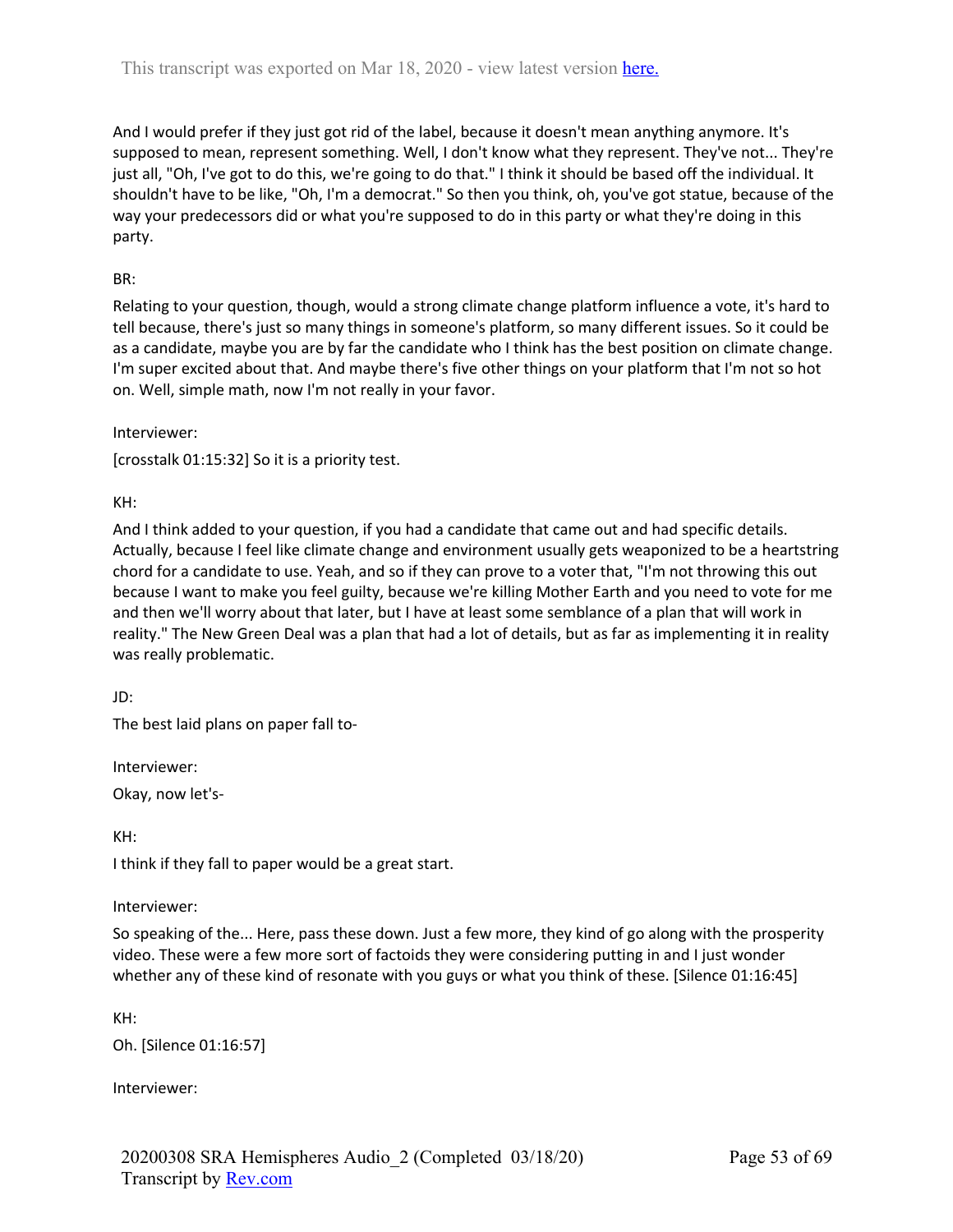# JP, any of these-

TN:

Can I jot-

Interviewer:

Absolutely, please.

JP:

Regarding your question, which of these I get and grabs my attention more?

Interviewer:

Are there any of these that got your attention? Are there any of these that make you want to know more?

JP:

Yeah, absolutely.

Interviewer:

Which ones?

JP:

The third one.

Interviewer: The third one about solar panels?

JP:

Absolutely.

Interviewer:

How come?

JP:

It just sounds really cool to be able to... Because I [inaudible 01:17:32] before and one of the coolest things is you kind of have... It's almost like a self-sustaining thing. It's like, "Hey, once this is in place, I don't have to pay someone for my power bill. I just have this built-in system that-

RL:

Well, actually, it depends on who your company is.

JP:

Right.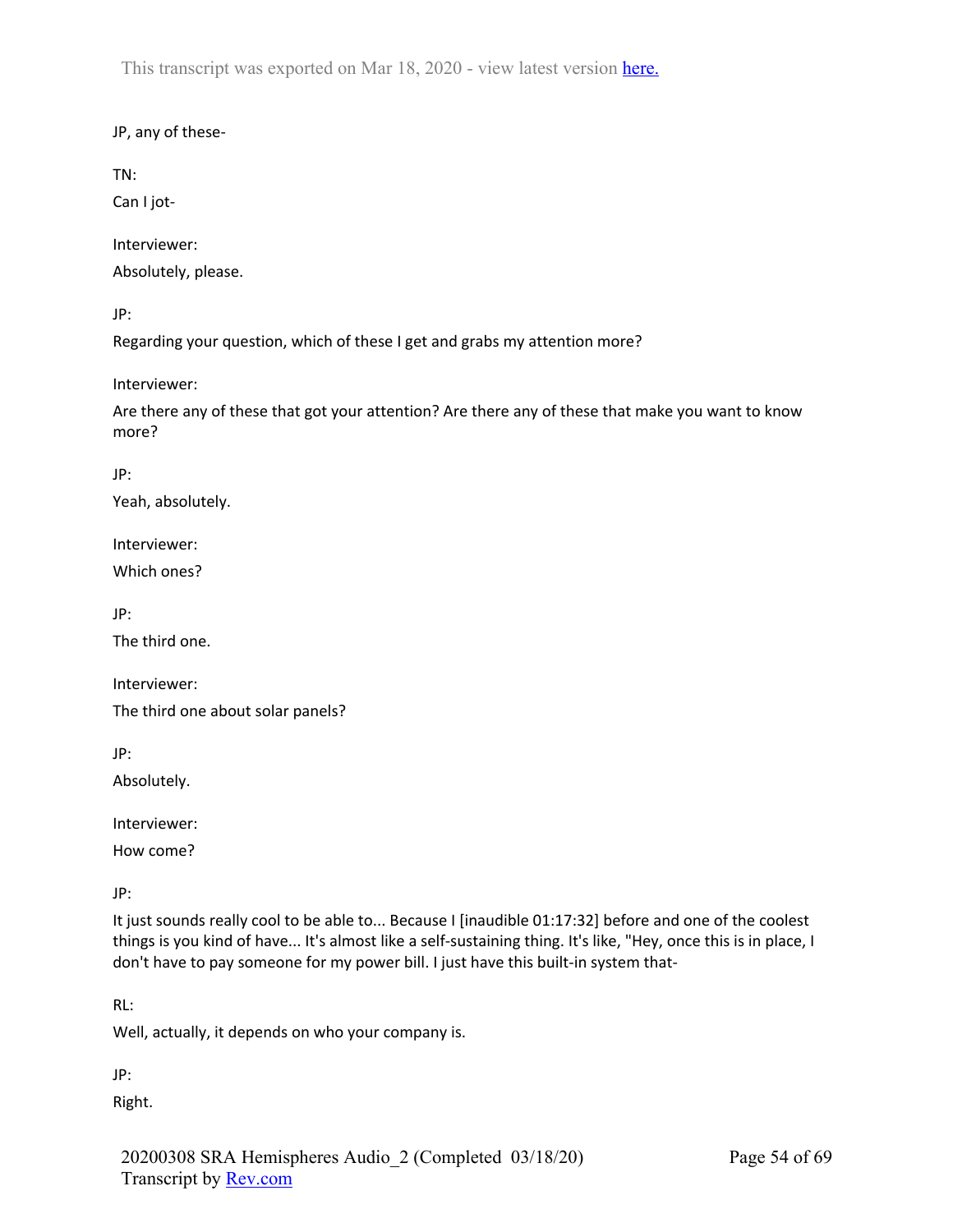# RL:

Because I had some installed recently and Avista still gets a certain amount of money.

## MB:

Right, you get a kickback. What you don't use, you sell back to a-

### RL:

[crosstalk 01:17:52] or whatever's voted in and the rules and stuff like that. Actually, it's changing too, so technically, some of them, they don't even give much of yours back. It's like they hub it-

JP:

Uh-huh.

## RL:

... and you get some back. Like right now, if you want to go get it, and you can actually give 100% to me, if you're in this for 100%, based off of this, that you're not paying anything. Because I thought about it, but there's gas and stuff in my place, so I'd have to totally convert the whole thing. So at least I can get half of it, still paying that \$9.00 to Avista, and then at the moment, I'll get a 100% of my stuff back, but they're changing those rules, where you're not getting 100% back. It goes in and they do what they want.

Interviewer:

Wait, 100% of your energy back or 100% of your cost?

RL:

The energy.

Interviewer:

The energy, okay.

RL:

You're supposed to get it back when you need it. So if I-

Interviewer:

Oh, got you.

RL:

[crosstalk 01:18:35] if you owed it to me, you could sell it into the grid.

Interviewer:

Yeah.

RL: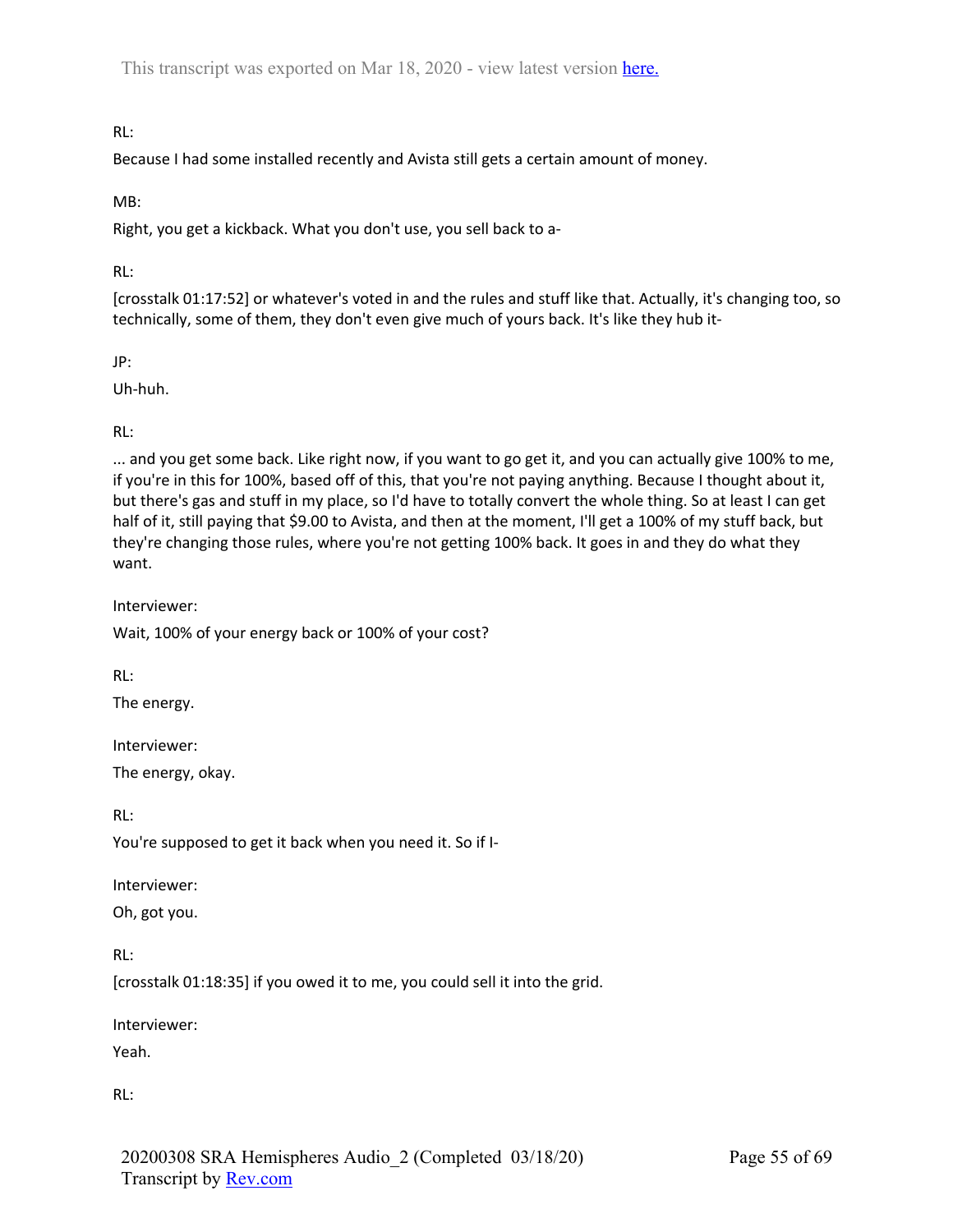Which is kind of like, okay, I can get paid for-

Interviewer:

Get money back.

RL:

... giving it back, I can take care of myself, and stuff like that, but they keep, "Oh, our rates are down to 2.98%." That doesn't matter to me. I can't take my whole house to put into it.

Interviewer:

Okay.

JD:

Which is kind of weird, because it doesn't make much sense, because if they're moving the power, then it's putting a strain on the grid, which was why they wanted this in the first place.

RL:

It all goes somewhere. They have hubs and stuff.

MB:

[crosstalk 01:19:00] Like you were saying with batteries being-

JD:

Oh, yeah.

MB:

... extremely inefficient, horribly. Not good for the environment.

KH:

I would like that. The solar for house would be really lucrative if we were somewhere else where our power wasn't cheap.

## MB:

Right.

BR:

I just think as far as Washington... [crosstalk 01:19:24]

JP:

I just think this grabbed my attention because it was the first on there that was kind of like directly to me. I'm like, okay, the first two, they sound great. I have nothing against them, but they're kind of conceptual. They don't really affect me personally, I guess. There was like Number 3 is like, wow, that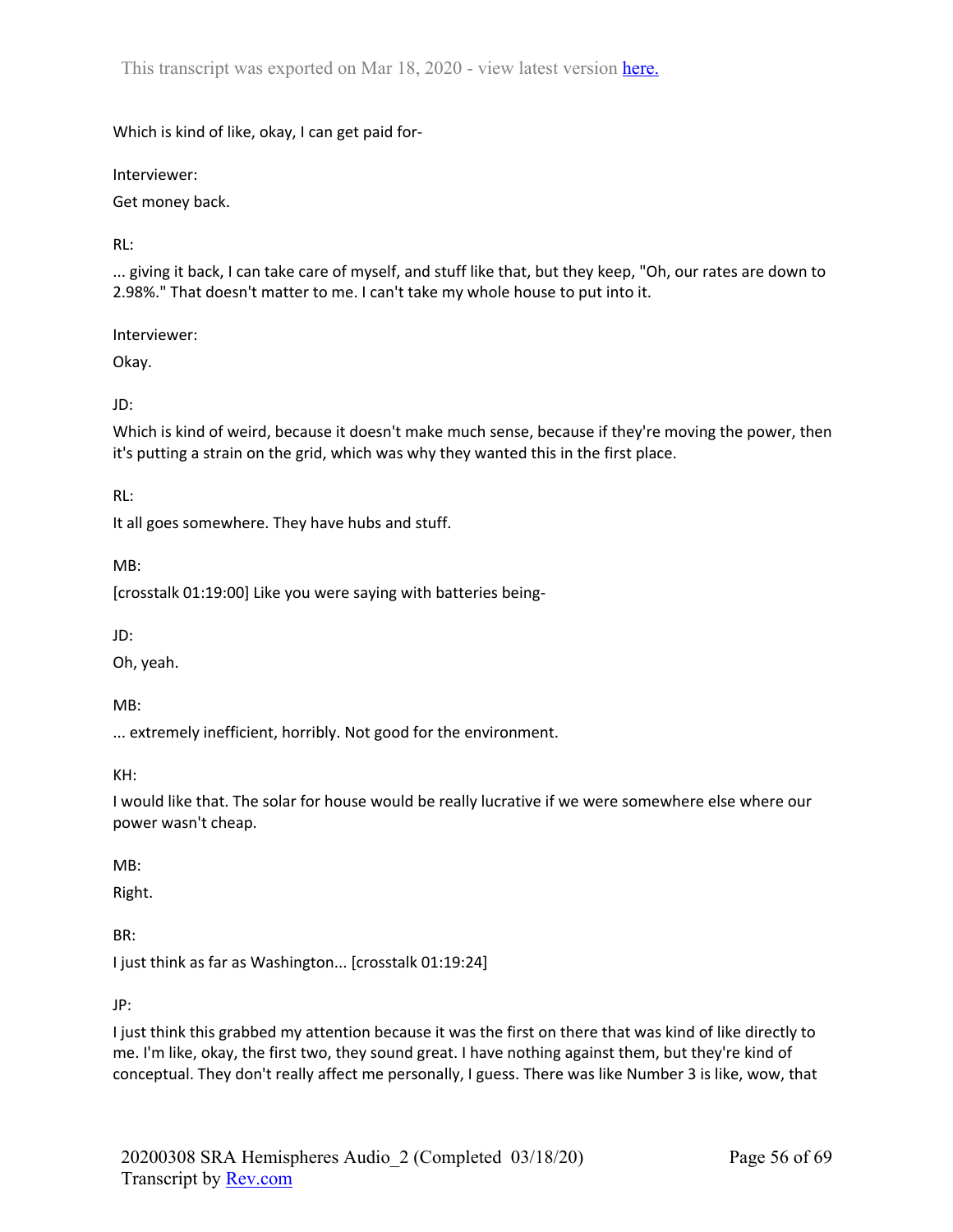really affects me, and electrical vehicles, yeah, this sounds good. And I mean, the question for Number 4 could be to Number 3, but I'm like, cool, they cost half as much to operate-

MB:

Maintenance.

JP:

... but do they cost me five times as much to purchase?

MB:

[crosstalk 01:19:53] Yeah. The maintenance is insane.

## RL:

Like you said, they were changing those rules and stuff and it was for us and not for them, and that's the one, because I actually was interested in lessening my carbon footprint and not having to spend useless [inaudible 01:20:10] or whatever it is. It's automatically being charged, just because I'm using your service, and that's the only service in the area to use, so they're automatically-

KH:

[crosstalk 01:20:17] It's a monopoly on that there.

TN:

In order to put solar panels on your home and hook it up to the grid and rewire your whole house-

KH:

Your return investment somewhere in this area.

TN:

[crosstalk 01:20:30] Yeah, and look at where we are. People on the planet-

RL:

If you don't generate enough, you actually feed into theirs and then you're paying them.

TN:

Yes.

RL:

So they keep you hooked up. They don't just totally let you go.

TN:

We don't get a whole lot of sun here for several months out of the year and I mean, yeah, the return on investment is-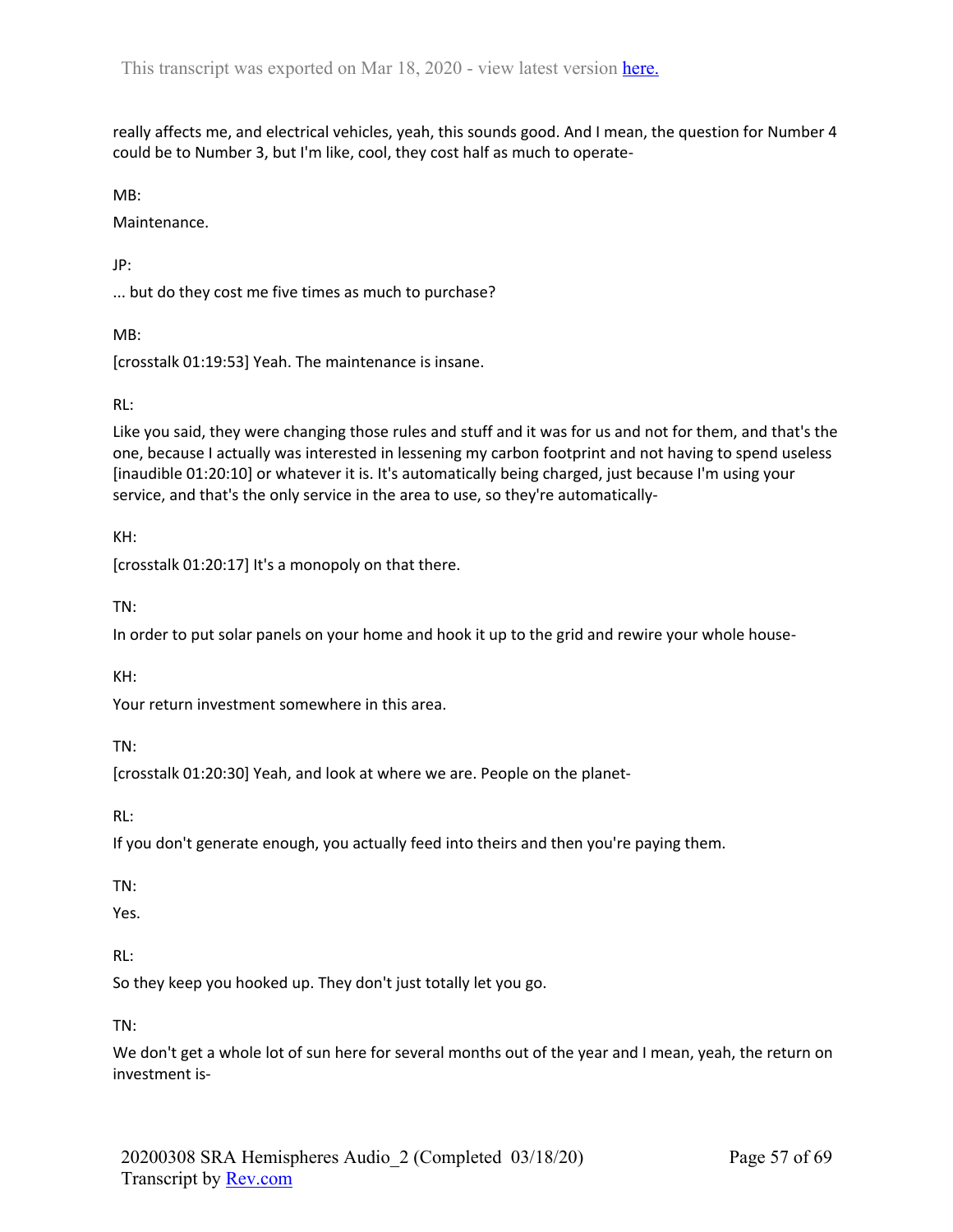# JD:

[crosstalk 01:20:45] The electric vehicle, I think is, specifically for this area, the cost to charge like a Tesla is really low.

KH:

Yeah, I agree, and especially if you're hooked up to solar.

TN:

Well, we need to consider the winter driving situations, how would electric be. I don't feel that there are a whole lot of electric vehicles that are a whole lot great for handling.

JD:

I think they're getting there.

TN:

They're getting there, but-

JD: Give me the cyber truck.

Interviewer:

[crosstalk 01:21:11] So is there... Let me ask this about the electric vehicles-

KH:

I've got a four wheel drive-

Interviewer:

[crosstalk 01:21:16]... is it about and I guess kind of still talking about the solar panels, right? Is it about me saving money or how you can help me save money by doing the right thing, or is it, first, I'm doing the right thing and, oh, I'm also saving money? Is the saving money the important part there?

KH:

Yeah, as long as you-

MB:

[crosstalk 01:21:32] That seems to be the only important piece.

Interviewer:

What do you mean it's the only important piece?

MB:

Yeah, because like for instance, the first year, they're creating 10,000,000 jobs, that sounds awesome, but realistically, how are you going to put that into play? And the second one, farm land, nobody's going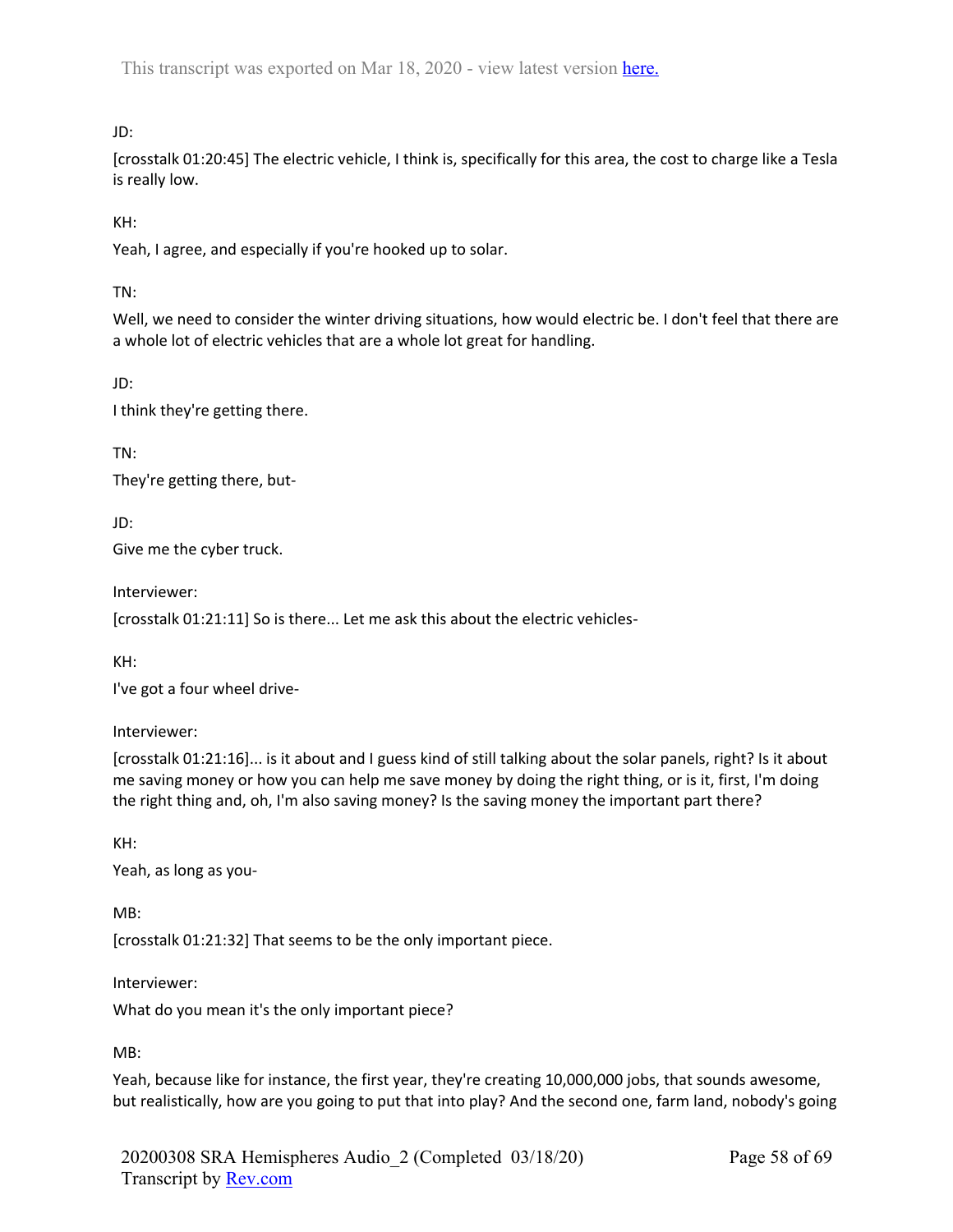to do that, because it's not going to save them money. They're going to go broke. They can't put their farm land for that. They use that for their money for their income. So it's just- [crosstalk 01:21:57] It's saving money. If it's saving somebody money, if it's actually helping save money, that's about the only way that they'll get anybody to do anything.

KH: What does carbon capture actually mean?

JD: Yeah, I guess it's like-

TN: Carbon capture is the earth.

Interviewer:

[crosstalk 01:22:10] So rather than leaving it out in the atmosphere, they store it in a storage area.

JD:

Are they planting crops that are more efficient at carbon capture or are they still-

TN:

Yeah, I want to know how-

RL:

You're still using a tractor and it uses diesel.

TN:

And we're still using water and-

JP:

Maybe it's an electric tractor.

RL:

Great, if you can find one, tell me about it.

Interviewer:

So you want to know more on your [crosstalk 01:22:38] That's a big question.

TN:

I think you better-

KH:

At least like in the early 1900's, where 95% of the United States was all farm land.

20200308 SRA Hemispheres Audio\_2 (Completed 03/18/20) Transcript by Rev.com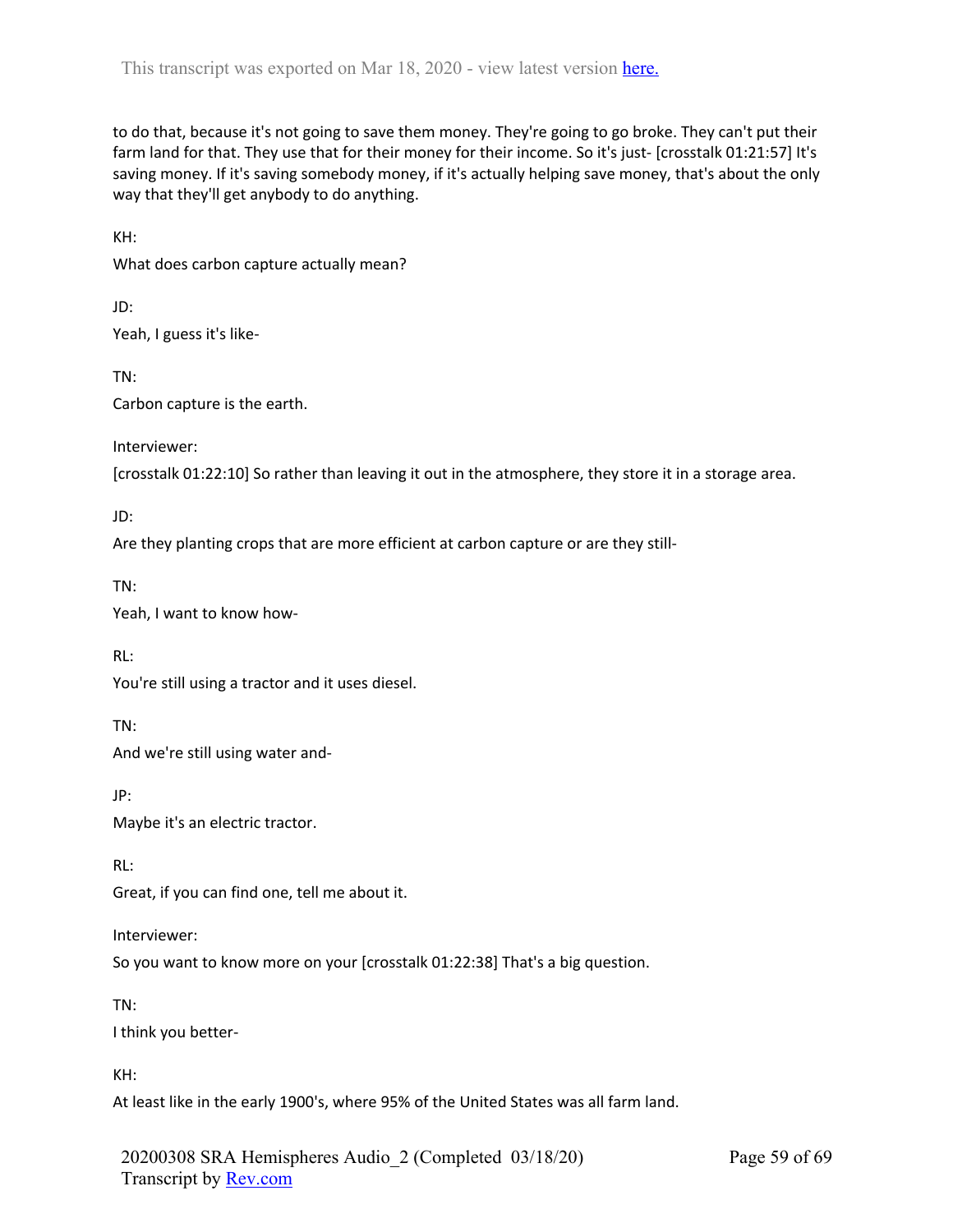MB:

Yeah, and all of these, you basically have to spend money to-

TN:

Save money.

MB:

... basically save anything.

KH:

Correct.

TN:

I'd do the right thing as long as it's not going to cost me a fortune, because I mean, we're all about the same age, I assume?

Interviewer:

Yes, you are.

TN:

We're broke. Our generation, we are broke. We don't really have savings. We don't have investments. Those aren't things that are attainable through our generation, so shoveling out \$50,000 to put solar panels onto my house, first of all, I don't even own a house. I don't see myself ever owning a house.

RL:

Eventually.

TN:

Maybe, maybe not. I don't know, but financially, it's unattainable.

Interviewer:

Yeah, I get that, and then this idea that you have to... that what a couple of these are saying, like with the electric cars too, wow, I have to shell out first-

MB:

Yes.

TN:

I'm happy to do the right thing-

Interviewer:

... before anything... before I see any kind of savings or benefit, for all of these.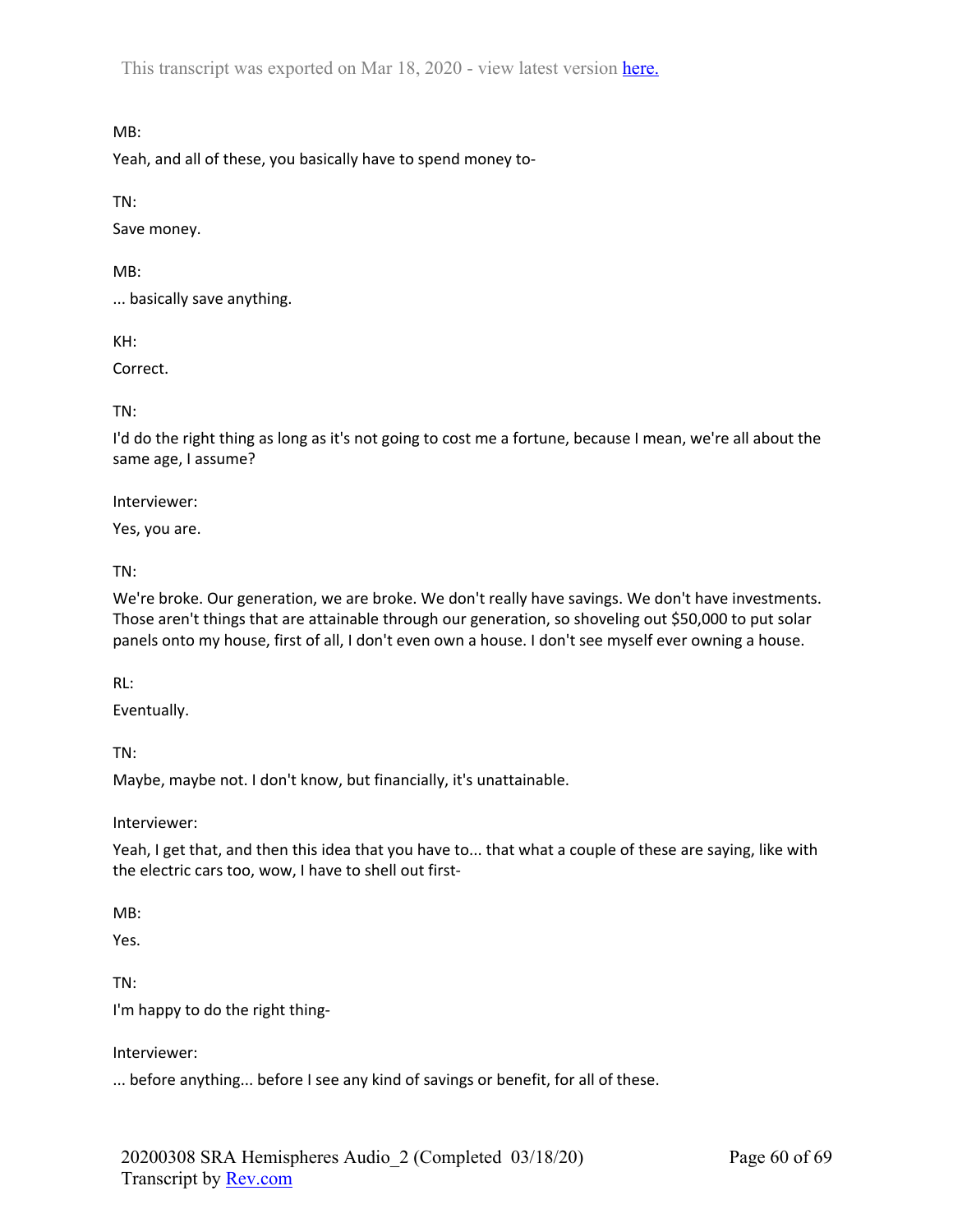MB:

For all four of them you do, yeah.

Interviewer:

Okay.

TN:

We're both [crosstalk 01:24:02] jobs, so-

JD:

Is that a mentality thing? Because I look at... I don't know if that's our generation or something, but for example, I bought a new house and... Sorry, I'm not proud.

TN:

Good for you.

JD:

I bought a new house and I went through and the people that I bought it from, they were roughly around the same age as me, and I walked around and they had lightbulbs of different makes, different models, different wattages, and I literally was like having an OCD attack. I was like, "Are you kidding me? How do you light anything in this house?"

TN:

And then you have a headache all the time.

JD:

Right, so I literally went down to my Home Depot, bought a crap ton of LEDs, they were like one thing, and set it up and just put them in. And I noticed a huge difference that I'm okay with. And that's the thing. It's like, I was okay with spending the money if I knew that I was going to get a return, because to be quite honest, having a dimmer light than something that costs a little bit less, but now it's brighter and it costs less for me, I just... I'm going to make that call.

Interviewer:

Okay, so you were thinking about the people that had the house before you that they just... they never bothered to find out-

JD:

No, they just-

Interviewer:

... what their choices were-

JD: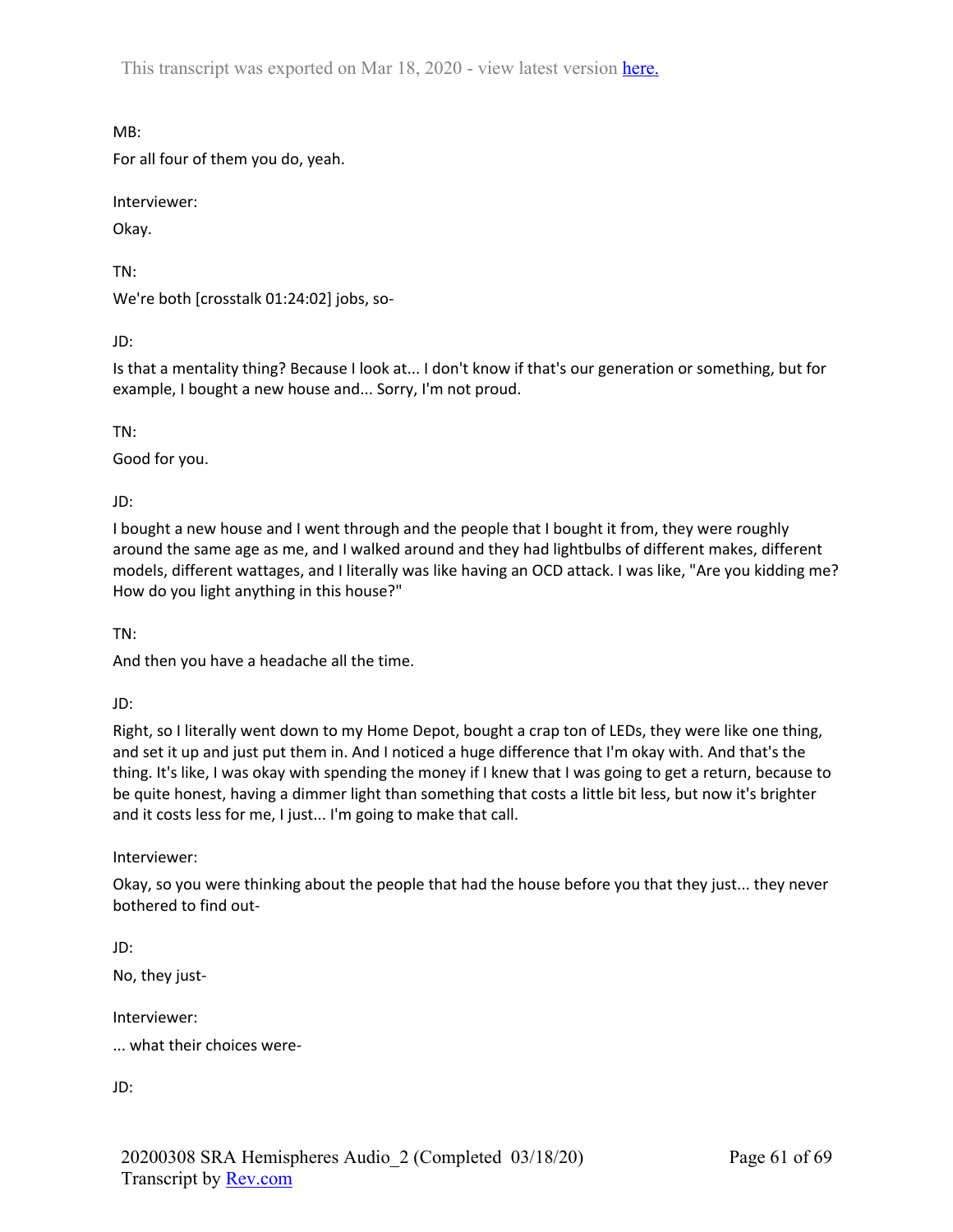... probably didn't even know.

Interviewer:

... they just did whatever?

TN:

A lightbulb is a lightbulb, right?

Interviewer:

A lightbulb's a lightbulb's a lightbulb?

JD:

Right.

KH:

The lightbulbs I've ever had, I like natural light anyways, especially early in the morning.

RL:

I like natural light too.

KH:

Why is the light not on? The sun's shining in my face. I don't need a lightbulb. I've got the curtain wide open for a reason.

Interviewer: Right, right.

KH: Leave the light on.

Interviewer:

Okay, are there any... Do you guys have any other thoughts about the videos? We're almost done. Any other thoughts about the videos or any feedback about the videos for the team, or thoughts about candidates talking about climate change, stuff-

TN:

I feel like-

Interviewer: I'm sorry. Go ahead, TN.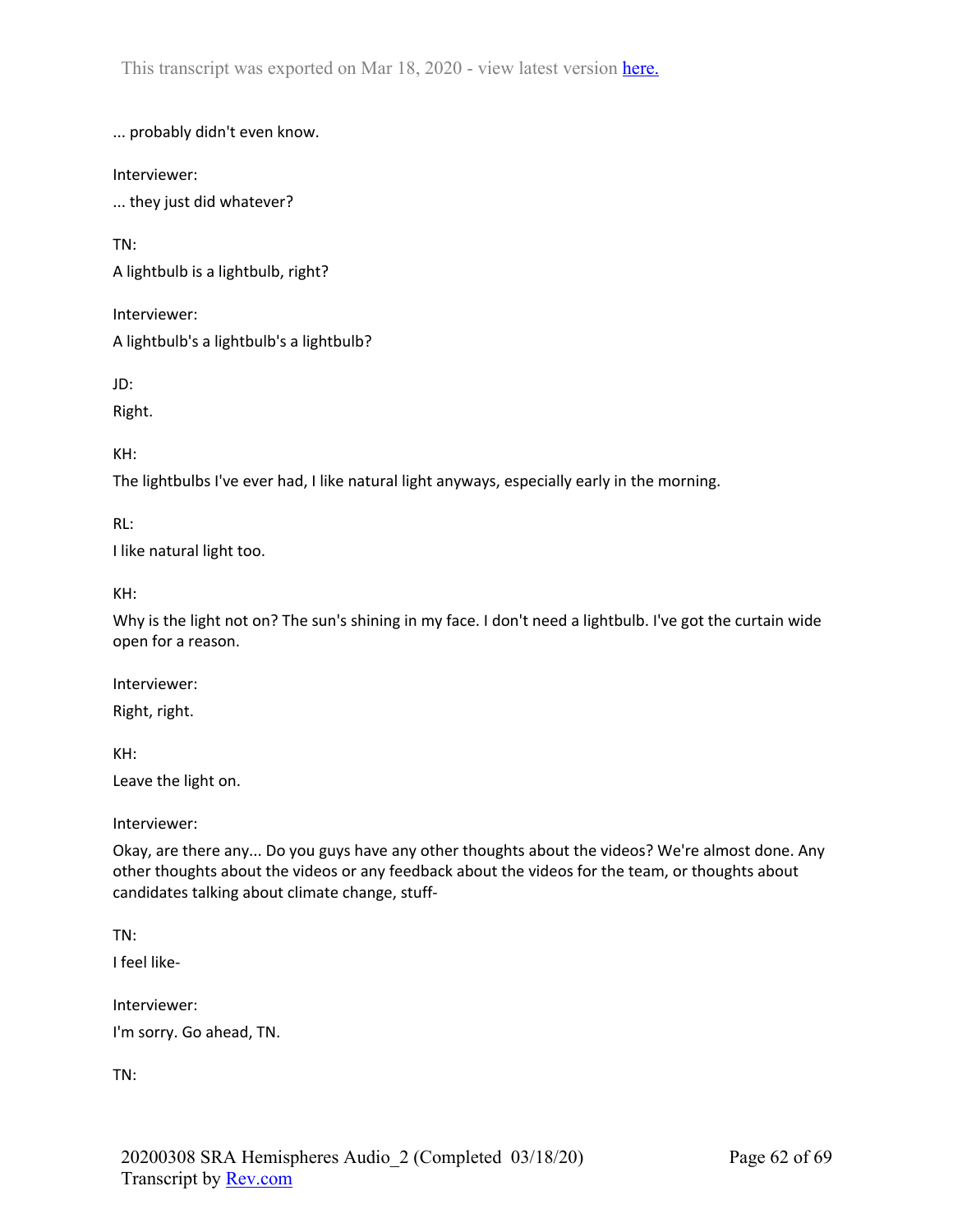I feel like candidates talking about climate change is kind of a waste of time, honestly. It's a really boring issue, for sure, but there's so many different things that play into climate change. For instance, meat, dairy, everything that we do outside of... things that people don't have any control over, because people want the money that comes out of the business, that they would be putting out to try and make climate change. And making change is to help. It's not realistic.

### Interviewer:

What if there were... Sorry, you were going to say something, BR, go ahead.

BR:

Just stop telling me why I shouldn't vote for whoever and start telling me why I should vote for you.

JD:

Tell me why you're good, right?

BR:

Yeah.

Interviewer:

[crosstalk 01:26:57] So I was going to ask, you were talking about how 10,000,000 new jobs worldwide, wow, that's huge, or 25% optimizing farm land. What is the message were a little more political? Like, "Hey, remember the wildfires that we lost several years ago," and "Here's my plan to help deal with the effects of that," or something like that, and you made it your goal?

JD:

[crosstalk 01:27:24] "Hey, I talked to the over in Idaho and they do controlled burns," I think that could-

KH:

Or how you're going to work together to change this and that.

MB:

Yeah.

KH:

They're not going to do it themselves.

JP:

[crosstalk 01:27:37] I would really like to see politics-

KH:

So you need to be onboard with it.

Interviewer: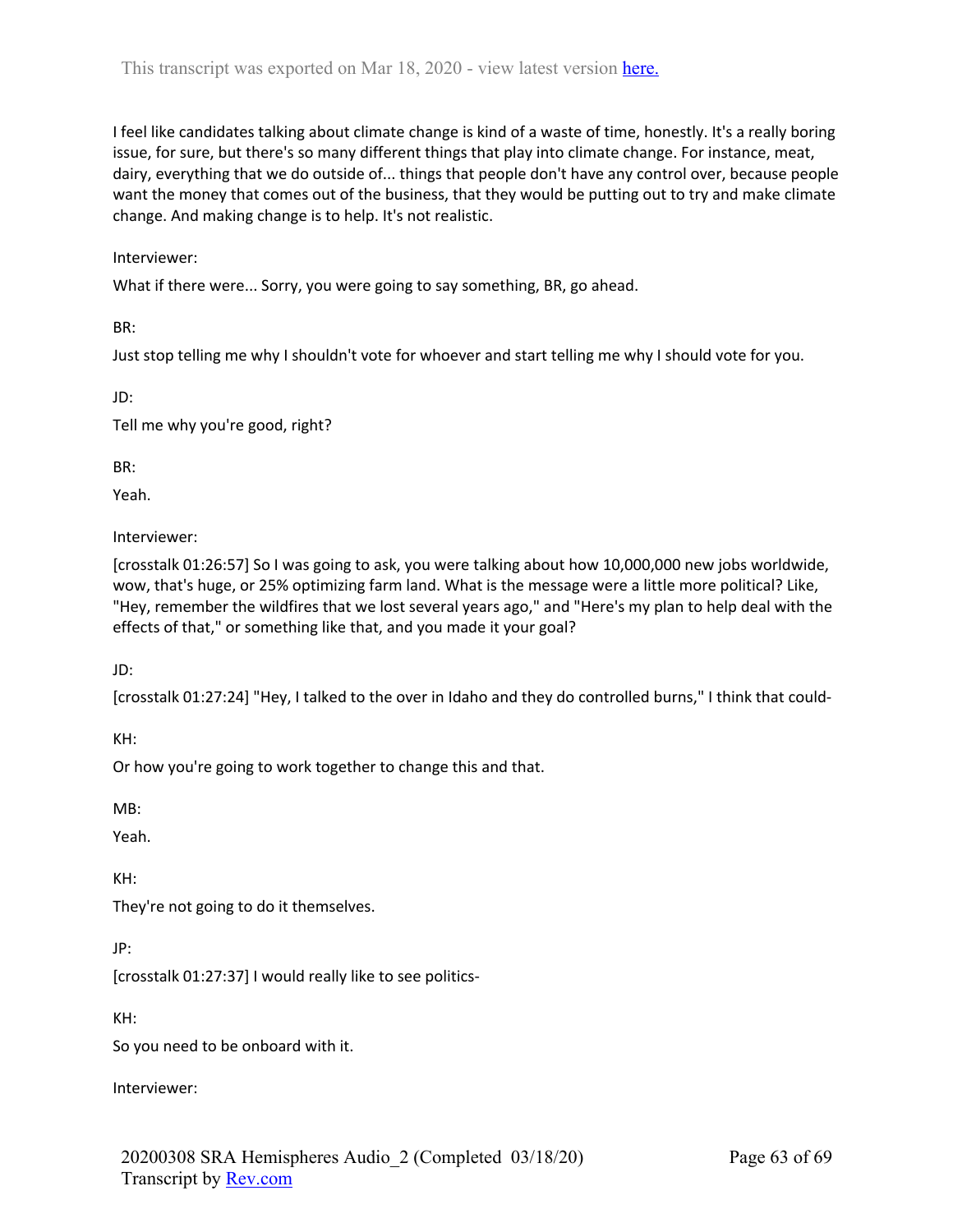Yeah, yeah.

JP:

I'd like to see politics not screw with science so much, because I think that one of the inherent problems with climate change is that it's become political and I'm not sure if that's simply because Al Gore was the spokesperson-

MB:

Yes.

JP:

... but so far-

Interviewer:

Al Gore is... Wait. You think that's where it-

JP:

I feel like that's where it began.

Interviewer:

Oh, interesting. Okay.

JP:

Because now it seems to me like there's this built in thing, because you have people that... And let's be real, you have people that think republican or think democrat, which basically means they do any research for themselves on something. They start with the political compass and then they accept it, right?

JD:

Yeah.

JP:

And I feel that there's this thing already at this point that it's like, "Look, if you believe in climate change, you have to be a democrat."

# JD:

Oh, no. That's-

JP:

And I feel like that's the message that's put across.

JD:

That's horse malarkey.

20200308 SRA Hemispheres Audio\_2 (Completed 03/18/20) Transcript by Rev.com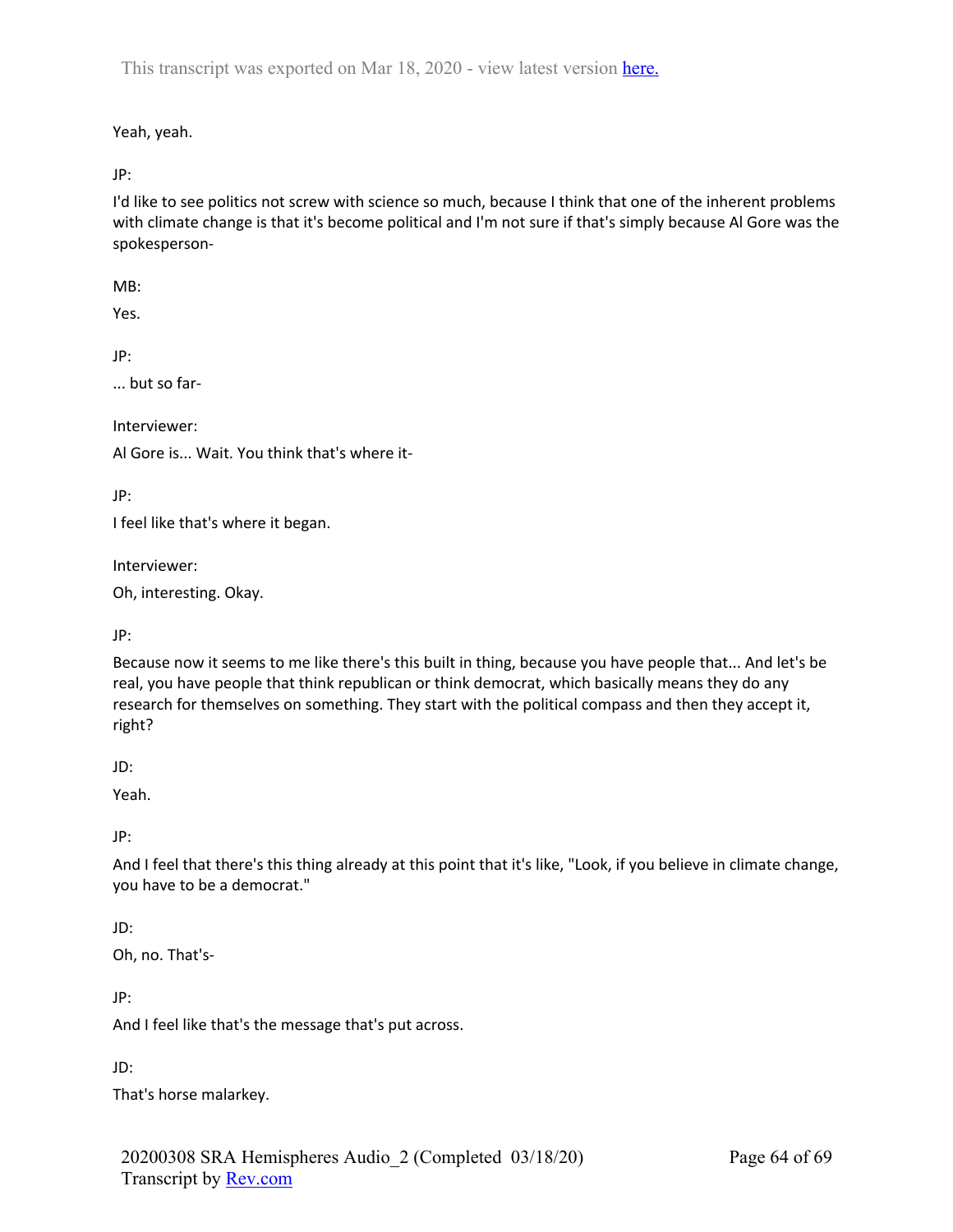# JP:

Oh, it is, but I think that that's a lot of the message that's put across. I feel a lot of it is that if you're republican, you don't believe that climate change exists, because now we have someone who's not a scientist, that has said that climate change doesn't exist, and so now politics is so mangled into climate change that-

## TN:

Everything is- [crosstalk 01:28:49] It doesn't need to be-

## Interviewer:

[crosstalk 01:28:50] Okay, so let me try to pull us in the thought in a slightly different way. It sounds like to me what you're saying, JP, is I want you to... I want you, candidates, politicians, whatever, I want you to not assume I have a position about climate change just because I say I'm a republican or I say I'm a democrat, or I say I'm an independent, and I want you to speak to me about the science and the human effects, and all of these things that matter to all of us about climate change, and not just assume that I don't believe in it because I go to church on-

JP:

Right, remove the politics from it.

Interviewer:

Remove the politics, okay. All right, I'm going to check with the folks in the back. I've got a quick thing. We're not going to talk about this, but I want you guys to fill this out. And please... Actually, I really want you to be honest with me. Don't just give me a-

BR:

We're going to lie about all of it.

Interviewer:

Don't lie to me.

JD: Let's cheat with the answers.

KH:

Lie down the board. [Silence 01:29:53]

#### Interviewer:

Everybody one last question, how... I got to think how I want to ask this. How motivating are discussions or the images that they brought up about pollution, like the spewing smoke out of the smokestack?

TN:

Well, one of the images wasn't even smoke. It was steam, so-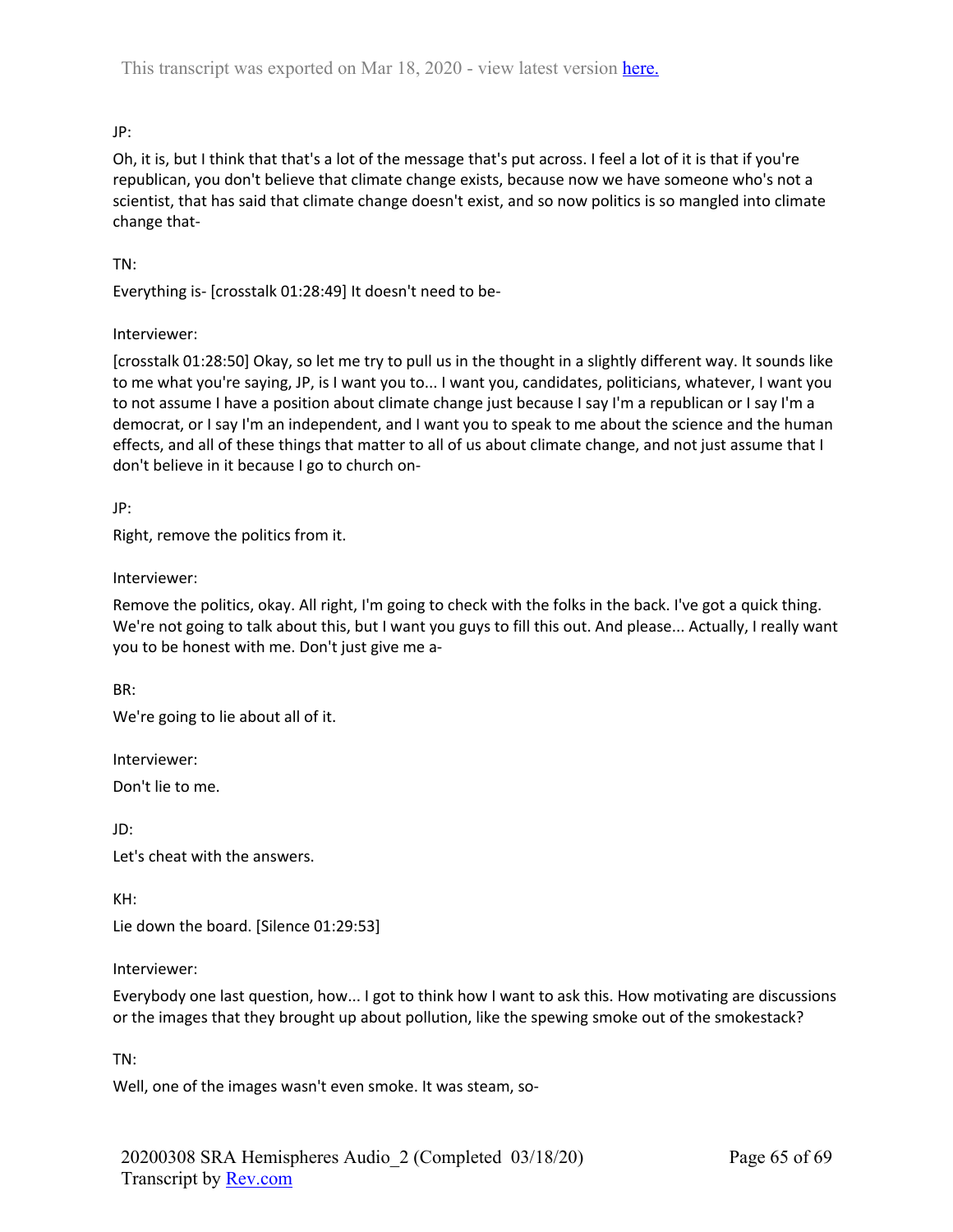# Interviewer:

When you think about, we talked a little bit about some of the different kind of elements of climate change and because it's a big thing and there's lots of different parts in it, is there pollution? Is there making pollution, making water cleaner, making air cleaner and maybe some of that that goes on, when we change that?

MB:

Recycling.

Interviewer:

Recycling.

MB:

[crosstalk 01:31:01] are everywhere.

Interviewer:

Right. [crosstalk 01:31:04] Pollution has that.

MB:

Yeah.

RL:

Well, I guess you guys aren't making any air too, so we're-

#### JD:

The images, I think, definitely matter. And it's going to be one of those things again, it's like, does it touch you, okay? If you really like animals, seeing turtles with plastic around their neck is going to probably piss you off.

Interviewer:

Right.

## JD:

When I see bodies of water with contaminated stuff, I fly fish, so it speaks to me, but someone who doesn't care-

## TN:

Someone who has kids was inspired by that, but I was the one who doesn't-

JD:

[crosstalk 01:31:33] If you take care own stuff, you take care of that too.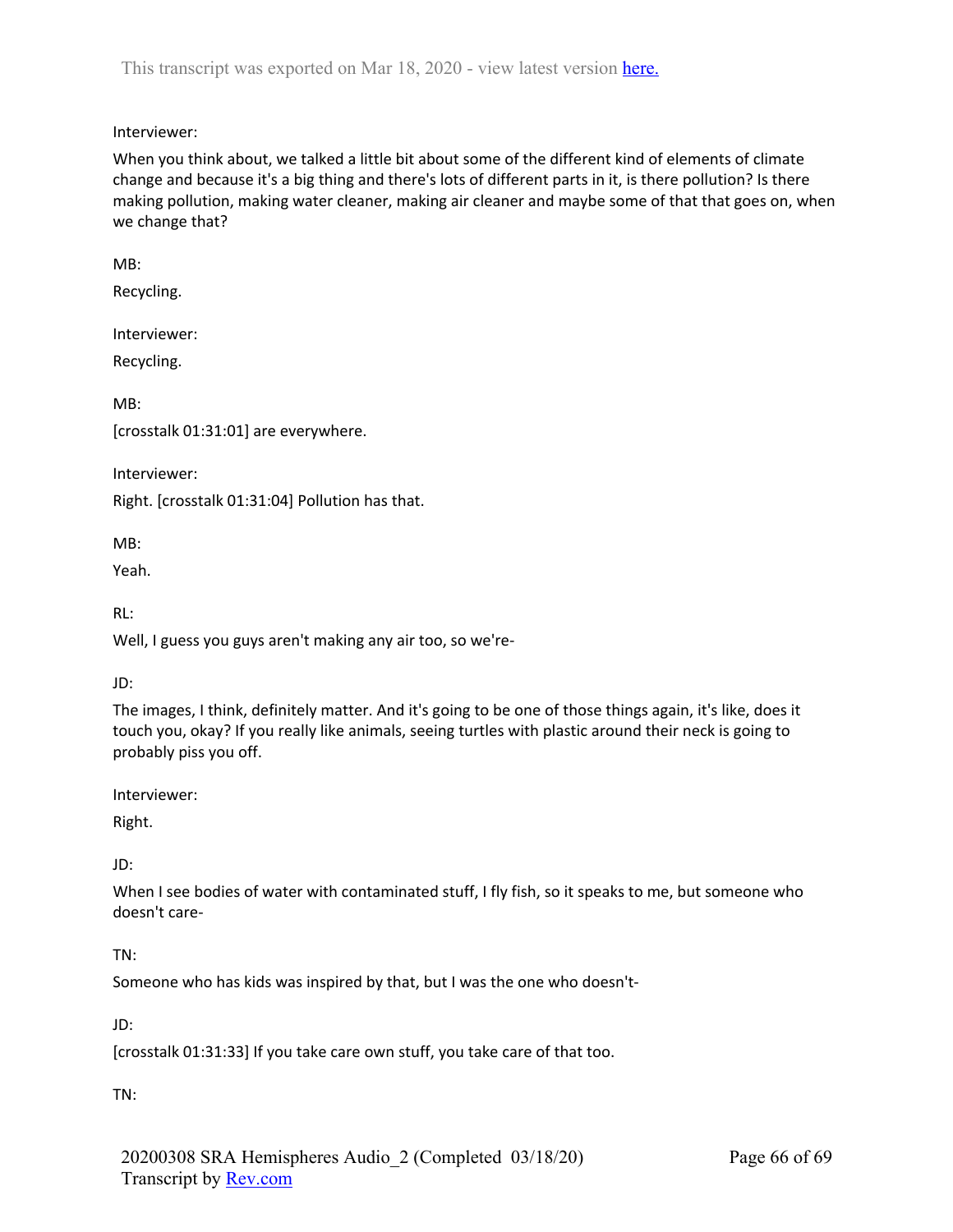That does nothing for me.

JD:

If I see one that's more appealing, waters and moss, something that's natural, it's cool, but if you see dirt, it's like, okay, that was cute, but anyway, just because [inaudible 01:31:42]

Interviewer:

Well, he didn't know any better. Sometimes [crosstalk 01:31:48]

KH:

I think the industrial smokestack trope is pre time war, honestly.

Interviewer:

That doesn't work for you?

KH:

No, but I work in a heavy industry and there's no way to make those without having some steaming smokestacks, to a degree. We're still working with the EPA and we're doing it the best we can, but a lot of that is just a necessary evil for the economy to work. So I just, and we're brought up with holes in the ozone, acid rain, all that stuff, and so it's just really timing. By 2020, we still have the same smokestacks feels.

Interviewer:

What about the plastic bottles floating in the ocean?

RL:

There's more and more of that.

Interviewer:

That's a little newer.

KH:

We've seen, locally, forest fires, we talked about that. I like to go to the coast, and we just had pretty much all the starfish just disappear from a couple year period, because of warmer offshore waters. Stuff that's more tangible like that that is... giving back to my kids-

TN:

The stuff that we see-

Interviewer: Yeah, I'm with that.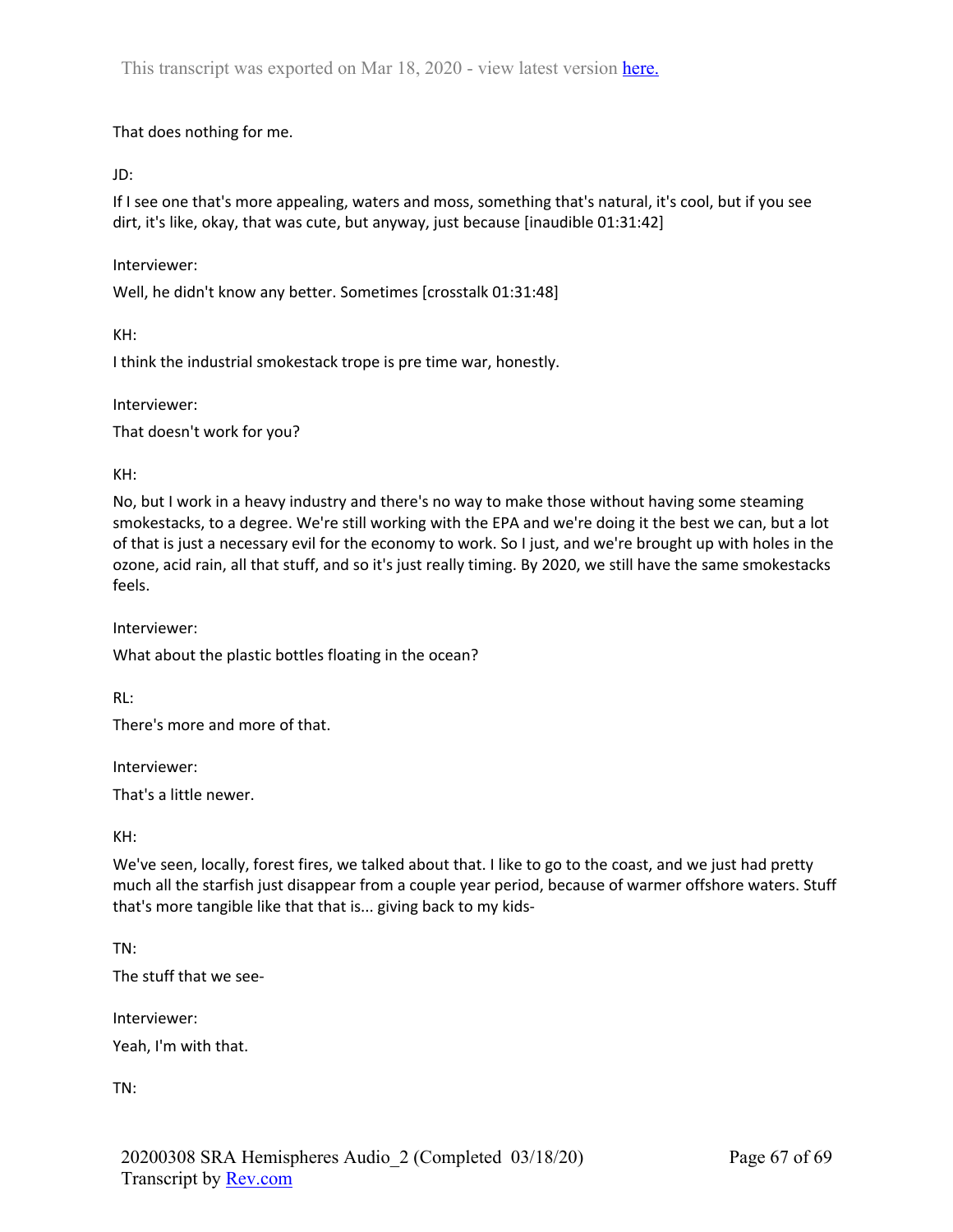... on TV, it's like-

Interviewer:

He's actually-

# JP:

[crosstalk 01:32:55] In a negative way, I was just thinking, this almost becomes like a defensive for someone in your position, because maybe you care about climate change, but if the moral of the ad is, wait a second, so if I go [inaudible 01:33:07] you're going to basically get the thing that I do for a living shot down and it might cost me my job? Well, that's a real life conflict.

Interviewer:

Yeah.

KH:

Right, well, if you're trying to convey the message that you care about the planet and either taking in a more caring spin to it, look at, this is what's happening right now, let's take action on that, rather than look at this smokestack and the sludge coming out of over here. You've just seen that so much.

Interviewer:

Okay, thank you so much, you guys. I really appreciate it. I don't know if one's going to run in the primary, but I hope you vote. That's my message. My message is just to vote. I don't care which way you go.

JP:

Did you hear them say that they were sent out late?

Interviewer:

No, who was it that said-

JP:

Someone popped in and asked me if I voted yet, and I didn't get a call-

Interviewer:

Oh, no, that was the other room

RL:

But they really are the same thing, when they want you to pick a side.

BR:

[crosstalk 01:34:05] I don't know what the story is, but they're not-